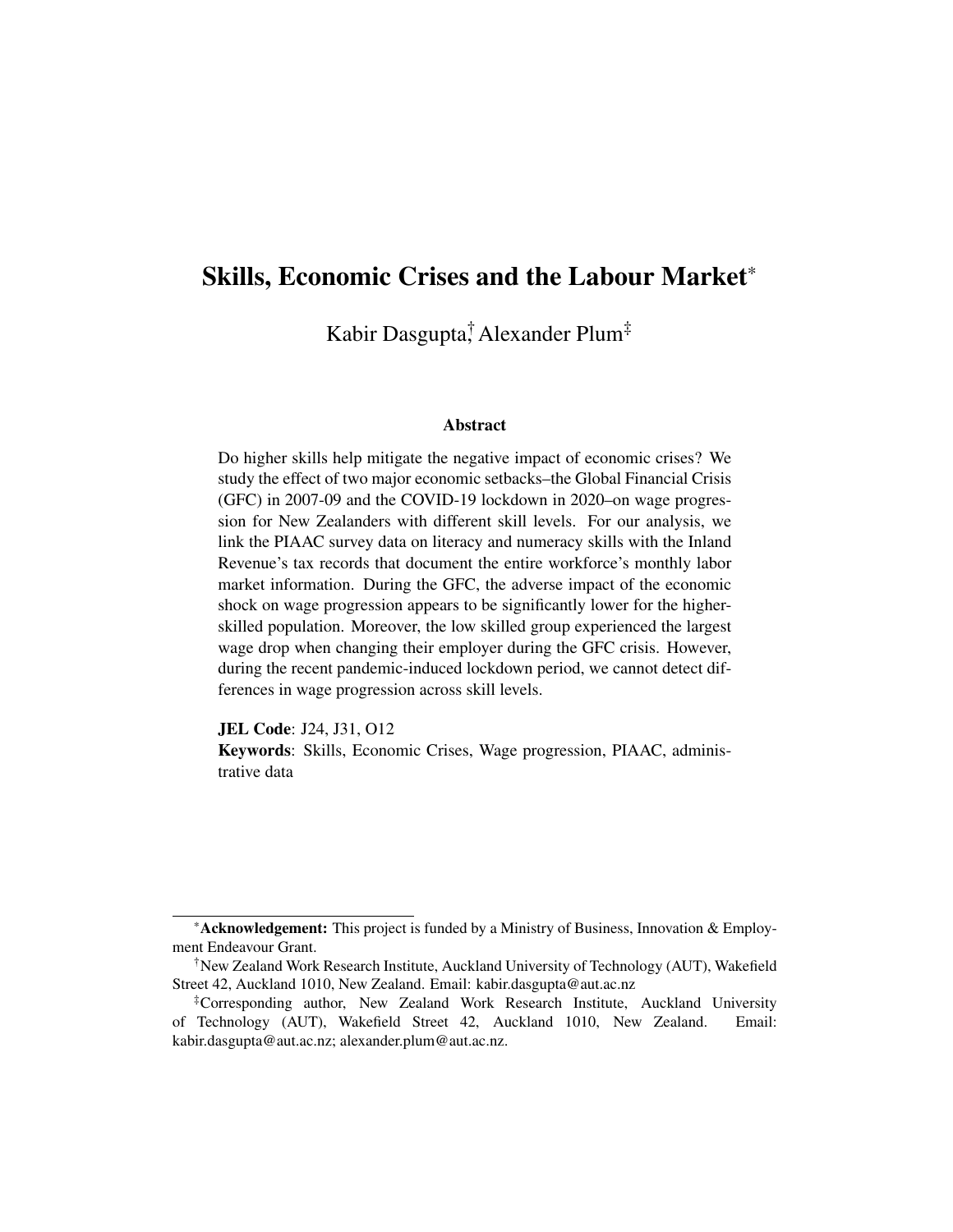### 1 Introduction

The positive effect of skills on wages and employment has been well-documented in the economic literature [\(McIntosh and Vignoles, 2001;](#page-30-0) [Murnane et al., 2000;](#page-31-0) [Carneiro and Heckman, 2003;](#page-28-0) [Hanushek et al., 2015\)](#page-29-0). Moreover, empirical evidence points at skills helping foster a countries' economic growth [\(Hanushek and](#page-29-1) [Woessmann, 2008\)](#page-29-1). However, in most countries, a large fraction of the workforce only has acquired a basic set of skills, which makes *upskilling* a pressing policy topic. But skills might have not only a positive long-term labour market impact but also bolster against economic shocks [\(Hanushek et al., 2017\)](#page-30-1). In this paper, we study two distinctively different economic crises–the Global Financial Crisis of 2008/2009 and the COVID-19 lockdown in 2020–to identify skill-related differences of economic shocks on wage progression in New Zealand.

Human capital and skills are interwoven and substantially determine labour market success and wages. The empirically challenging aspect of studying the interrelation of skills and labour market outcome lies in measuring the first. Many studies use educational attainment as a proxy for skill level. However, a wage premium is still empirically observable for individuals with similar education levels and different skills levels. This study uses the Organisation for Cooperation and Economic Development's (OECD) Programme for the International Assessment of Adult Competencies (PIAAC), which provides numeracy and literacy scores for New Zealand in 2014.

Surveys on skills typically only provide cross-sectional labour market information. We circumvent this limitation by linking the PIAAC survey with various New Zealand administrative datasets, including monthly Inland Revenue income data. This enables us to track earnings from wages & salaries of the PIAAC participants for a time window of two decades. Our study focuses on the following two periods: the years 2005-09, labelled as the Global Financial Crisis (GFC) period, and the period 2017-20, labelled as the COVID-19 period.

We use PIAAC's numeracy and literacy scores, measured on a 500-point proficiency scale, and tag someone as low skilled if both scores are below 200 and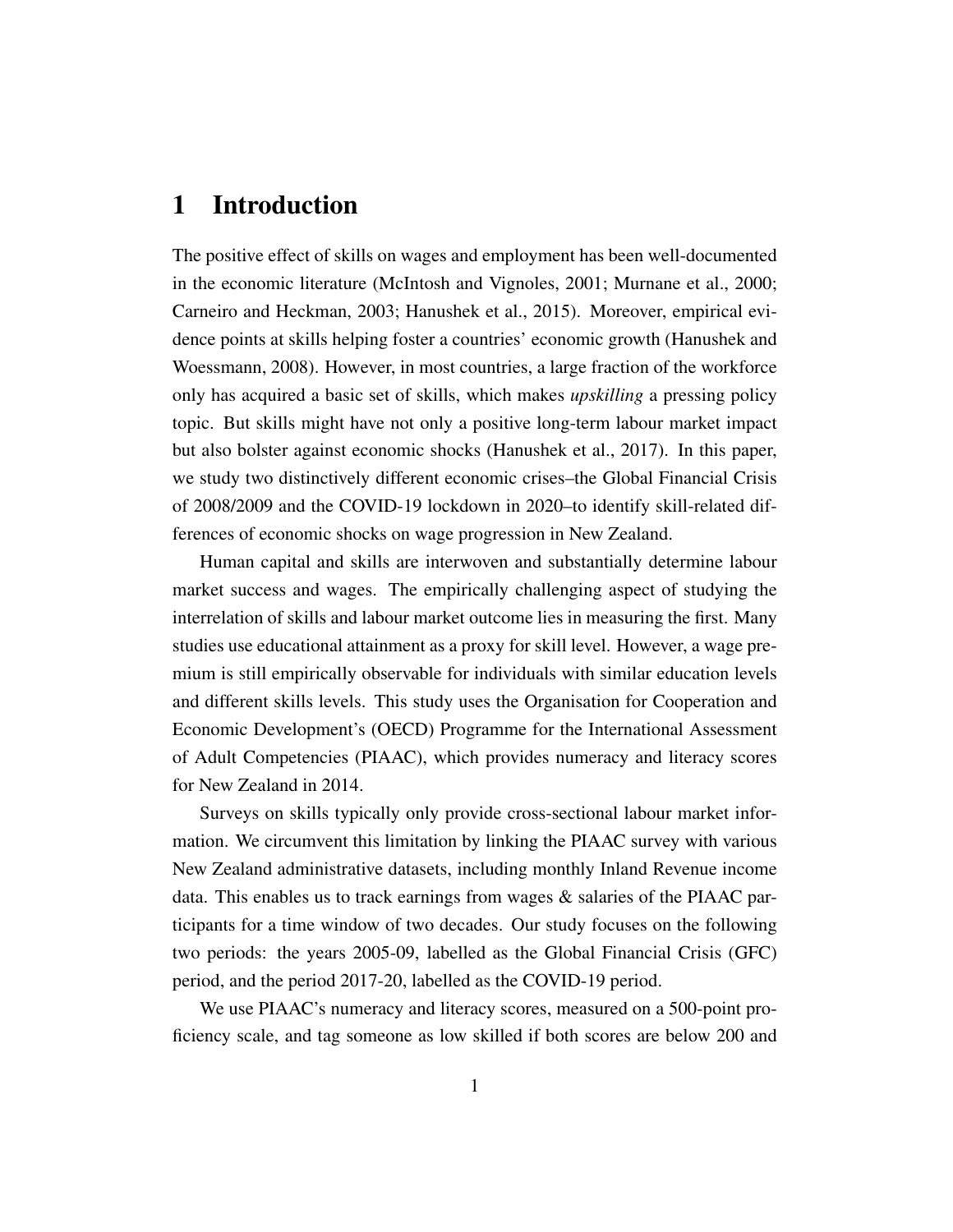higher-skilled otherwise. Between 4 and 5 % are identified as low-skilled by this definition. Our outcome variable of interest is how monthly wages have progressed on an annual basis. To account for the effect of skills, we include (among others) a binary indicator of having higher skills, a year identifier and the interaction effect of both. This enables us to determine skill-specific differences in wage progression. As low-skilled workers are often low paid, we stratify our sample by conditioning it on those whose earnings from wages & salaries belong to the two lowest deciles in the previous year.

For the GFC sample, we find that across all skill levels, wage growth between 2007/08 and 2008/09 is significantly lower compared to the reference period 2005/06–and the drop intensifies for workers on low earnings. However, the interaction effects indicate that the wage reduction is further exacerbated for lowskilled workers. Between 2005/06 and 2008/09, wages decline, on average, for the low-skilled low-earning worker by -13.3% and by -4.8% for higher-skilled workers on low earnings 12 months before–and the difference of 8.5% points is statistically significant at the 5% level. To understand why the wages of lowskilled workers shrink during spells of economic downturn, we split the sample by those who stay at their current employer and those moving jobs. We do not find skill-specific differences in wage progression when restricting our sample to workers employed at the same employer as 12 months ago. However, low-skilled workers experience a substantial wage drop for those who change their employer. For example, in 2008/09, low-skilled workers wages declined, on average, 15.1% points larger than that of higher-skilled–and the difference grows to 33.1% points for workers on low earnings.

For the COVID-19 period, we do not find a variation in wage progression between the skill groups. One potential explanation is that the wage subsidy scheme–a newly introduced government policy to secure jobs during the pandemic–helped the low-skilled stay in their jobs. We find that workers whose employer received wage subsidies experience, on average, a substantial wage drop of 11.5% points. Further, higher skills seem only partially to reduce the wage de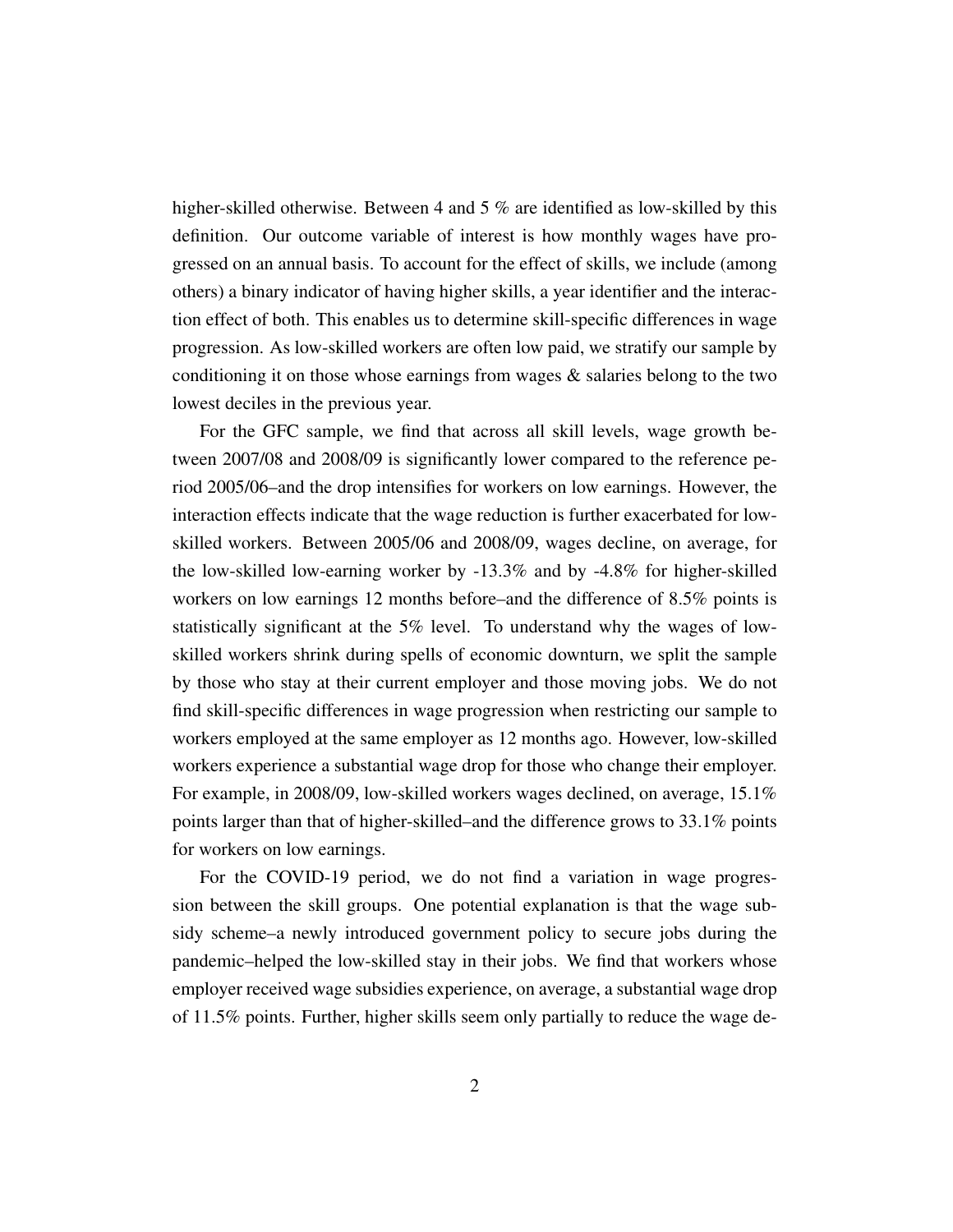cline.

The remainder of the paper is structured in the following way: Section [2](#page-3-0) provides a literature review on the interrelation of skills and labour market performance, and a description of the Global Financial Crisis and the COVID-19 period in New Zealand; Section [3](#page-9-0) introduced the datasets we use; Section [4](#page-13-0) describes the empirical identification strategy; Section [5](#page-16-0) discusses the findings, and finally Section [6](#page-26-0) concludes.

# <span id="page-3-0"></span>2 Background

#### 2.1 Human capital, skills and labour market outcome

According to the [OECD](#page-31-1) [\(1998,](#page-31-1) p. 9), human capital is defined as "the knowledge, skills, competencies and other attributes embodied in individuals that are relevant to economic activity". Apparently, human capital can be shaped by several interrelated traits that include cognitive skills and non-cognitive attributes like personality characteristics, motivation, behavioural dispositions, and even physical appearance [\(OECD, 2013\)](#page-31-2). However, several of these individual-level attributes that determine human capital are unobservable. As such, in empirical research, educational attainment is often used as a proxy for human capital. Consequently, to highlight the economic and wellbeing implications of human capital or skill, numerous studies have tried to empirically estimate the relationship between years of schooling and labour market performance [\(Bowen and Finegan, 1966;](#page-28-1) [Leigh,](#page-30-2) [2008;](#page-30-2) [Forbes et al., 2010\)](#page-29-2). However, education might not reflect an individual's true human capital level perfectly. Moreover, individuals may improve their basic skills through alternative means (such as on-the-job training and life experiences) other than tertiary or vocational education. In their seminal paper, [Blackburn and](#page-28-2) [Neumark](#page-28-2) [\(1993\)](#page-28-2), who use data on white males from the US National Longitudinal Survey of Youth, show that not all high school students profit from going to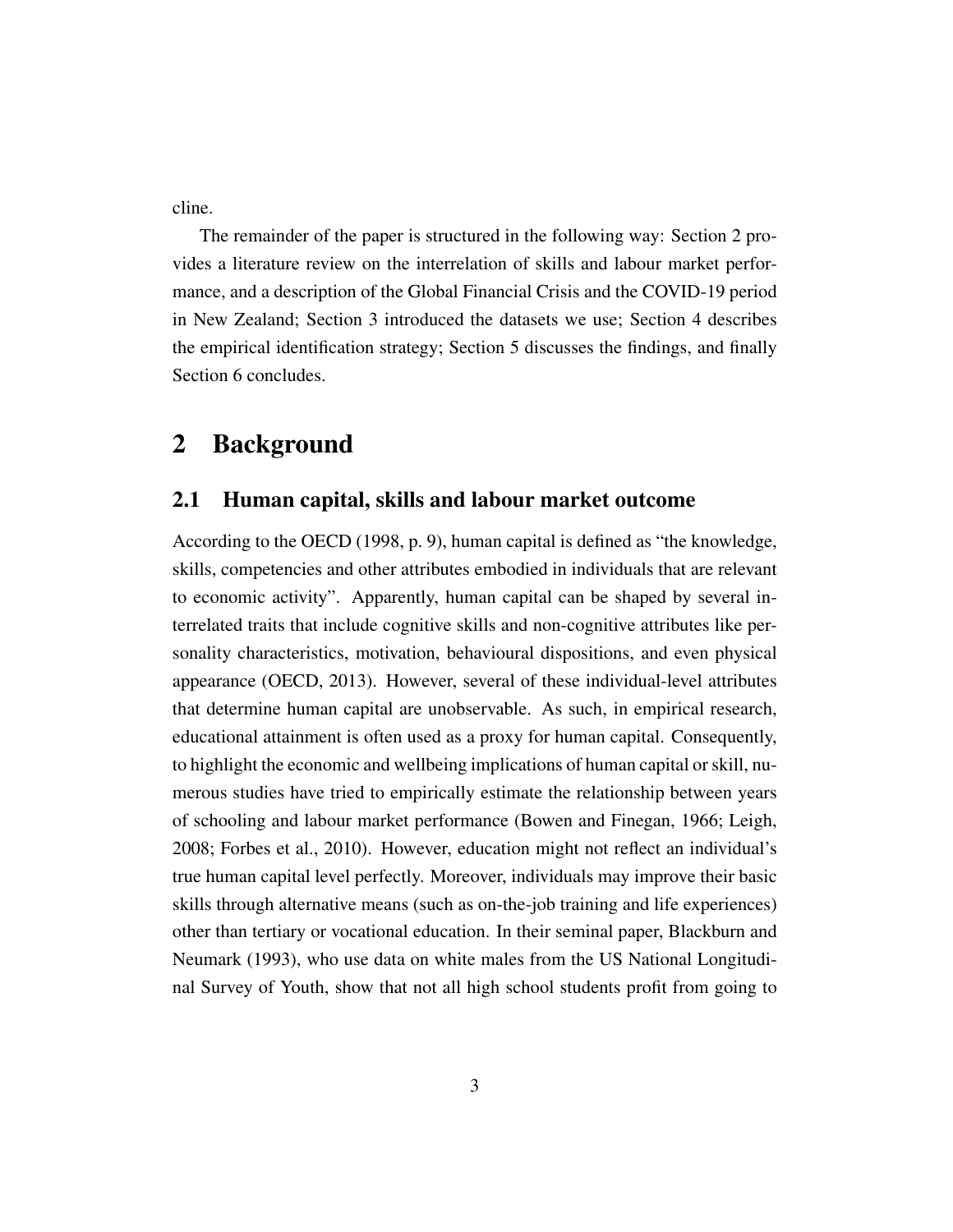college and that labour market payoff depends on cognitive skills.<sup>[1](#page-0-0)</sup>

In the past two decades, several studies have focused on the effect of individuals' numeracy and literacy skills on labour market return. [Murnane et al.](#page-31-0) [\(2000\)](#page-31-0) use the US-based National Longitudinal Survey of the High School Class of 1972 (NLS72) and High School and Beyond (HS&B) to 'demonstrate that cognitive skills are important determinants of subsequent earnings' [p. 562]. [McIntosh and](#page-30-0) [Vignoles](#page-30-0) [\(2001\)](#page-30-0) explore UK-based evidence indicating that increasing literacy and numeracy skills improve wages and employment likelihood. Furthermore, cognitive ability measured using the Armed Forces Qualifying Test scores is positively associated with hourly wages [\(Carneiro and Heckman, 2003\)](#page-28-0). [Chiswick](#page-28-3) [et al.](#page-28-3) [\(2003\)](#page-28-3) find that participants of the 1996 Australian Aspects of Literacy Survey who perceive themselves to have good numeracy skills are less likely to participate in the labour force than those who perceive to have excellent numeracy skills. Using data from the Australian Adult Literacy and Lifeskills Survey, [Shomos](#page-31-3) [\(2010\)](#page-31-3) shows that improving literacy and numeracy skills increases labour force participation and hourly wages for both men and women. In a followup study, [Shomos and Forbes](#page-31-4) [\(2014\)](#page-31-4) find similar results for Australian men and women when using PIAAC data. Using the German Working and Learning in a Changing World Survey, [Antoni and Heineck](#page-28-4) [\(2012\)](#page-28-4) find empirical evidence supporting the international findings. [Lane and Conlon](#page-30-3) [\(2016\)](#page-30-3) further show that improving skills in other areas such as Information and Communication Technology (ICT) skills also results in a higher likelihood of employment and higher wages. Estimates show that low ICT skilled individuals with formal education have smaller returns than high ICT skilled individuals without formal education.

In a seminal study by [Hanushek et al.](#page-29-0) [\(2015\)](#page-29-0), the authors analyze the effect of skills on wages in 23 OECD countries. Consistent with the above findings, the authors show that higher cognitive skills–measured in terms of numeracy, liter-

 $1$ [\(OECD, 2013,](#page-31-2) p. 103) lists three limitations of using education level as a proxy for human capital: (i) educational qualifications provide information about a subset of the skills, (ii) the period of time that has elapsed since the qualification was awarded might affect the market value, (iii) cross-country differences in the quality of education and training.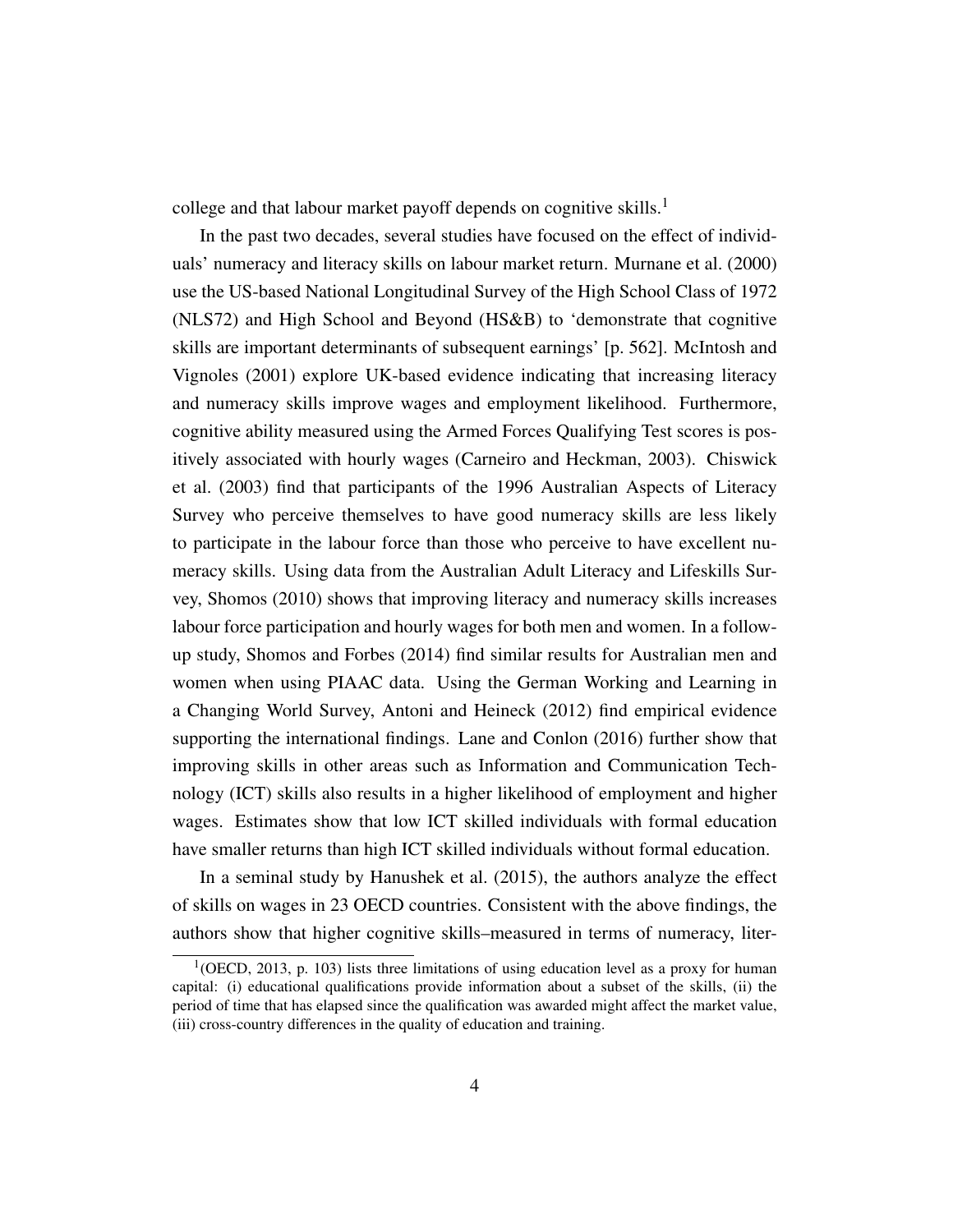acy, and problem-solving skills–are related to higher wages across all participating countries. Cross-country comparisons by [Marius Vaag Iversen and Strøm](#page-30-4) [\(2020\)](#page-30-4) show that improving numeracy and literacy also positively affects employment when controlling for age and country fixed effects. The magnitude of employment-skill estimates is larger across countries with centralized bargaining and strict employment rules than countries without those institutional characteristics.

At the macro level, the cognitive skill level of a labour force is positively related to GDP per capita, suggesting that countries with a more skilled workforce tend to experience more rapid growth [\(Hanushek and Woessmann, 2008;](#page-29-1) [Vignoles, 2016\)](#page-31-5). Additionally, [Eckstein et al.](#page-28-5) [\(2016\)](#page-28-5) find a positive association between cognitive skills and GDP.

So far, the number of New Zealand-related studies on the labour market relevance of skills are sparse. In a study conducted on behalf of the Department of labour, [Maré and Chapple](#page-30-5) [\(2000\)](#page-30-5) use the Adult Literacy Survey and find that improving literacy results in an increased likelihood of employment and earnings. Using the Adult Literacy and Lifeskills Survey, [Earle](#page-28-6) [\(2009\)](#page-28-6) finds that the difference of one standard deviation in literacy and numeracy accounts for a 20 percent difference in hourly earnings on average. These findings are confirmed by [Dixon and Tuya](#page-28-7) [\(2010\)](#page-28-7), who show that having a higher skill level is associated with higher average hourly earnings and longer job tenure. Alternatively, [Erwin](#page-29-3) [et al.](#page-29-3) [\(2020\)](#page-29-3) provide an empirical portrait of adults with low literacy and numeracy skills and find that less skilled individuals are less likely to work full time and more likely to be unemployed.

#### 2.2 The GFC and its impact on New Zealand

The adverse economic implications of the global financial crisis of 2007-09 substantially affected the New Zealand economy as well. New Zealand experienced a sharp decline in employment, especially between the 2008-Q4 and 2009-Q4, exceeding even what most other OECD economies experienced [\(OECD, 2012\)](#page-31-6). Not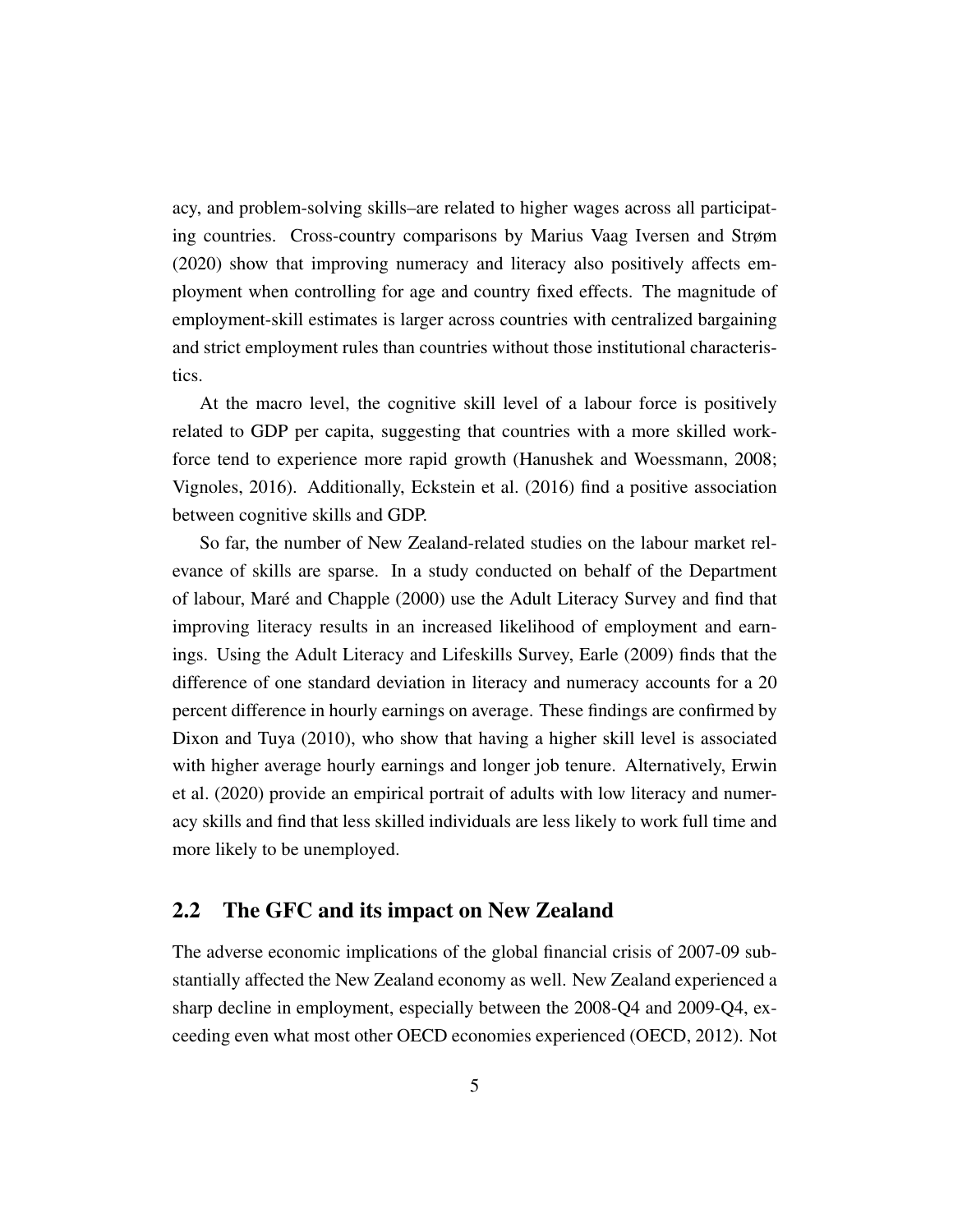surprisingly, New Zealand also witnessed a 3.1 percent decline in its total output, which, however, was below the OECD average of -5.3 percent.

Like in most previous recessions, the economically vulnerable groups were the most severely affected. For example, unemployment among youth workers (15-24) went up from 11.9 percent in 2008-Q4 to 17.6 percent in 2009-Q4–and that for prime-age workers (25 and 54), the increase was by only 1.6 percentage points (2008-Q4: 3.2 percent, 2009-Q4: 4.8 percent).[2](#page-0-0) Additionally, a substantial portion of workers with no/only school qualifications and those with a temporary contract were subjected to redundancies [\(OECD, 2012\)](#page-31-6). The prevalence of job losses also varied across industries. According to [Maré and Fabling](#page-30-6) [\(2013\)](#page-30-6), the three most largely affected sectors were the construction, manufacturing, finance and insurance industries.

To reduce the adverse impact of the GFC, the New Zealand government introduced several one-off response tools. For instance, to maintain public trust in New Zealand's banking system, the government implemented a retail deposit guarantee scheme to ensure repayment for those who had monetary deposits in failed financial institutions (*Crown Retail Deposit Scheme*, 2008). For those losing employment, several different labour welfare programs were introduced: the *ReStart Transitional Relief Programme*, which provided limited transitional assistance for people who had lost their josb and were looking for other suitable work; *Redundancy Support* to support staff into alternative employment jobs or training; and *Job Support Scheme* that pays an allowance to workers who agree to work reduced hours. According to a [Ministry of Social Development](#page-30-7) [\(2009\)](#page-30-7) report, 4 500 people had received ReStart assistance and the Job Support Scheme saved over 400 jobs.

<sup>2</sup>Numbers retrieved on 21 October 2021 from the *OECD Short-Term Labour Market Statistics* found under https://stats.oecd.org/.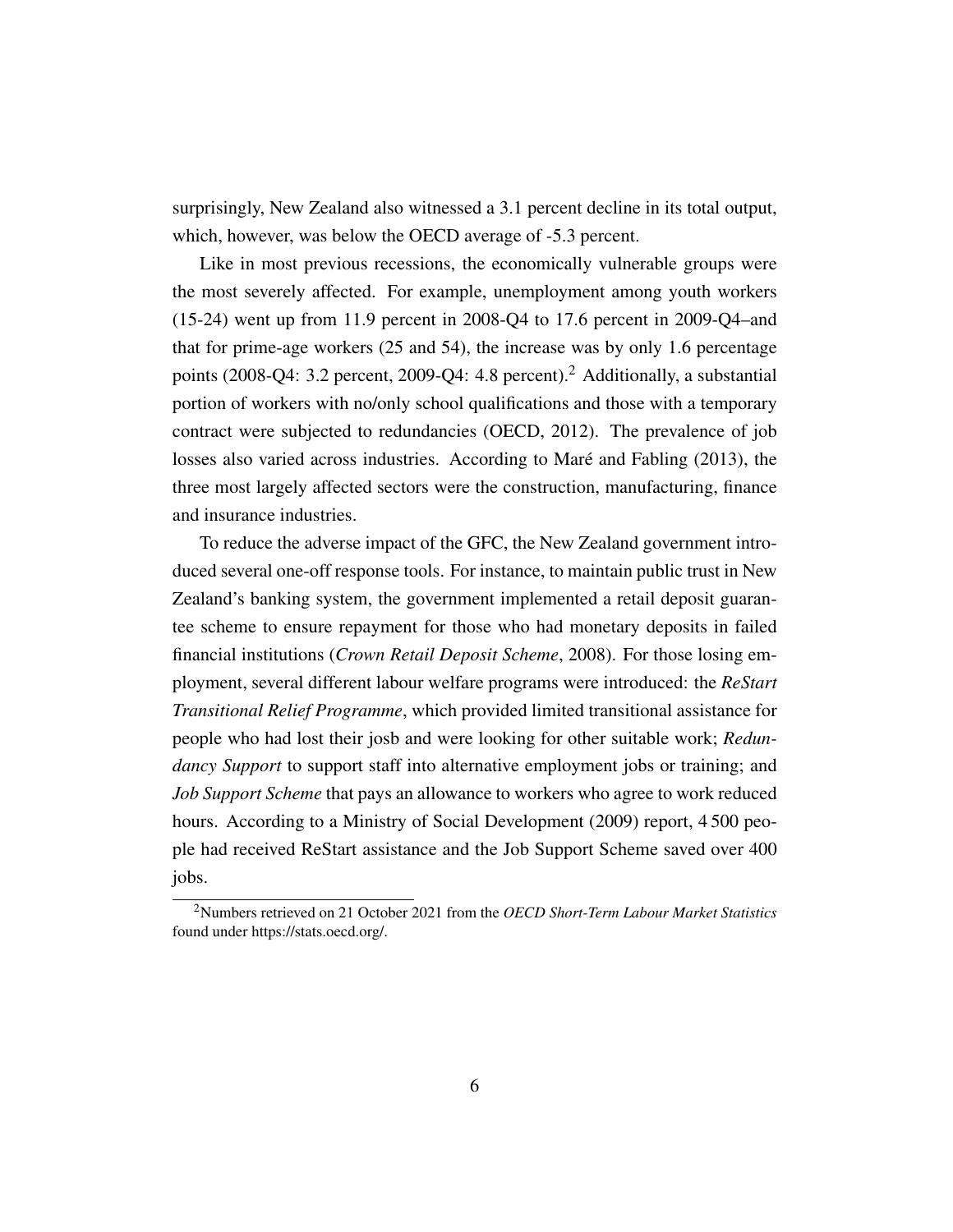### 2.3 The COVID-19 period in New Zealand

To contain the spread of COVID-19, most OECD countries went into lockdown in early 2020. On 28 February 2020, the first Covid case was reported in New Zealand. In response, restrictions were imposed on all indoor gatherings of more than 100 people. Moreover, international borders were closed to all but New Zealand citizens and permanent residents on  $19$  March.<sup>[3](#page-0-0)</sup> On 25 March, New Zealand went into a strict (Level 4) lockdown. The lockdown included workingfrom-home orders for non-essential workers, border closures, and restricted mobility (see [Prickett et al., 2020\)](#page-31-7). The stringency of the lockdowns varied across the countries (see [Hale et al.](#page-29-4) [\(2021\)](#page-29-4) and Figure [1\)](#page-7-0) and with it the success to eradicate the virus [\(Kung et al., 2021\)](#page-30-8). As the government's lockdown strategy was found to be effective to keep the spread under control, New Zealand eventually lifted almost all restrictions on 8 June 2020.

<span id="page-7-0"></span>Figure 1: Stringency index on COVID-19 response in 2020 for selected countries



<sup>3</sup>Retrieved from (10 August 2021): https://covid19.govt.nz/alert-levels-and-updates/historyof-the-COVID-19-alert-system/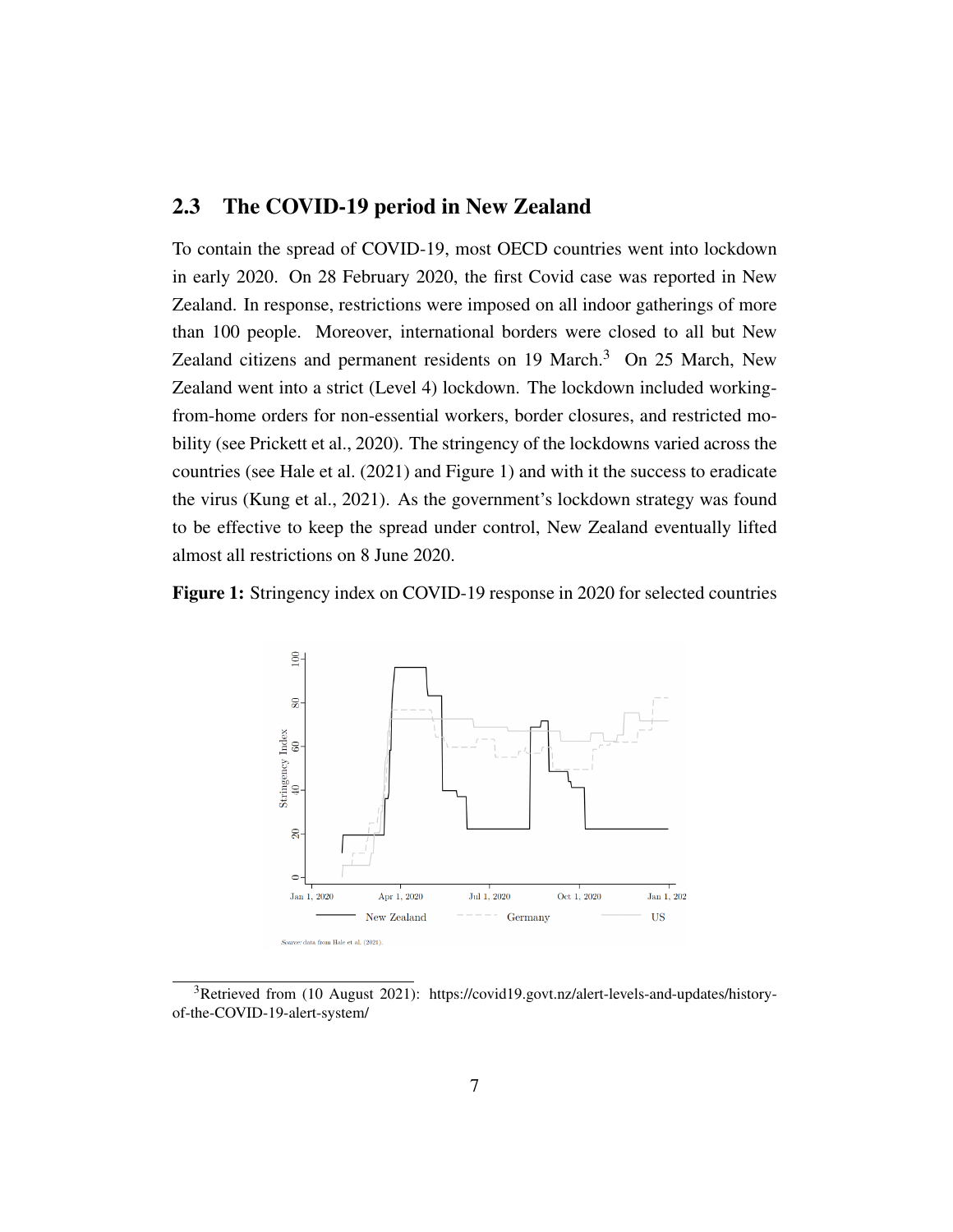However, given that the provisions of the March lockdown implied temporary closure of numerous non-essential businesses, the strategy involved a risk of substantial job losses. This was primarily a major concern for businesses that cannot be conducted remotely (e.g., retail businesses or restaurants). Therefore, to protect employment, the New Zealand government introduced a large-scale nationwide *COVID-19 Wage Subsidy Scheme*[4](#page-0-0) to help employers and self-employed individuals retain their businesses and, more importantly, keep financially supporting their workers.

Not surprisingly, the pandemic significantly impacted the New Zealand labour market. Application for the wage subsidy reached 400 000 by the end of March, increasing further into April. Importantly, given the differences in the nature of the shocks induced by the GFC and by the COVID-19 crises, the government's policy response during the COVID-19 period is comparatively much larger in size and had a wider reach than that of the strategy adopted to restore economic stability during the GFC [\(Maani et al., 2021\)](#page-30-9).

Despite the wage subsidies by the government during the COVID-19 period, there were still incidences of permanent layoff and increases in job seeker support [\(Fletcher, 2020;](#page-29-5) [Fletcher et al., 2021\)](#page-29-6). Although the unemployment rate remained at around four percent in the March and June quarters, the rate of job loss dramatically increased to 5.3 percent in the September quarter of 2020, the highest since 2016 (Stats NZ, 2020b). For Auckland, the number of unemployed increased by 16 000 from the first to the third quarter of 2020. National employment would fall by 22 000, the third-largest drop in employment since employment was first tracked (Stats NZ, 2020b). However, recent Reserve Bank of New Zealand estimates shows that weekly hours, employment, and the under-utilisation rate, which had all been affected by the COVID-19 pandemic, have since all recovered to pre-Covid levels (Reserve Bank of New Zealand, 2021).

The COVID-19 response has globally induced structural changes in the na-

<sup>&</sup>lt;sup>4</sup>Retrieved from (10 August 2021): https://www.workandincome.govt.nz/COVID-19/wagesubsidy/index.html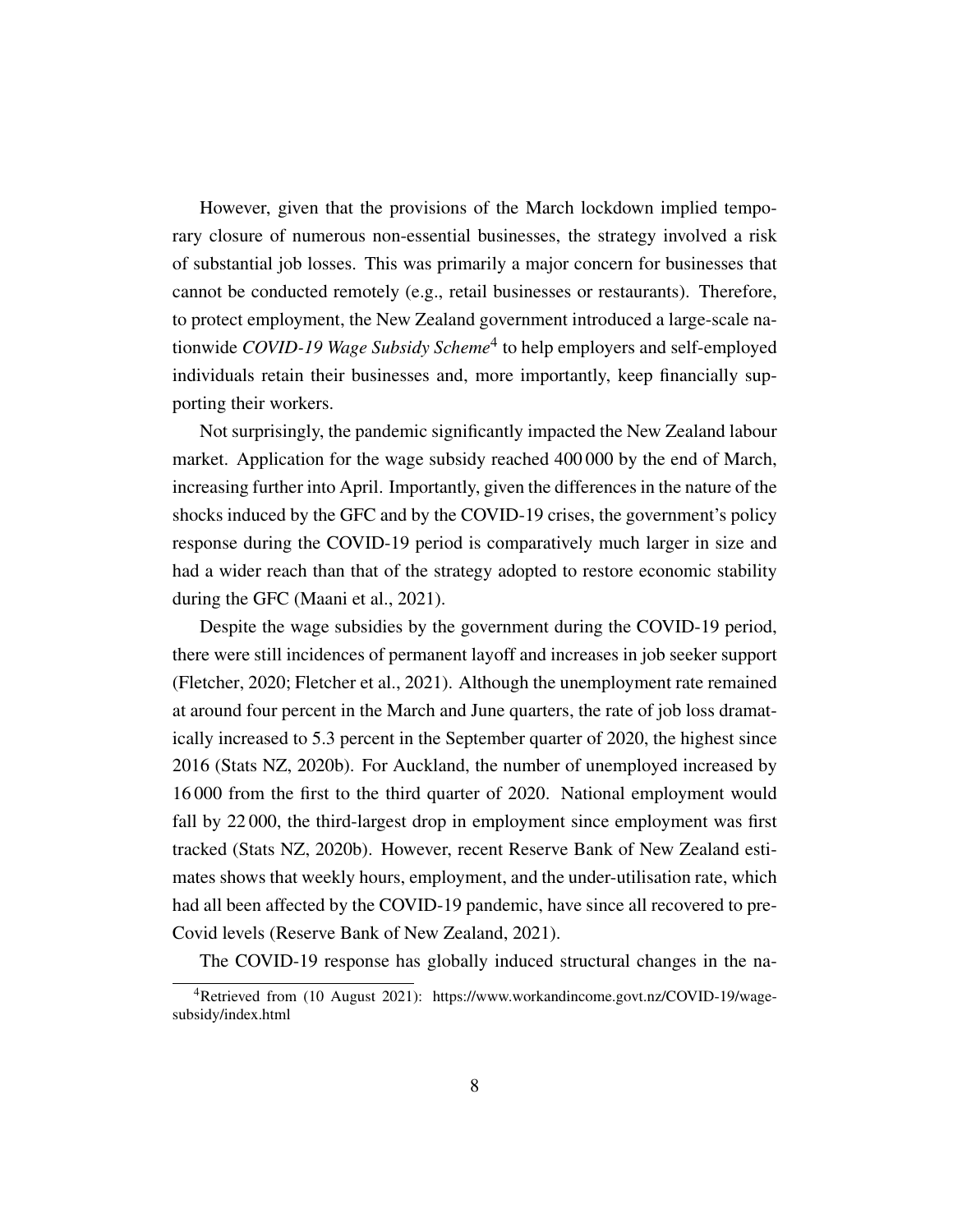ture and composition of current business operations. For instance, large parts of the population routinely started working from home (e.g., [Brynjolfsson et al.,](#page-28-8) [2020\)](#page-28-8). Moreover, the employment and wages effect is heterogeneous depending on the job type. For example, [Graeber et al.](#page-29-7) [\(2021\)](#page-29-7) in Germany, self-employed women are found to be significantly more likely to experience a wage loss than self-employed men . [Foster](#page-29-8) [\(2020\)](#page-29-8) finds that young workers in Australia are significantly more likely to drop out of the labour force. In Austria, [Gulyas et al.](#page-29-9) [\(2020\)](#page-29-9) find that "females, low paid workers, as well as for younger, smaller and worse-paying firms" [p. 90] were most adversely affected by the country's lockdown restrictions. This is confirmed by [Hershbein and Holzer](#page-30-10) [\(2021\)](#page-30-10), who find similar results for low-wage and minority workers in the US. Using Swedish data, [Campa et al.](#page-28-9) [\(2021\)](#page-28-9) look at the full population of registered unemployed individuals and find that the COVID-19-induced restrictions mostly affected the young and foreign-born individuals. Similarly, [Casarico and Lattanzio](#page-28-10) [\(2020\)](#page-28-10) show that young, temporary, low-skilled workers are at a much greater risk of losing their jobs during the COVID-19 pandemic in Italy.

# <span id="page-9-0"></span>3 Data and Descriptive Statistics

The PIAAC is a commonly used survey that documents measures of skill. The OECD administers PIAAC to assess and analyze skills of the working-age adult population (aged 16 to 65 years). The survey is conducted in over 40 countries and measures adults' proficiency in literacy, numeracy, and problem-solving in technology-rich environments. The survey is primarily designed to allow crosscountry assessment of overall cognitive skill levels [\(Hanushek et al., 2015\)](#page-29-0). In particular, the PIAAC aims at measuring three cognitive skills that are "broadly transferable (generic) in nature" [\(OECD, 2013,](#page-31-2) p. 102). However, the survey is not meant to portray inter- and intra-personal skills or personal attitudes.

New Zealand participated in the OECD's survey in 2014. To ensure that the survey is representative across multiple dimensions, specific groups like ethnic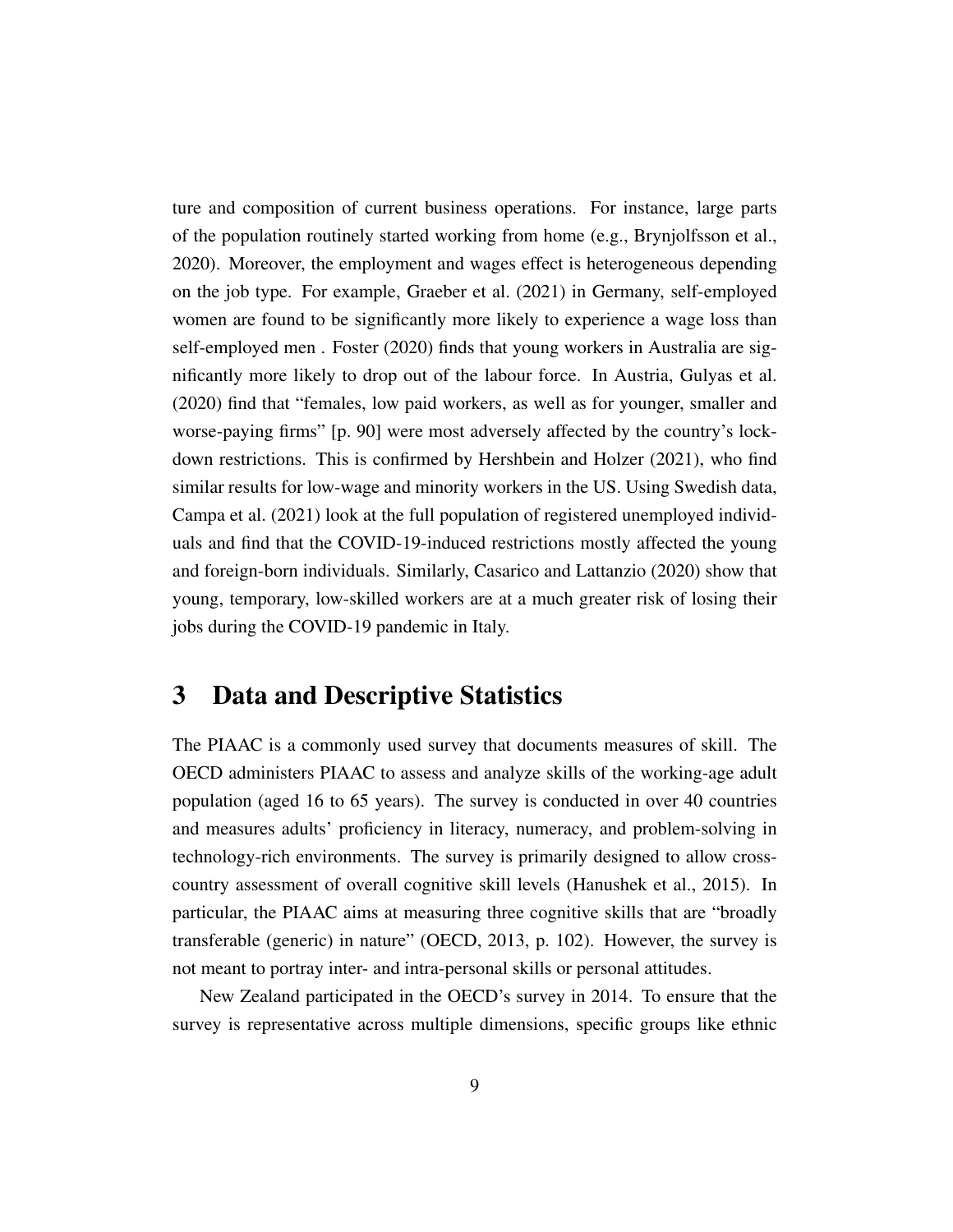minorities are oversampled. Our primary variables of interest are the individuals' numeracy and literacy skills, separately measured on a 500-point proficiency score in PIAAC. We define an individual as 'low-skilled' if their numeracy and literacy scores are both below 200 and higher-skilled otherwise. Our strategy is similar to OECD's approach of categorizing the scores into different skill levels. The OECD identifies the group with scores literacy/numeracy below 176 as "Below Level 1" and individuals with scores between 176 and 226 as "Skill Level 1". Our chosen cut-off point for the low-skilled population lies within the two ceiling scores of the OECD's lowest skill level classifications. However, we additionally check whether our empirical findings are affected by the chosen threshold. It is also important note the empirical implications of the underlying assumption of constant skill levels. Since the PIAAC survey available for our analysis was conducted in 2014, the time-invariant nature of the information requires our analysis to rely on the assumption that skills do not vary during economic crises. As such, our findings may not be causally interpreted.

Although the PIAAC dataset provides a comprehensive set of individual-level information, we additionally draw demographic and other time-invariant characteristics from a range of administrative data sources incorporated within the Integrated Data Infrastructure (IDI). The IDI is a large database hosted by Statistics New Zealand (Stats NZ). The database includes population-wide longitudinal microdata about individuals, households, and organisations. These data are sourced from government, non-government agencies, and Stats NZ surveys. The data are confidentialised by assigning a unique identifier to each individual, which can be used to link different datasets with each other.

To understand how the impact of economic shocks on wages differs across skill levels, we link the PIAAC (2014) dataset with recent and past labour market information from the IDI's Inland Revenue data. As noted in Section [4,](#page-13-0) we choose the period 2005-09 for the GFC-related analysis and 2017-20 for the COVID-19 analysis. We restrict the sample to full-time working age men aged between 25 and 60.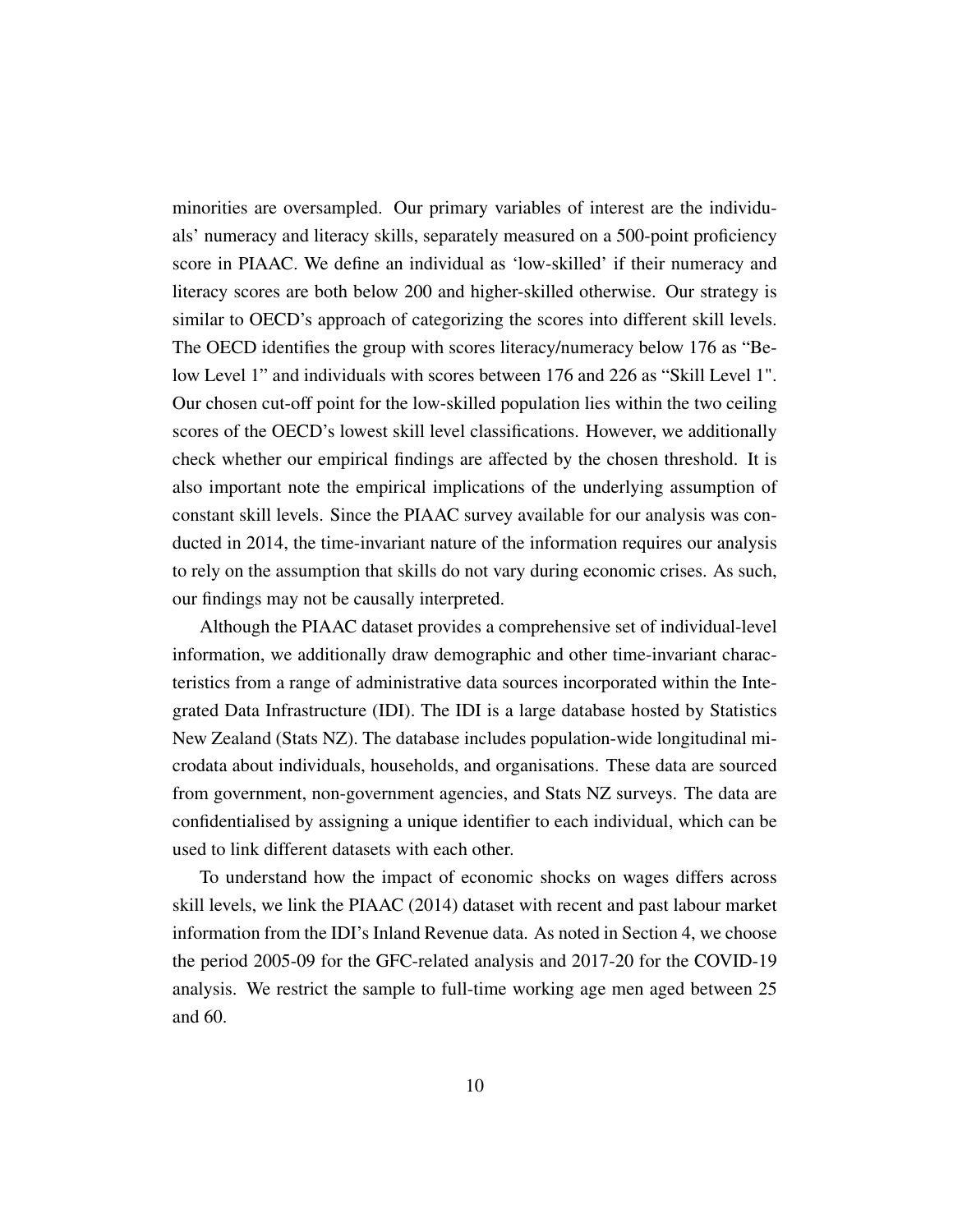The Inland Revenue employer monthly schedule (IR-EMS) data provides monthly earnings and employment-related information. This allows us to create a monthly longitudinal panel. The IR EMS tax data are available from April 1999 onward for the entirety of the NZ workforce and document monthly information on all income sources. There are seven potential income categories, and we are particularly interested in information from earnings, measured in terms of wages & salaries. We use the monthly gross earnings across all employers for our analysis. With each job, a unique employer-id is linked. The employer-id covers all employers with at least one employee who receives wages and salaries. Attached to the employer-id is the Australian and New Zealand Standard Industrial Classification (ANZSIC) from 2006, which we use to account for industry-specific effects in wage progression. We further track each employer back to the first date they recorded in the IR tax data. The economic literature has shown that companies are most likely to drop out of the market during the initial years of their entry. We form a categorical variable that takes the value 1 if the employer is less than two years old; 2 if the duration is between two and four years old; and 3 if the duration is more than four years old. As the IR tax information holds information on the whole New Zealand workforce, we calculate the mean wage of its employees for each employer-month pair and rank them accordingly. This helps us determine low and higher-paying firms that might have genuinely different survival chances during an economic shock. We also identify the number of unique employees who received each month wages and salaries. This enables us to differentiate between very small firms (<10 employees), medium firms (up to 25 employees) and large firms (>25 employees). Individuals can hold multiple jobs in a month, and the individual's tax code allows us to separate the main employment from a second job.

For the purpose of our analysis, we exclude self-employed individuals from our analysis. Since the IR-EMS does not explicitly allow us to identify selfemployment, we first remove all individuals who work at an employer with three or fewer employees to account for the possibility that family members may oc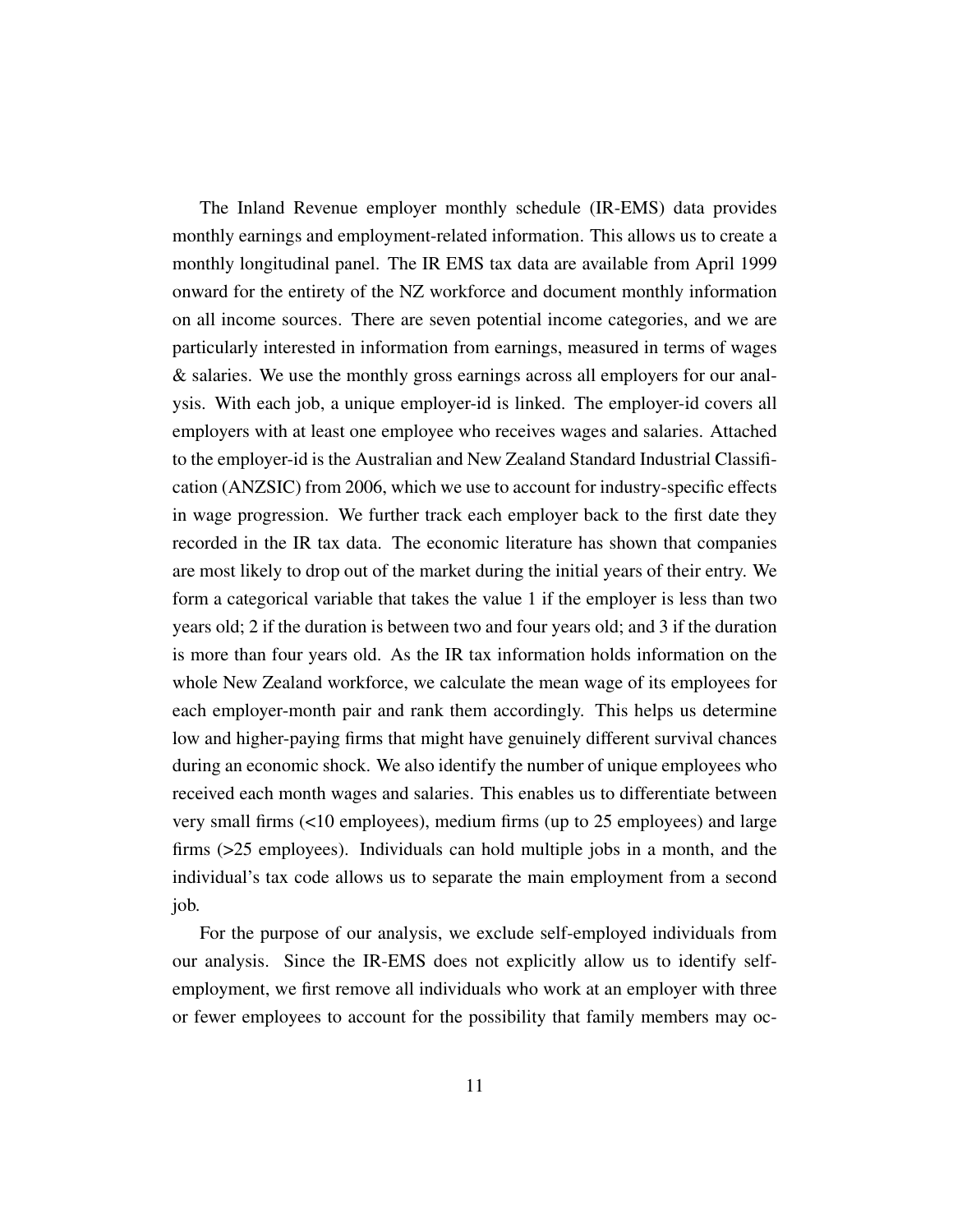casionally support a self-employed business owner. We also drop all individuals whose wages and salaries are recorded in the IR EMS data and are also observed to file an IR3 tax return (which must be completed by self-employed individuals subject to specific criteria<sup>[5](#page-0-0)</sup>).

One limitation of the IR EMS data is that it does not contain information on the hours worked. As traditionally, working age-men aged above 25 are most likely to be in full-time employment, our primary analysis focuses on that group. However, we also provide findings for women.

We link our PIAAC spine with other IDI datasets. First, we use the information provided by the Department of Internal Affairs (DIA) on the date (at the monthly level) of marriage/civil union registration and, where applicable, its legal dissolution. We use birth record data to count the number of biological children below 18. We have access to border movement data, which provide precise information on when individuals travel in and out of New Zealand. We remove the respective months if travel endured for more than 30 days. We also use information from the Ministry of Education to remove the respective spells of individuals who are enrolled in tertiary education.

We also make use of two datasets that Stats NZ generates. The first one is the 'personal details file', which provides information on ethnicity. The data includes demographic information and lists all ethnicities an individual has recorded across all data sets within the IDI. To assign a single ethnicity to each individual, we follow Stats NZ's approach of prioritizing ethnicity. The ordering is the following: (1) Maori; (2) Pacific Peoples; (3) Asian; (4) Middle East, Latin America ¯ and America (MELAA); (5) Other; (6) NZ European. The highest-ranked ethnic identity is assigned based on the aforementioned ordering in the case of multiple recorded ethnicity. The second source of information is the 'address notification

 $5$  IR3 tax returns need to be completed if the individual received more than \$200 (before tax) in income from one of the following sources: self-employment, overseas, rental property including Airbnb and Bookabach, research and development tax incentives, 'under the December table' cash jobs, an estate, trust or partnership. See here for details (retrieved on 7 December 2021): https://www.ird.govt.nz/income-tax/income-tax-for-individuals/what-happens-at-the-endof-the-tax-year/individual-income-tax-return—ir3)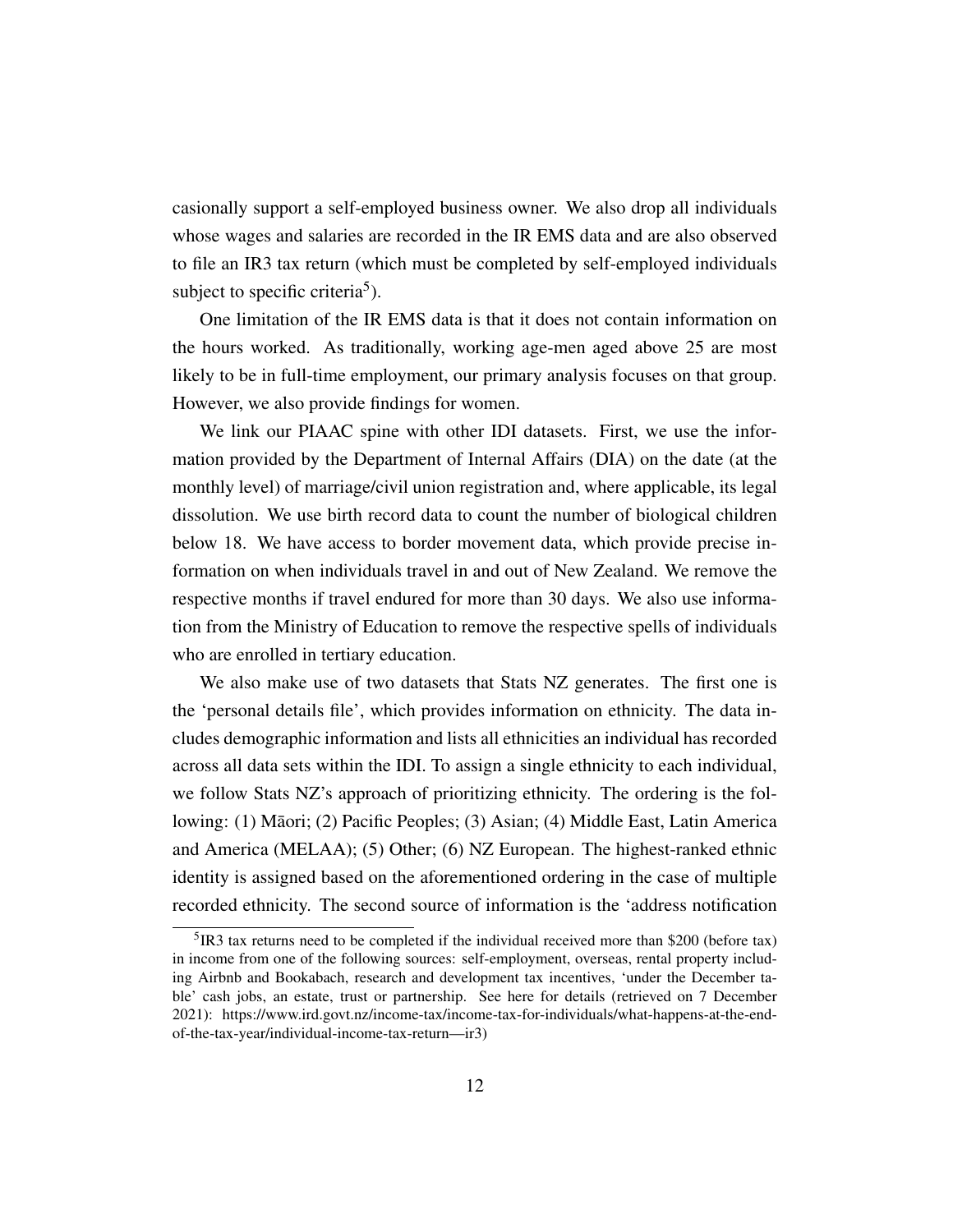data', which prioritizes the address history to provide a best-guess list of residential addresses. We use the regional indicator on the monthly level.

We then calculate for each individual the log value of the difference in the annually aggregated monthly wages and salaries (e.g., March 2006 and March 2007). We trim our dataset by removing the top and bottom 5% of the wage changes. Our final samples consist of 32 298 individual-month pairs for the GFC period and 23 382 individual-month pairs for the COVID-19 period. The fraction of low skilled workers is 5.2% for the GFC period and 3.7% for the COVID-19 period. We further calculate the individual's rank in the earnings distribution for each month and label those that belong to the bottom two deciles as low earnings. We see that the fraction of low skilled individuals is much higher among this earnings group: 14.3% for the GFC period and 9.7% for the COVID-19 period.

Table [1](#page-14-0) presents the mean wage progression for low and higher skilled for both periods. The top panel (Panel A) indicates for the GFC period that low skilled experienced a larger wage progression before the crisis (2005/06 and 2006/07). Still, this relationship flips in the two following years. This pattern is further pronounced for the two latter years when looking at individuals with low earnings only (Panel B). For the COVID-19 period, we do not observe much differences in the wage progression between low and higher skilled, both before and after the economic shock, as well as for the full sample and those with low earnings.

# <span id="page-13-0"></span>4 Empirical identification strategy

We are primarily interested in empirically documenting the variation in labour market implications of an economic crisis by different skill levels. Specifically, our focus is on how wage progression was affected by the Global Financial Crisis and the COVID-19 lockdown. For our analysis, we estimate the following model:

$$
\Delta_{y_{i,t}} = \beta \operatorname{HS}_{i} + \sum_{\text{year}} \delta \operatorname{year}_{i,t} + \sum_{\text{year}} \theta \operatorname{year}_{i,t} \times \operatorname{HS}_{i} + \eta X_{i(t-12)} + u_{it} \tag{1}
$$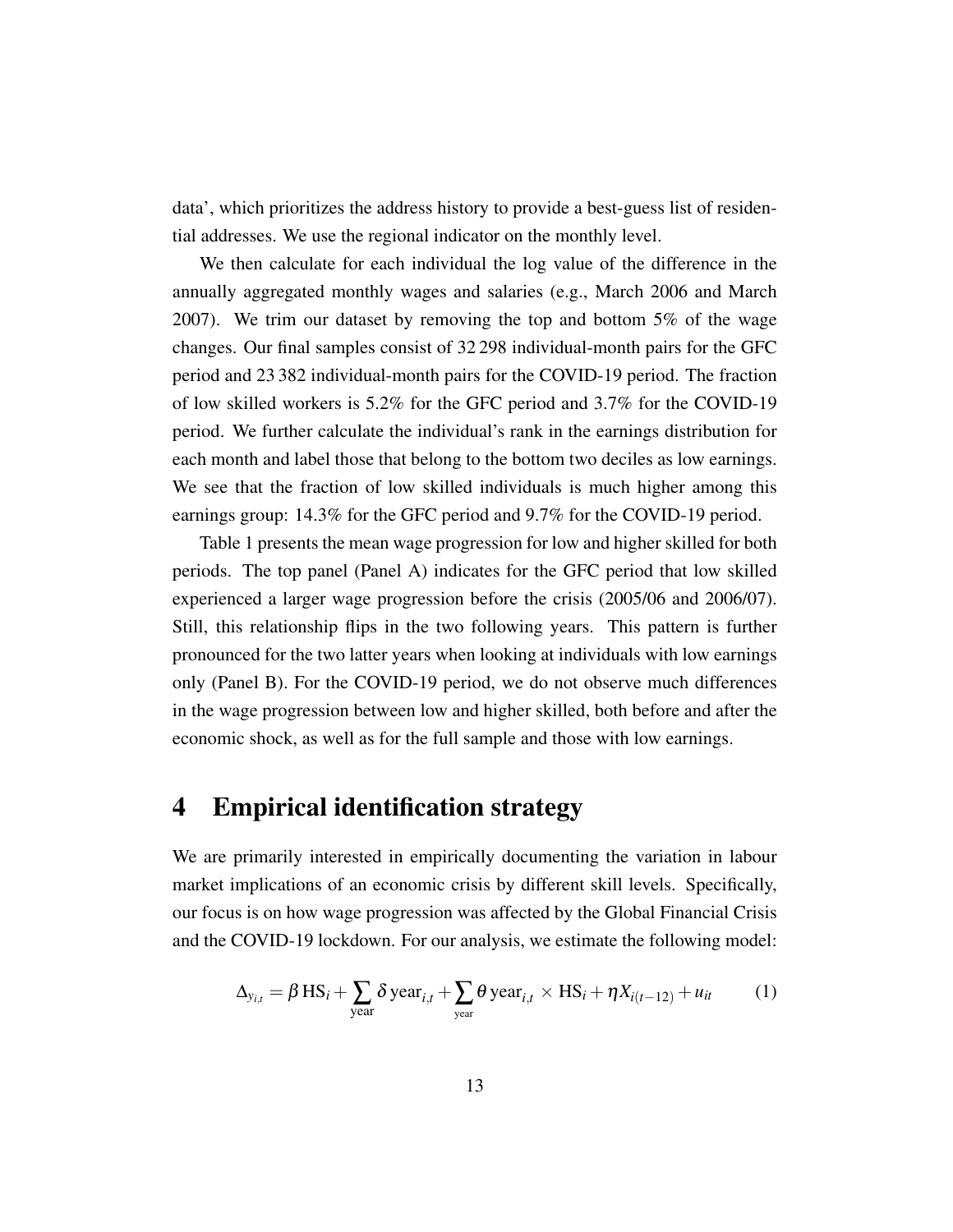<span id="page-14-0"></span>

|                        |                              | GFC period     |             |                        | COVID-19 period |                |          |  |
|------------------------|------------------------------|----------------|-------------|------------------------|-----------------|----------------|----------|--|
| $\Delta_{\text{year}}$ | low skill                    | higher-skilled | diff        | $\Delta_{\text{year}}$ | low skill       | higher-skilled | diff     |  |
|                        | <b>Panel A: Full Sample</b>  |                |             |                        |                 |                |          |  |
| 2005/06                | 0.051                        | 0.033          | 0.018       | 2017/18                | 0.028           | 0.032          | $-0.005$ |  |
|                        | (0.013)                      | (0.003)        | (0.012)     |                        | (0.013)         | (0.002)        | (0.012)  |  |
| 2006/07                | 0.066                        | 0.036          | $0.030***$  | 2018/19                | 0.038           | 0.037          | 0.001    |  |
|                        | (0.013)                      | (0.003)        | (0.011)     |                        | (0.013)         | (0.002)        | (0.012)  |  |
| 2007/08                | $-0.007$                     | 0.034          | $-0.041***$ | 2019/20                | 0.015           | 0.020          | $-0.005$ |  |
|                        | (0.012)                      | (0.003)        | (0.000)     |                        | (0.015)         | (0.003)        | (0.013)  |  |
| 2008/09                | $-0.012$                     | 0.007          | $-0.019*$   |                        |                 |                |          |  |
|                        | (0.011)                      | (0.002)        | (0.011)     |                        |                 |                |          |  |
|                        | <b>Panel B:</b> Low earnings |                |             |                        |                 |                |          |  |
| 2005/06                | 0.183                        | 0.159          | 0.024       | 2017/18                | 0.109           | 0.116          | $-0.007$ |  |
|                        | (0.02)                       | (0.142)        | (0.024)     |                        | (0.019)         | (0.007)        | (0.021)  |  |
| 2006/07                | 0.172                        | 0.142          | 0.030       | 2018/19                | 0.124           | 0.13           | $-0.006$ |  |
|                        | (0.021)                      | (0.008)        | (0.022)     |                        | (0.019)         | (0.007)        | (0.021)  |  |
| 2007/08                | 0.080                        | 0.144          | $-0.064***$ | 2019/20                | 0.113           | 0.117          | $-0.004$ |  |
|                        | (0.018)                      | (0.008)        | (0.022)     |                        | (0.023)         | (0.007)        | (0.024)  |  |
| 2008/09                | 0.046                        | 0.111          | $-0.065***$ |                        |                 |                |          |  |
|                        | (0.016)                      | (0.008)        | (0.019)     |                        |                 |                |          |  |

Table 1: Wage progression

*Note:* Data taken from the 2014 PIAAC survey and linked with administrative data from the IDI. Numbers in () are std err. \*, \*\*, and \*\*\* signify statistical significance at the 10, 5, and 1 percent-levels, respectively. Low earnings refer to the sample of workers whose earnings belong to the two bottom deciles 12 months ago.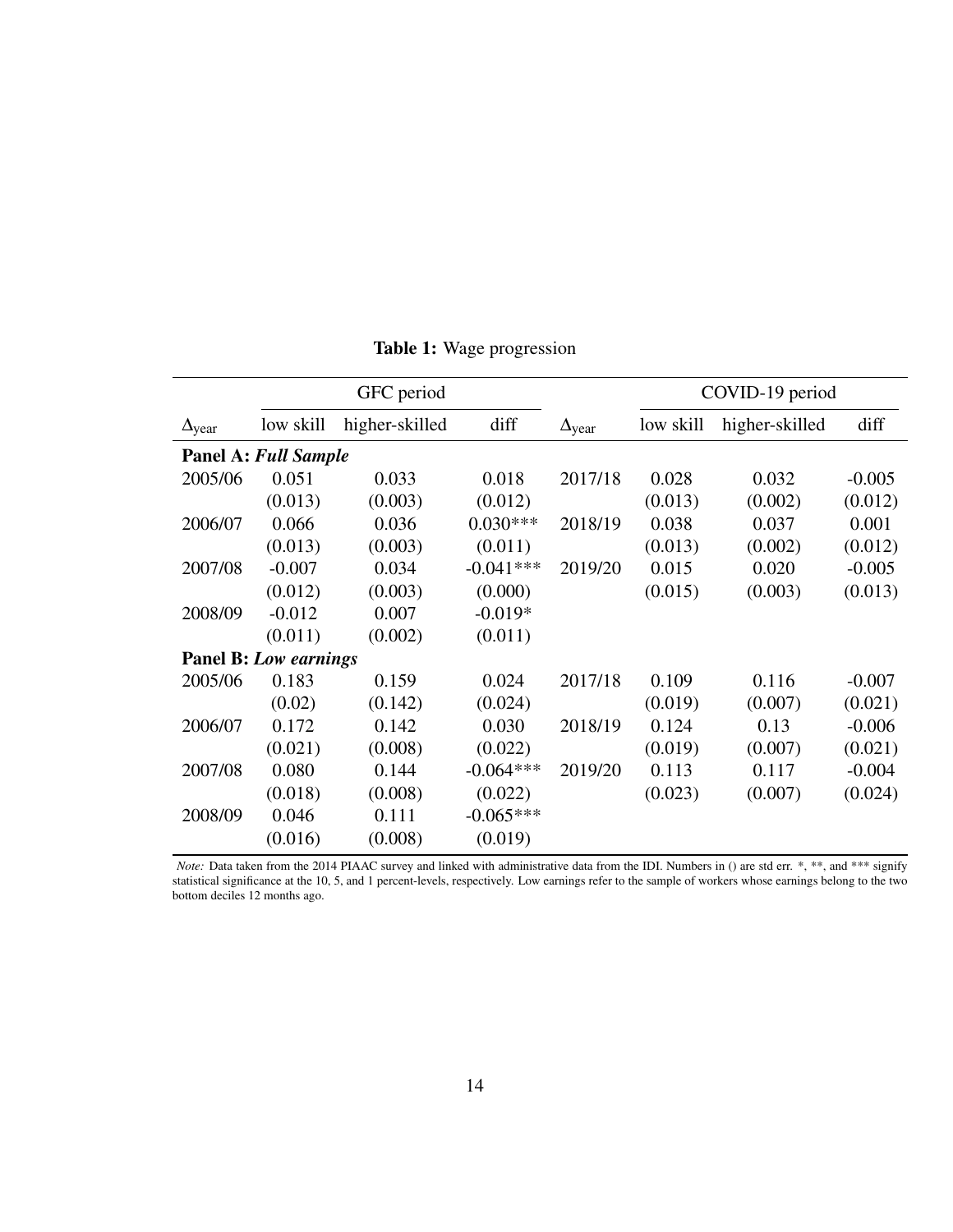with  $i = 1, \ldots, N$  referring to the individual and *t* being a time-identifier. The time-identifier is on the monthly level and spans over the period 2005-09 for the GFC analysis and 2017-20 for the COVID-19 analysis (excluding January and February for the latter one). This implies  $t - 12$  refers to the same month in the previous year. The outcome variable is the log wage difference of the same month in two consecutive years  $(\Delta_{y_{i,t}} = \log(y_{i,t}) - \log(y_{i,t-12}))$ . To reduce the impact of outliers, we remove the top and bottom 5% observations. Findings are hardly affected when moving to top/bottom 1% or 10%-cut-off points.

As explanatory variables, we have a higher-skilled indicator HS*<sup>i</sup>* , taking the value 1 if the individual's numeracy or literacy score is above 200 and 0 otherwise. Next, we control for year-specific effects, and we add an interaction effect between the higher-skilled indicator and the year. The interaction effects will help us identify heterogeneity in the impact of economic crisis across skill levels.

 $X_{i(t-12)}$  is a set of the following covariates measured at  $t-12$ . The vector includes information on prioritised ethnicity (time-invariant), age (linear and squared), binary indicator whether married/in a civil union, number of biological children below the age of 18 (top-coded at 4), region of residence, the log wage, industry classification, employer size (4-9, 10-24, 25+), percentile rank of the mean employee wage (linear and squared), duration of the firm (categorized as  $<$ 2 years, 2-4 years, 4+ years), and month fixed effects.  $u_{it}$  represents an idiosyncratic error term. The standard errors are clustered at the individual level in all our regressions.

We also calculate skill-group specific differences in wage progression compared to the base year of each crisis period (GFC: 2005/06; Covid-19: 2017/18) which is  $\delta$  for the low-skilled and  $\beta + \delta + \theta$  for the higher-skilled. Further, we calculate the marginal difference between low and higher skilled for each year as β for the base year and  $β + θ$  for the proceeding years.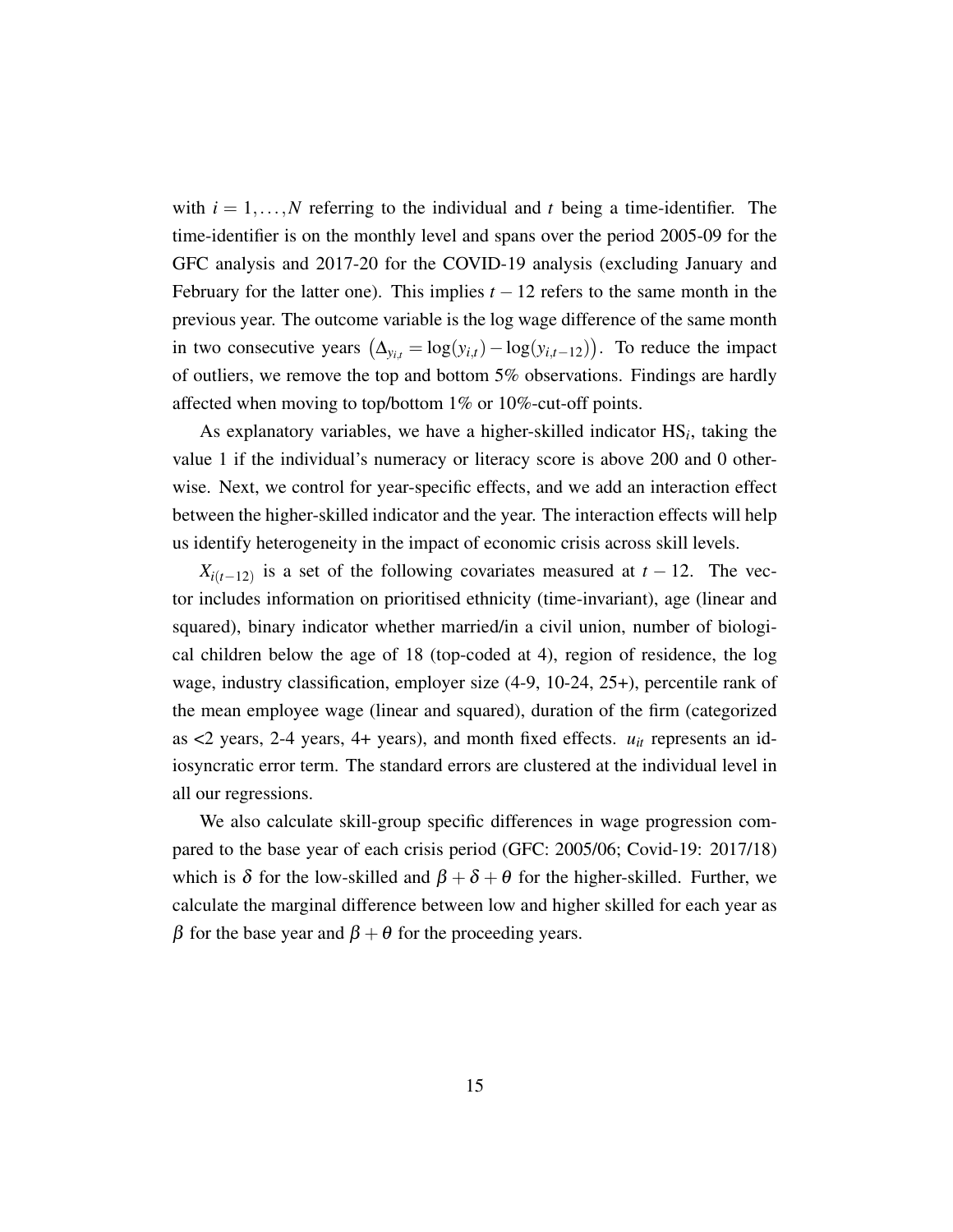## <span id="page-16-0"></span>5 Results

#### 5.1 Main specification

In Table [2,](#page-17-0) we present the estimated coefficients of interest for both the GFC and COVID-19 periods. To facilitate the interpretation, we first discuss the skillspecific changes of wage progression for the different years compared to the reference year (see Table [3\)](#page-18-0).

First, we find that during the economic shock in 2008 and 2009, wages of the low skilled dropped, on average, by around 6-7%. The size of this drop rises to 10-13% when restricting the sample to low-skilled workers who were on low earnings in the preceding year  $(t - 12)$ . We also detect a wage decline when looking at the higher-skilled. However, the magnitude is substantially smaller and only significantly negative for 2009. On average, we find a wage drop of 2% in general and of 5% for higher-skilled who received low earnings in the previous year. When moving to the COVID-19 period, the changes in wage progression between the years are minimal for the low skilled and not significantly different from zero. This is independent of the sample used. For the higher-skilled, we find a moderate drop of wages by 1% for the total sample–though this pattern is not detected anymore when moving to the group of low earners.

To understand whether the difference in the skill-specific wage progression is significantly different from zero, we turn to the interaction effects of Table [2.](#page-17-0) For the GFC period, the higher skilled have a significantly higher wage progression in 2007/08 and 2008/09, which gets further exacerbated when restricting the sample to low earners only. When switching to the COVID-19 period, none of the interaction effects significantly differ from zero.

However, one noteworthy difference between the two periods is that for the COVID-19 period, we find a significant positive impact of being higher-skilled on wage progression of about 5% for the full population. This magnitude drops to 3% and turns insignificant when restricting the sample to low earners. This aspect is underlined when calculating the marginal effects for the GFC period (Table [4\)](#page-19-0):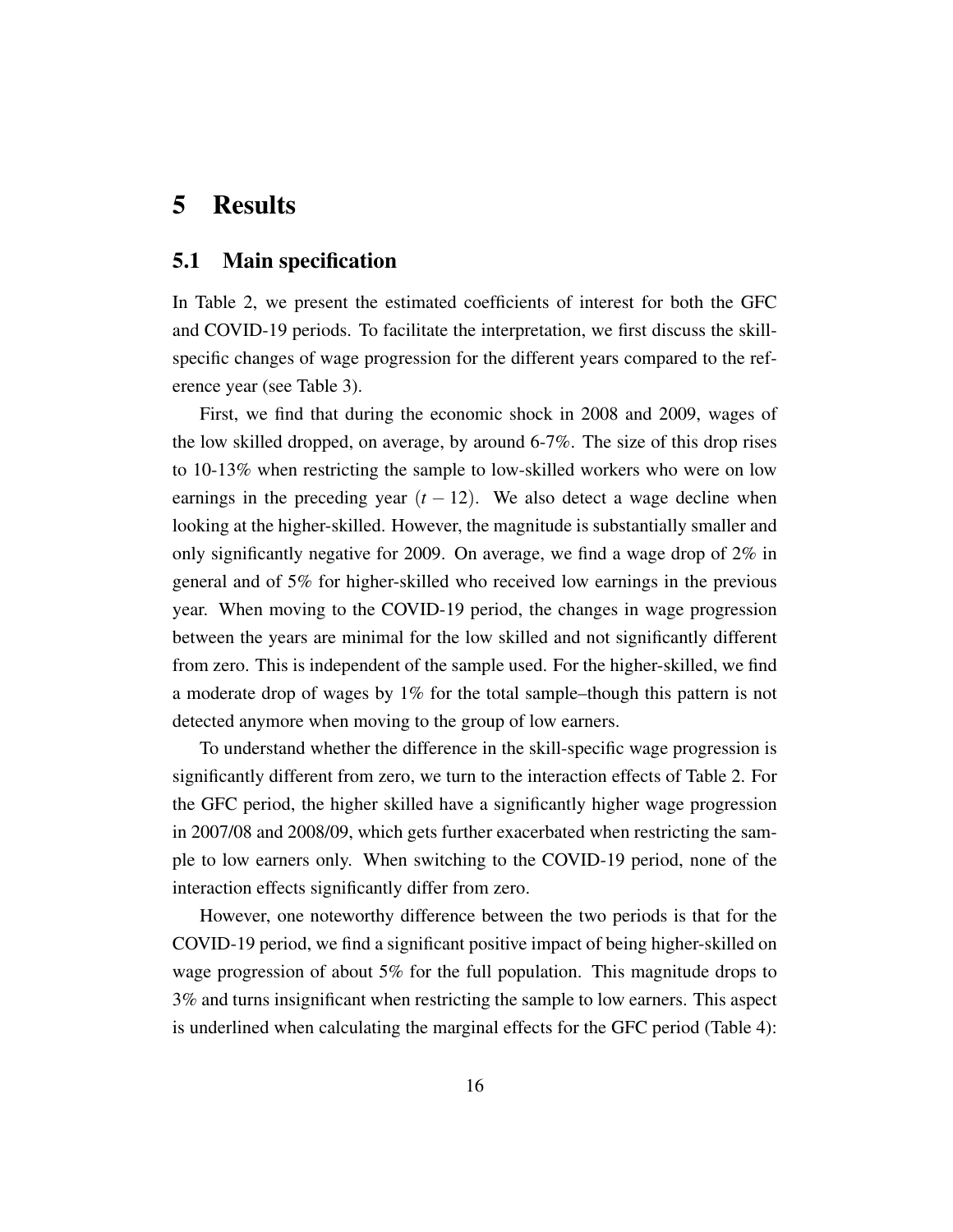<span id="page-17-0"></span>

|                     |             | GFC period   |                     | COVID-19 period |              |
|---------------------|-------------|--------------|---------------------|-----------------|--------------|
|                     | total       | low earnings |                     | total           | low earnings |
| <b>HS</b>           | 0.026       | $-0.011$     | <b>HS</b>           | $0.052***$      | 0.031        |
|                     | (0.017)     | (0.028)      |                     | (0.017)         | (0.025)      |
| 2006/07             | 0.014       | $-0.001$     | 2018/19             | 0.015           | 0.014        |
|                     | (0.024)     | (0.035)      |                     | (0.024)         | (0.036)      |
| 2007/08             | $-0.058**$  | $-0.096***$  | 2019/20             | $-0.001$        | 0.019        |
|                     | (0.026)     | (0.033)      |                     | (0.025)         | (0.035)      |
| 2008/09             | $-0.069***$ | $-0.133***$  |                     |                 |              |
|                     | (0.023)     | (0.031)      |                     |                 |              |
| $HS \times 2006/07$ | $-0.011$    | $-0.013$     | $HS \times 2018/19$ | $-0.008$        | 0.003        |
|                     | (0.024)     | (0.038)      |                     | (0.024)         | (0.038)      |
| $HS \times 2007/08$ | $0.062**$   | $0.082**$    | $HS \times 2019/20$ | $-0.008$        | $-0.008$     |
|                     | (0.027)     | (0.037)      |                     | (0.025)         | (0.038)      |
| $HS \times 2008/09$ | $0.046**$   | $0.085**$    |                     |                 |              |
|                     | (0.023)     | (0.034)      |                     |                 |              |

Table 2: Regression results

*Note:* Data taken from the 2014 PIAAC survey and linked with administrative data from the IDI. Numbers in () are clustered std err. \*, \*\*, and \*\*\* signify statistical significance at the 10, 5, and 1 percent-levels, respectively. HS is higher-skilled. Low earnings refer to the sample of workers whose earnings belong to the two bottom deciles 12 months ago.

higher skills do not necessarily provide a higher wage progression in general but are likely to safeguard against wage drops during an economic downturn. In Table [4,](#page-19-0) we find that during the COVID-19 period, the higher-skilled experiences a higher wage progression in general. However, this pattern is not observed for individuals with low earnings.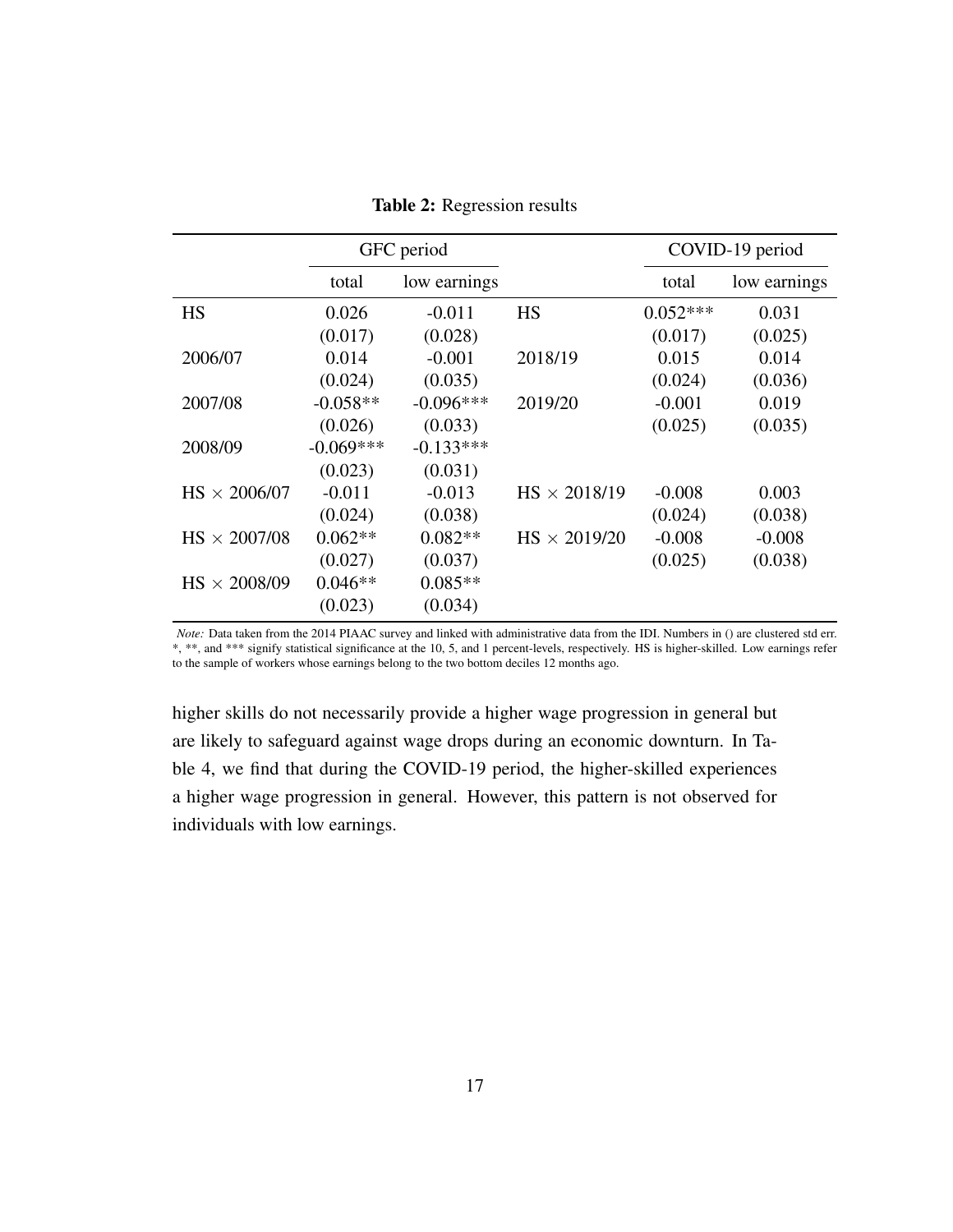| GFC period             |             |              |             |              |                        |           | COVID-19 period |              |              |  |
|------------------------|-------------|--------------|-------------|--------------|------------------------|-----------|-----------------|--------------|--------------|--|
|                        |             | low skill    |             | higher skill |                        | low skill |                 | higher skill |              |  |
| $\Delta_{\text{year}}$ | total       | low earnings | total       | low earnings | $\Delta_{\text{year}}$ | total     | low earnings    | total        | low earnings |  |
| 2005/06                |             | reference    |             |              |                        |           | reference       |              |              |  |
| 2006/07                | 0.014       | $-0.001$     | 0.003       | $-0.014$     | 2018/19                | 0.015     | 0.014           | $0.007*$     | 0.017        |  |
|                        | (0.024)     | (0.035)      | (0.005)     | (0.015)      |                        | (0.024)   | (0.036)         | (0.004)      | (0.012)      |  |
| 2007/08                | $-0.058**$  | $-0.096***$  | 0.003       | $-0.013$     | 2019/20                | $-0.001$  | 0.019           | $-0.009**$   | 0.010        |  |
|                        | (0.026)     | (0.033)      | (0.005)     | (0.016)      |                        | (0.025)   | (0.035)         | (0.004)      | (0.013)      |  |
| 2008/09                | $-0.069***$ | $-0.133***$  | $-0.023***$ | $-0.048***$  |                        |           |                 |              |              |  |
|                        | (0.023)     | (0.031)      | (0.005)     | (0.015)      |                        |           |                 |              |              |  |

<span id="page-18-0"></span>Table 3: Changes of wage progression over time

*Note:* Data taken from the 2014 PIAAC survey and linked with administrative data from the IDI. Numbers in () are clustered std err. \*, \*\*, and \*\*\* signify statistical significance at the 10, 5, and 1 percent-levels, respectively. Low earnings refer to the sample of workers whose earnings belong to the two bottom deciles 12 months ago.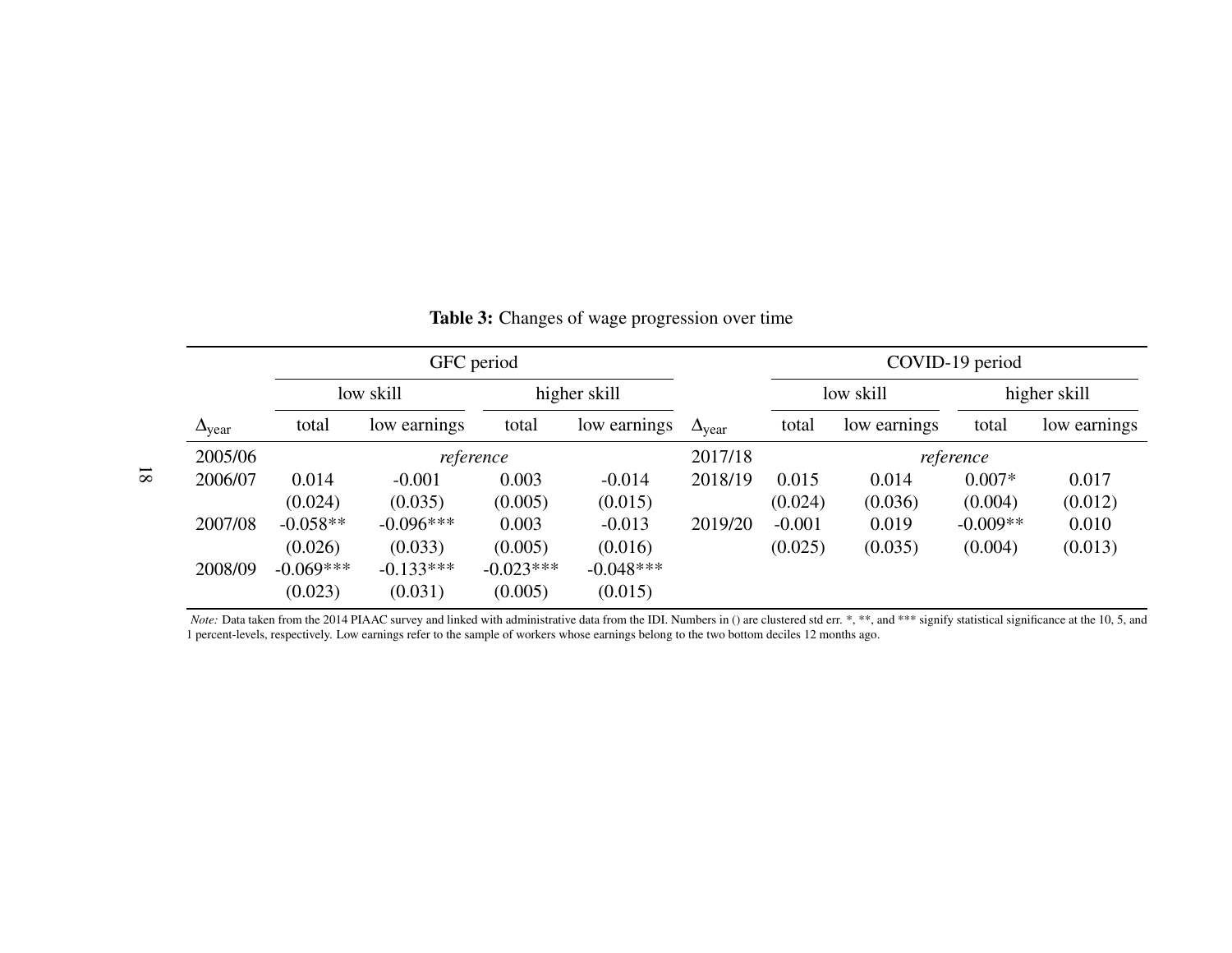<span id="page-19-0"></span>

|                        |            | GFC period   |         | COVID-19 period |              |  |
|------------------------|------------|--------------|---------|-----------------|--------------|--|
| $\Delta_{\text{year}}$ | total      | low earnings |         | total           | low earnings |  |
| 2005/06                | 0.026      | $-0.011$     | 2017/18 | $0.052***$      | 0.031        |  |
|                        | (0.017)    | (0.028)      |         | (0.017)         | (0.025)      |  |
| 2006/07                | 0.015      | $-0.024$     | 2018/19 | $0.045**$       | 0.034        |  |
|                        | (0.019)    | (0.028)      |         | (0.019)         | (0.027)      |  |
| 2007/08                | $0.088***$ | $0.071***$   | 2019/20 | $0.044**$       | 0.023        |  |
|                        | (0.019)    | (0.027)      |         | (0.018)         | (0.029)      |  |
| 2008/09                | $0.072***$ | $0.074***$   |         |                 |              |  |
|                        | (0.019)    | (0.025)      |         |                 |              |  |

Table 4: Marginal effects

*Note:* Data taken from the 2014 PIAAC survey and linked with administrative data from the IDI. Numbers in () are clustered std err. \*, \*\*, and \*\*\* signify statistical significance at the 10, 5, and 1 percent-levels, respectively. Low earnings refer to the sample of workers whose earnings belong to the two bottom deciles 12 months ago.

#### 5.2 Robustness tests

We perform several robustness estimations to test the validity of our key findings. First, we test how our findings are affected by the chosen skill-score cut-off to define low and higher skills. For this reason, we repeat our estimation starting at a score of 180 and moving up in 5-points until 230. We focus on the low earnings sample as findings are most pronounced in that group. For the GFC period, we find that independent of the chosen skill score, wages drop significantly in the years 2007/08 and 2008/09 compared to the reference year. Concerning the interaction terms, we hardly find any significant effect for skill scores of 195 and below (although the sample size of the low-skilled shrinks substantially). However, the findings for higher skill scores remain relatively stable, especially for the interaction effect for 2008/09. For the Covid-19 period, we again do not find any significant effects.

We change the cut-off point to define the low earnings group as a second robustness analysis. We start at the lowest decile and move up by 0.05 percentage points until reaching the median (see Table [A.2\)](#page-34-0). For the GFC period, two observations are noteworthy: the magnitude of the year effect for 2007/08 and 2008/09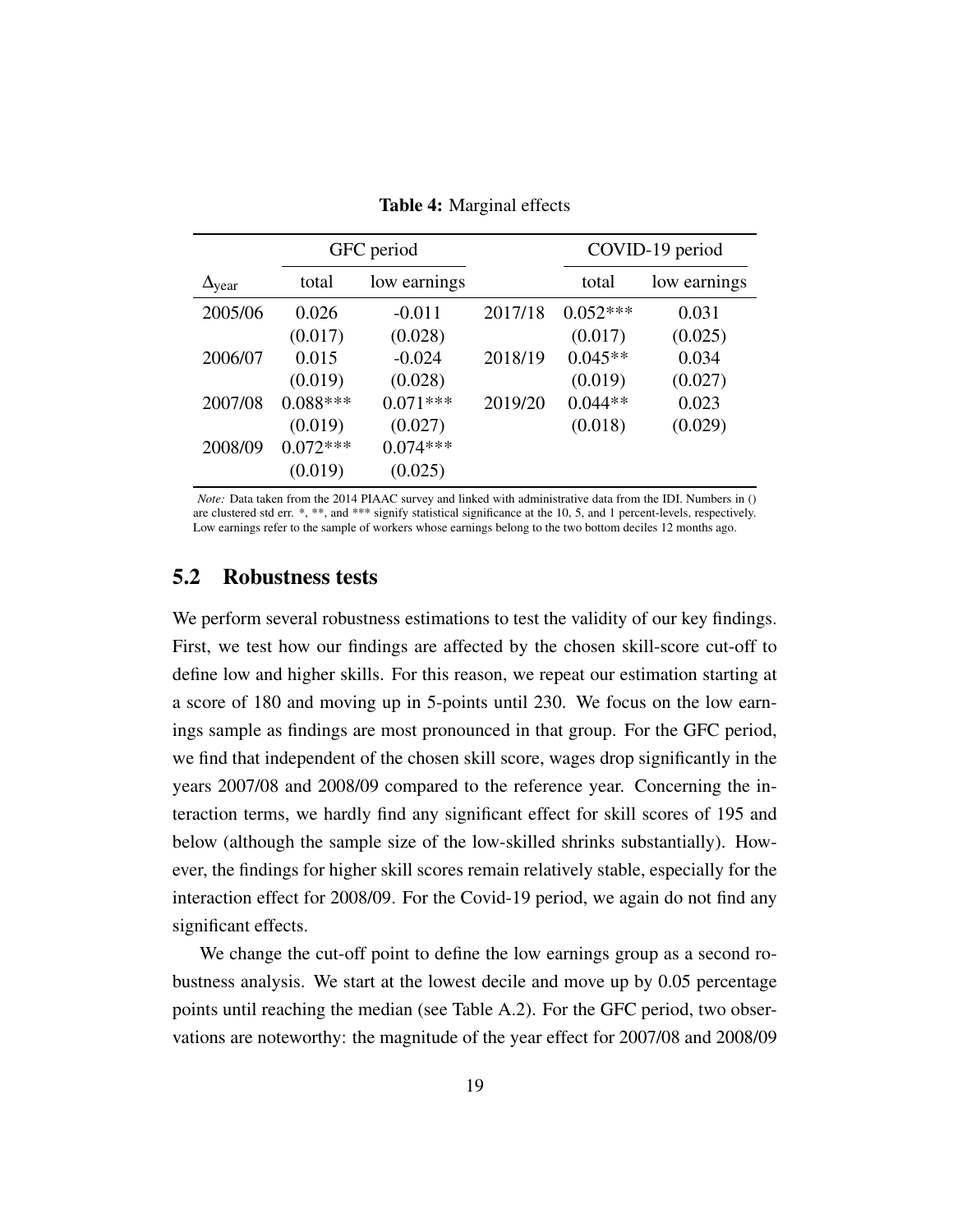increases, in absolute terms, when choosing a lower cut-off point. Further, the respective interaction effect also increases with a lower cut-off point. This indicates that especially among the low earning group, the low skilled experience stronger wage losses while higher-skilled are not affected by this phenomenon. Finally, for the Covid-19 period, we find that the higher skilled coefficient turns significant with a higher percentile cut-off point.

In our analysis, we define someone as low-skilled if their numeracy and/or literacy proficiency score is below 200. To test whether one of our results vary when we create our low-skilled indicator by looking at the two skills separately, we re-estimate our regressions by individually focusing on each of the two skills. As an example, we present the esimation results for the low earnings group in Table [A.3.](#page-35-0) The findings do not differ across the alternative specifications.

#### 5.3 Mechanisms

One reason why wages progress differently across skill levels during an economic crisis can be explained by the option to move between employers. Inland Revenue assigns unique employer identifiers, enabling us to identify movements between different employers. As individuals might receive earnings from multiple employers in one month, we prioritise by the individual's tax code for the main employer (and by earnings level if in a month the tax code is the same). Table [5](#page-21-0) shows the fraction of observations changing their employer between  $t - 12$  and  $t$ . We can see that the proportion of men changing their employer is larger among the lowskilled than the higher-skilled group. However, the difference between the skill levels for those on low earnings at  $t - 12$  is little for the GFC period.

We run separate regression for those staying at the same employer and those changing their employer. Table [6](#page-22-0) shows that higher-skilled have, on average, a significantly higher wage progression when staying at the same employer for both periods. For the economic downturn periods 2007/08 and 2008/09, we can see a drop in wage progression, which is only compensated partly by the interaction effect for the higher-skilled. However, when moving to those individuals who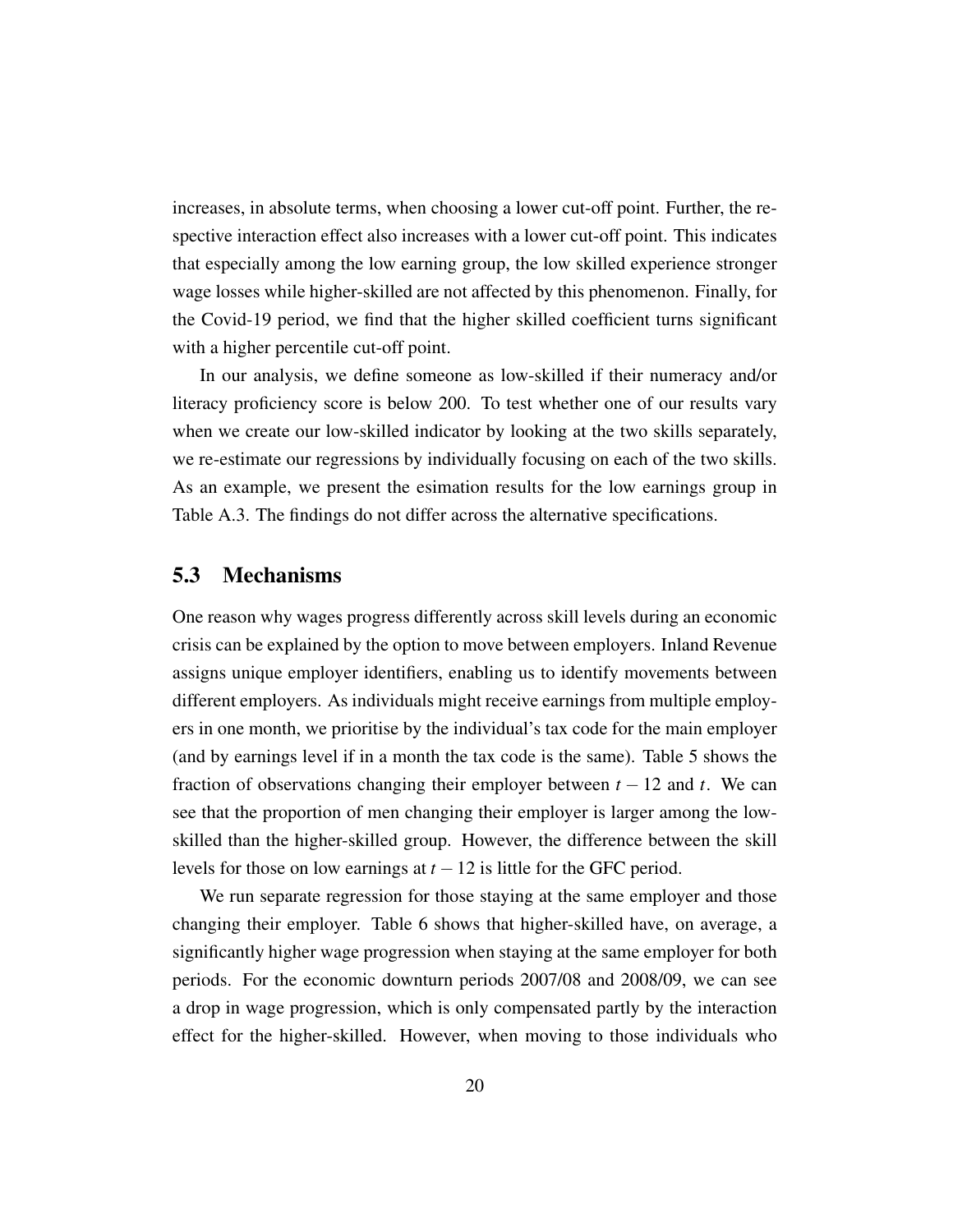<span id="page-21-0"></span>

|                         |                       | GFC period |        | COVID-19 period |
|-------------------------|-----------------------|------------|--------|-----------------|
|                         | low earnings<br>total |            | total  | low earnings    |
| low skilled             | 0.2353                | 0.2979     | 0.1763 | 0.1368          |
| higher skilled $0.1608$ |                       | 0.2707     | 0.1466 | 0.2260          |

Table 5: Share changing their employer

*Note:* Data taken from the 2014 PIAAC survey and linked with administrative data from the IDI.

change their employer, findings are much more pronounced. We can find a strong wage drop during the GFC period, which is limited to the low-skilled workers. For the COVID-19 period, we find that low-skilled workers changing their employer experienced a larger wage drop in 2019/20. However, the effects are not statistically significant.

As previously mentioned, the government introduced a wage subsidy scheme to secure employment during the COVID-19 pandemic. The payment rates were at the minimum wage level for someone who worked full time. Once approved, the wage subsidies were transferred in the form of lump-sum payments to the employers, who then paid their employees' wages from the received amount. Thus, the Inland Revenue has records on the employers and the periods in which the employer received wage subsidies. However, the data does not allow us to identify the employees who benefitted from the wage subsidy scheme.

For this reason, we construct a marker that takes the value of 1 if the employer received wage subsidy in a particular month and 0 otherwise. We further add an interaction effect of the wage subsidy marker and the higher-skilled marker. Note that the wage subsidy scheme was introduced in 2020 and did not exist in the years before. Furthermore, the scheme was not limited to any specific industries or sectors.

Table [7](#page-23-0) presents the estimated coefficients, both for the total sample and for men on low earnings at *t* −12. We can see a large wage progression in 2019/20– which is compensated if the employee was working at an employer who was part of the wage-subsidy pool. For low-skilled workers on low earnings, this results in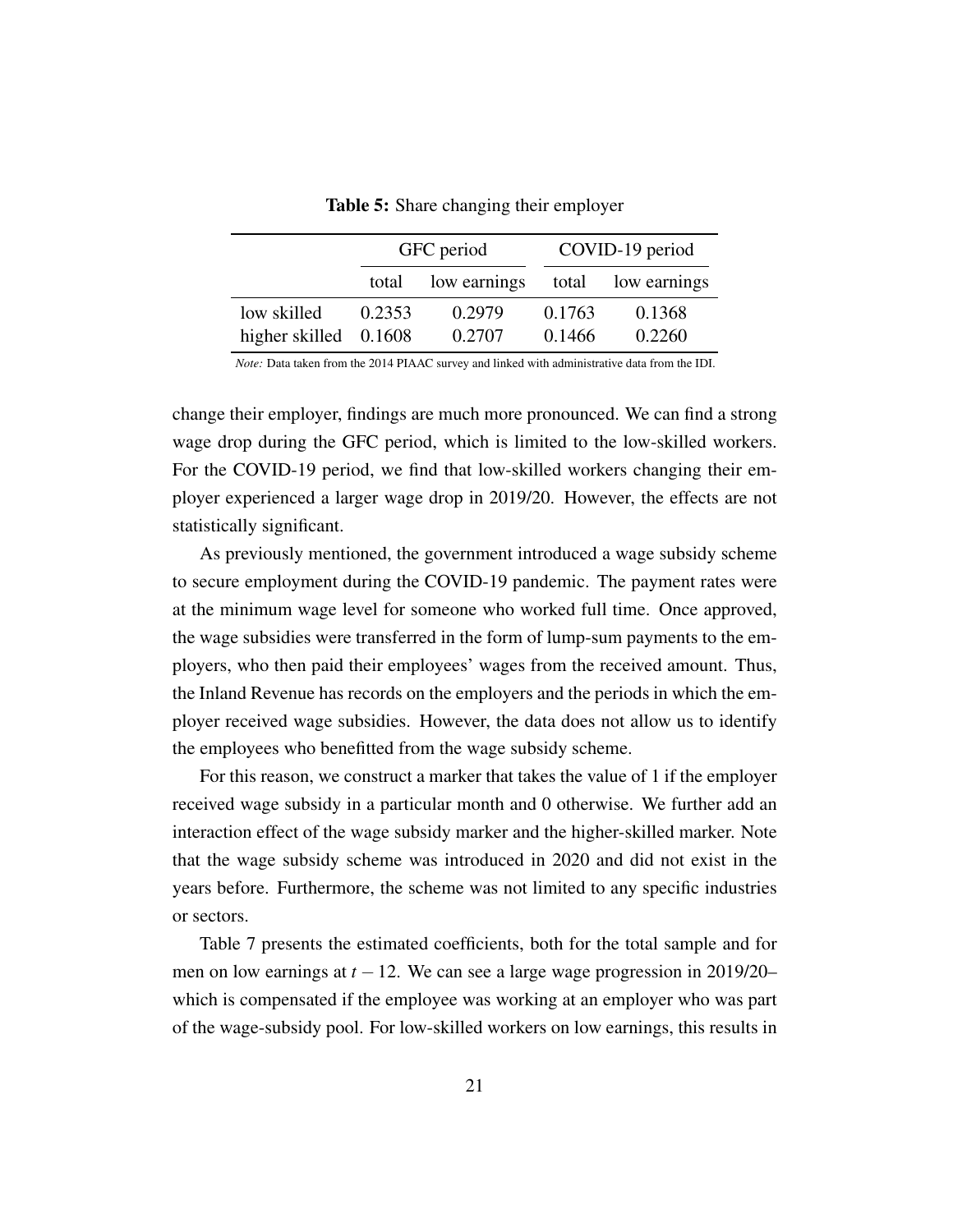<span id="page-22-0"></span>

|                     | GFC period |               |                 |                  |  |  |  |  |
|---------------------|------------|---------------|-----------------|------------------|--|--|--|--|
|                     |            | Same employer |                 | Changed employer |  |  |  |  |
|                     | total      | low earnings  | total           | low earnings     |  |  |  |  |
| <b>HS</b>           | $0.043***$ | 0.017         | $-0.040$        | $-0.109**$       |  |  |  |  |
|                     | (0.016)    | (0.030)       | (0.041)         | (0.052)          |  |  |  |  |
| 2006/07             | 0.021      | $-0.005$      | $-0.047$        | $-0.073$         |  |  |  |  |
|                     | (0.025)    | (0.038)       | (0.048)         | (0.051)          |  |  |  |  |
| 2007/08             | $-0.027$   | $-0.058$      | $-0.182***$     | $-0.241***$      |  |  |  |  |
|                     | (0.029)    | (0.042)       | (0.054)         | (0.056)          |  |  |  |  |
| 2008/09             | $-0.040*$  | $-0.084**$    | $-0.165***$     | $-0.316***$      |  |  |  |  |
|                     | (0.024)    | (0.034)       | (0.046)         | (0.073)          |  |  |  |  |
| $HS \times 2006/07$ | $-0.018$   | $-0.011$      | 0.050           | 0.091            |  |  |  |  |
|                     | (0.025)    | (0.042)       | (0.051)         | (0.060)          |  |  |  |  |
| $HS \times 2007/08$ | 0.028      | 0.033         | $0.192***$      | $0.267***$       |  |  |  |  |
|                     | (0.030)    | (0.045)       | (0.057)         | (0.066)          |  |  |  |  |
| $HS \times 2008/09$ | 0.016      | 0.033         | $0.151***$      | $0.331***$       |  |  |  |  |
|                     | (0.024)    | (0.038)       | (0.049)         | (0.080)          |  |  |  |  |
|                     |            |               | Covid-19 period |                  |  |  |  |  |
| <b>HS</b>           | $0.055***$ | 0.047         | 0.012           | $-0.055$         |  |  |  |  |
|                     | (0.017)    | (0.029)       | (0.056)         | (0.064)          |  |  |  |  |
| 2018/19             | $-0.012$   | 0.030         | $0.111*$        | $-0.052$         |  |  |  |  |
|                     | (0.025)    | (0.041)       | (0.062)         | (0.092)          |  |  |  |  |
| 2019/20             | 0.008      | 0.030         | $-0.077$        | $-0.095$         |  |  |  |  |
|                     | (0.023)    | (0.041)       | (0.075)         | (0.102)          |  |  |  |  |
| $HS \times 2018/19$ | 0.019      | $-0.016$      | $-0.102$        | 0.079            |  |  |  |  |
|                     | (0.025)    | (0.042)       | (0.064)         | (0.097)          |  |  |  |  |
| $HS \times 2019/20$ | $-0.021$   | $-0.020$      | 0.084           | 0.132            |  |  |  |  |
|                     | (0.024)    | (0.043)       | (0.076)         | (0.107)          |  |  |  |  |

Table 6: Regression results by employer

*Note:* Data taken from the 2014 PIAAC survey and linked with administrative data from the IDI. Numbers in () are clustered std err. \*, \*\*, and \*\*\* signify statistical significance at the 10, 5, and 1 percent-levels, respectively.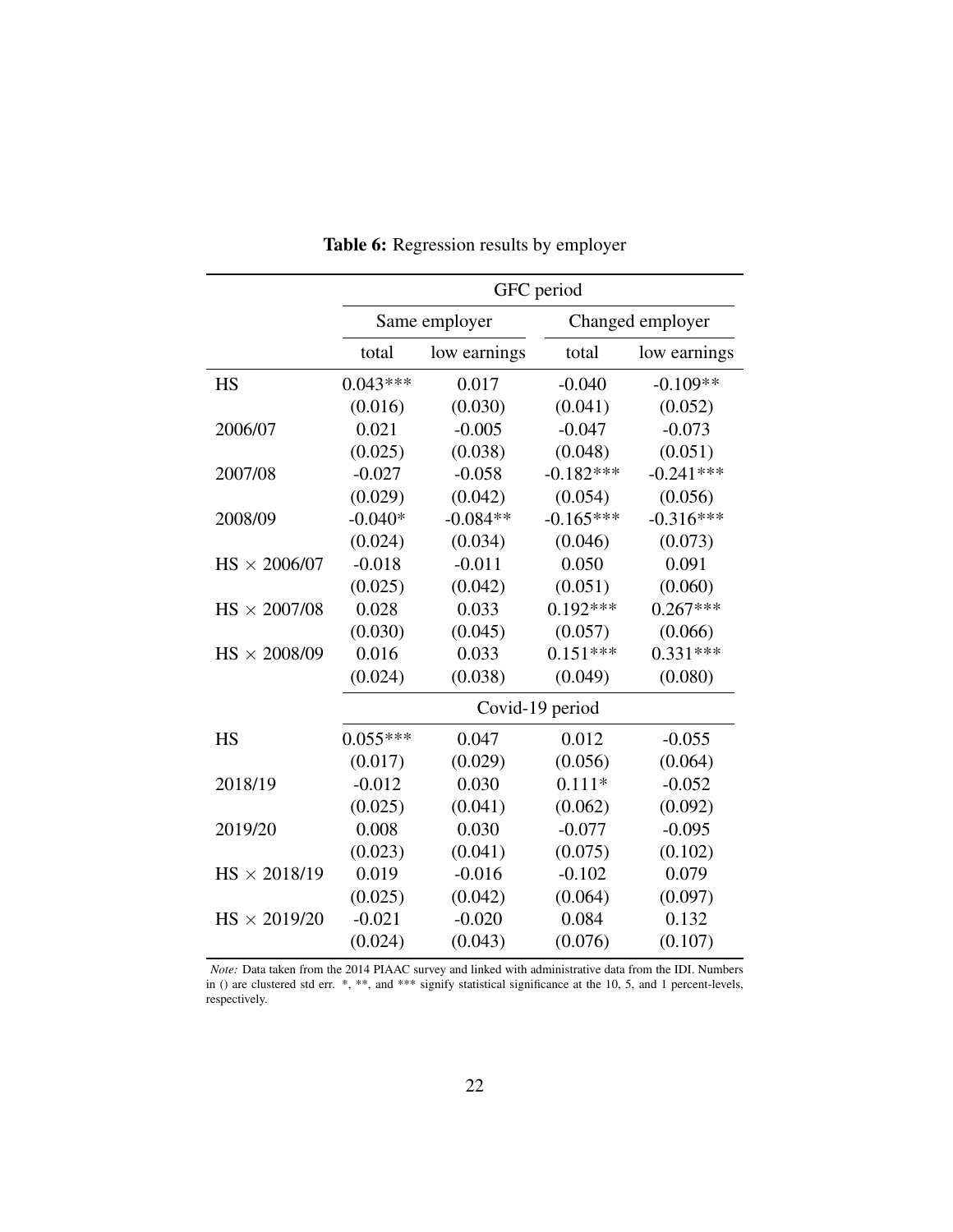<span id="page-23-0"></span>

|                          | total      | low earnings |
|--------------------------|------------|--------------|
| HS                       | $0.060***$ | 0.054        |
|                          | (0.020)    | (0.037)      |
| 2018/19                  | 0.023      | 0.007        |
|                          | (0.025)    | (0.040)      |
| 2019/20                  | 0.087*     | $0.125*$     |
|                          | (0.045)    | (0.074)      |
| $HS \times 2018/19$      | $-0.016$   | $-0.019$     |
|                          | (0.025)    | (0.043)      |
| $HS \times 2019/20$      | $-0.055$   | $-0.083$     |
|                          | (0.046)    | (0.078)      |
| Wage subsidy             | $-0.115**$ | $-0.169**$   |
|                          | (0.045)    | (0.071)      |
| Wage subsidy $\times$ HS | 0.038      | 0.104        |
|                          | (0.046)    | (0.075)      |

Table 7: Wage subsidy scheme

*Note:* Data taken from the 2014 PIAAC survey and linked with administrative data from the IDI. Numbers in () are clustered std err. \*, \*\*, and \*\*\* signify statistical significance at the 10, 5, and 1 percent-levels, respectively.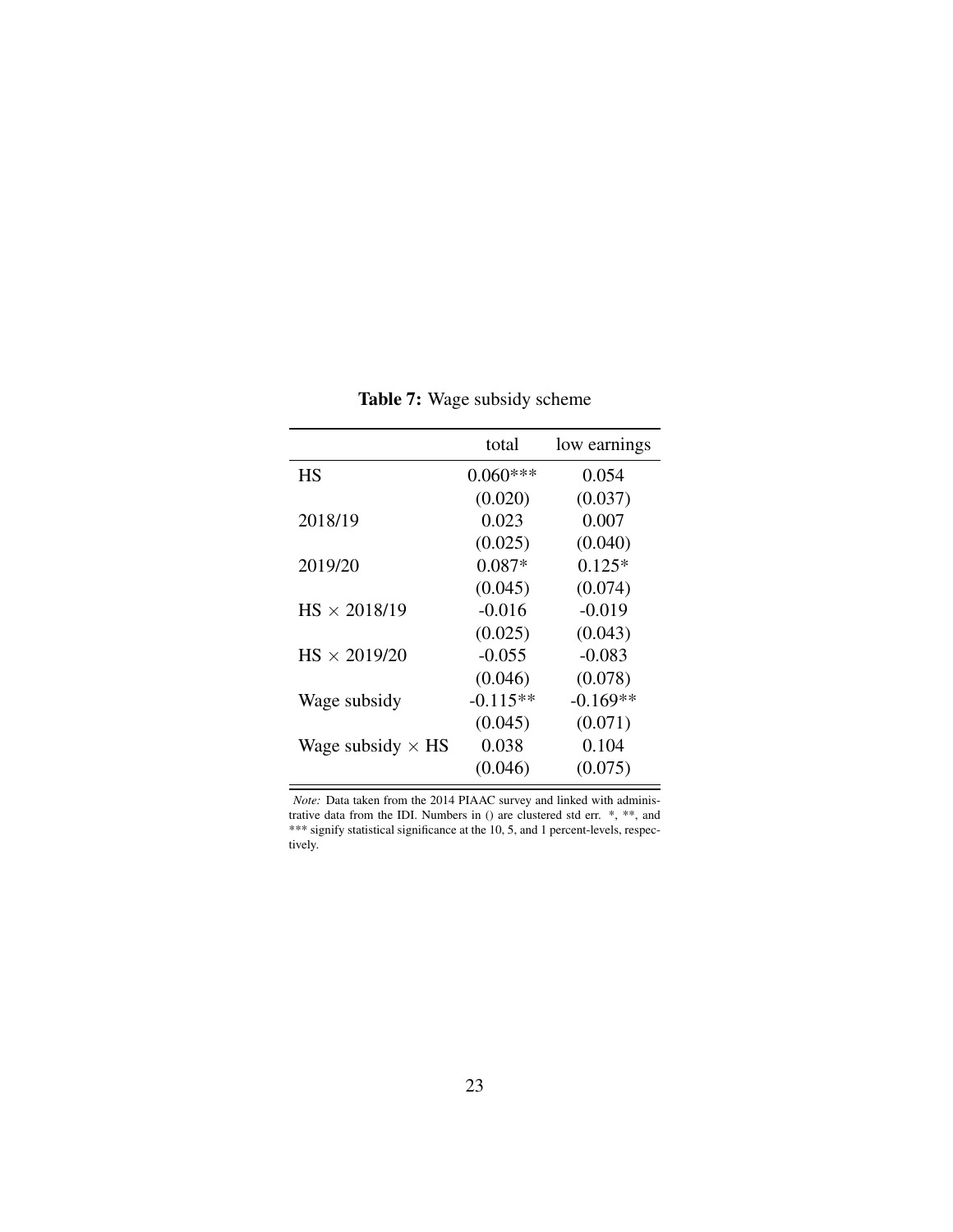a wage decline by, on average, 4.4%. We find that the negative impact of working at an employer who received wage subsidies is partially cushioned for higherskilled men when looking at the interaction effect. For higher-skilled workers on low earnings, wages grew, on average, by 3.1% and the difference to lower-skilled is statistically significant at the 5% level. Also, we do not find any significant difference between the skill levels for workers at an employer who did not receive wage subsidies.

#### 5.4 Moving into benefits

Inland Revenue additionally provides information on whether an individual received benefits. As an additional outcome variable, we look at individuals who received earnings solely from wages  $\&$  salaries in  $t - 12$  and construct a binary indicator that takes the value of 1 if the individual receives benefits at *t* and 0 if the individual still receives earnings from wages  $\&$  salaries without receiving benefits. We repeat our analysis with the same set of covariates and continue to classify our regressions for the total sample and for low earning groups. To simplify the interpretation of the covariates, we use a linear probability model.

Table [A.4](#page-36-0) presents the relevant coefficients and Table [A.4](#page-36-0) provides skillspecific changes in the likelihood of entering benefit recipients over time for the GFC and the COVID-19 periods. As we can see from the latter table for the GFC period, the likelihood to move from employment into benefit dependency increases in 2008/09 compared to 2005/06–and the effect is significant for the higher-skilled. We find that the effect size increases for those with low earnings at *t* −12, but we do not detect a statistically significant effect. For the COVID-19 period, we also find that for the low-skilled, the probability of receiving benefits is higher in 2019/20 compared to the reference years 2017/18. The effect is insignificant and somewhat smaller when restricting the sample to previously observed low earners.

When we move back to the coefficient table, there are three noteworthy findings: first, having higher skills seems not to substantially lower the risk of entering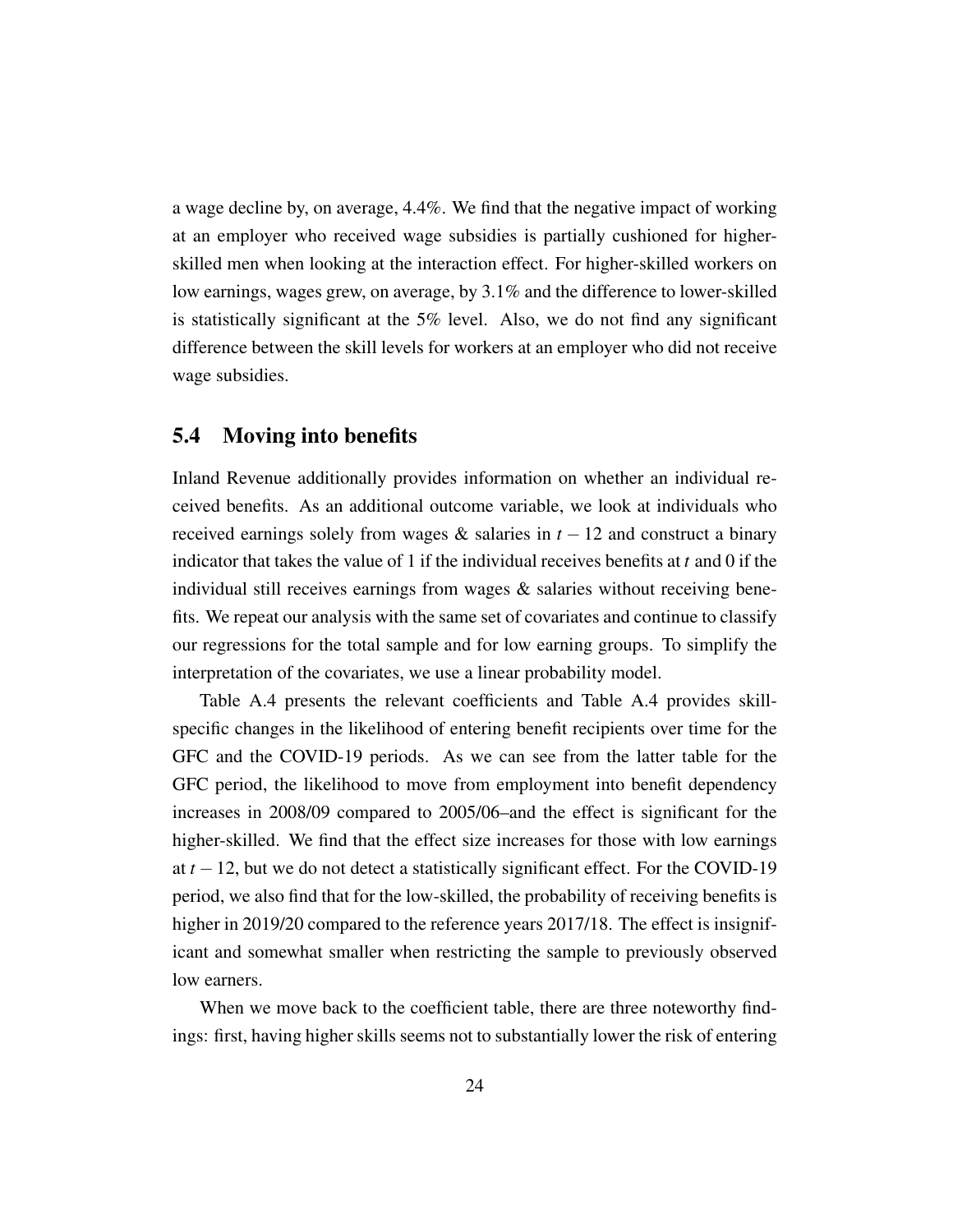benefit dependency in the GFC period and in the COVID-19 period. Second, the likelihood of receiving benefits increases for the GFC (2008/09, resp. 2019/20), and third, higher skills seem to reduce the impact of economic shocks. However, the effects described are not significant. One potential explanation for the small effects sizes is that we focus on prime-aged men between 25 and 60, who have the highest labour market integration.

#### 5.5 Female

We finally replicate our analysis and look at women's wage progression and benefit receipts. However, since the Inland Revenue does not report the hours worked it is not clear whether a wage cut, when observed, is a result of a reduction in earnings or whether labour hours were reduced.

Table [A.6](#page-38-0) shows the coefficients and indicates that higher-skilled women generally experience larger wage progression than lower-skilled women, both in the GFC period and in the COVID-19 period. However, the magnitude is not significantly different from zero despite one exception. When turning to the year dummies for the GFC period, we see large effects, especially among women with earnings belonging to the two bottom deciles at  $t - 12$ .<sup>[6](#page-0-0)</sup> However, the interaction effects are all negative, indicating that wage growth was not experienced by higher-skilled. For the COVID-19 period, we see that there was no wage progression in the years 2019/20. Moreover, we do not detect any higher-skilled specific year effects. But for low earning women, we see a large positive effect of 9.6% for 2019/20, statistically significant at the 5% level. When turning to the interaction term, we see that the wage progression was significantly lower for low-earning higher-skilled women.

We also looked into the likelihood of becoming benefit recipients (Table [A.7\)](#page-39-0). For the GFC period, we find that higher-skilled women with low earnings at  $t - 12$ are less likely to become receive benefits. Further, the year dummies indicate that

 $6$ Note that position in the earnings distribution was calculated for both gender separately.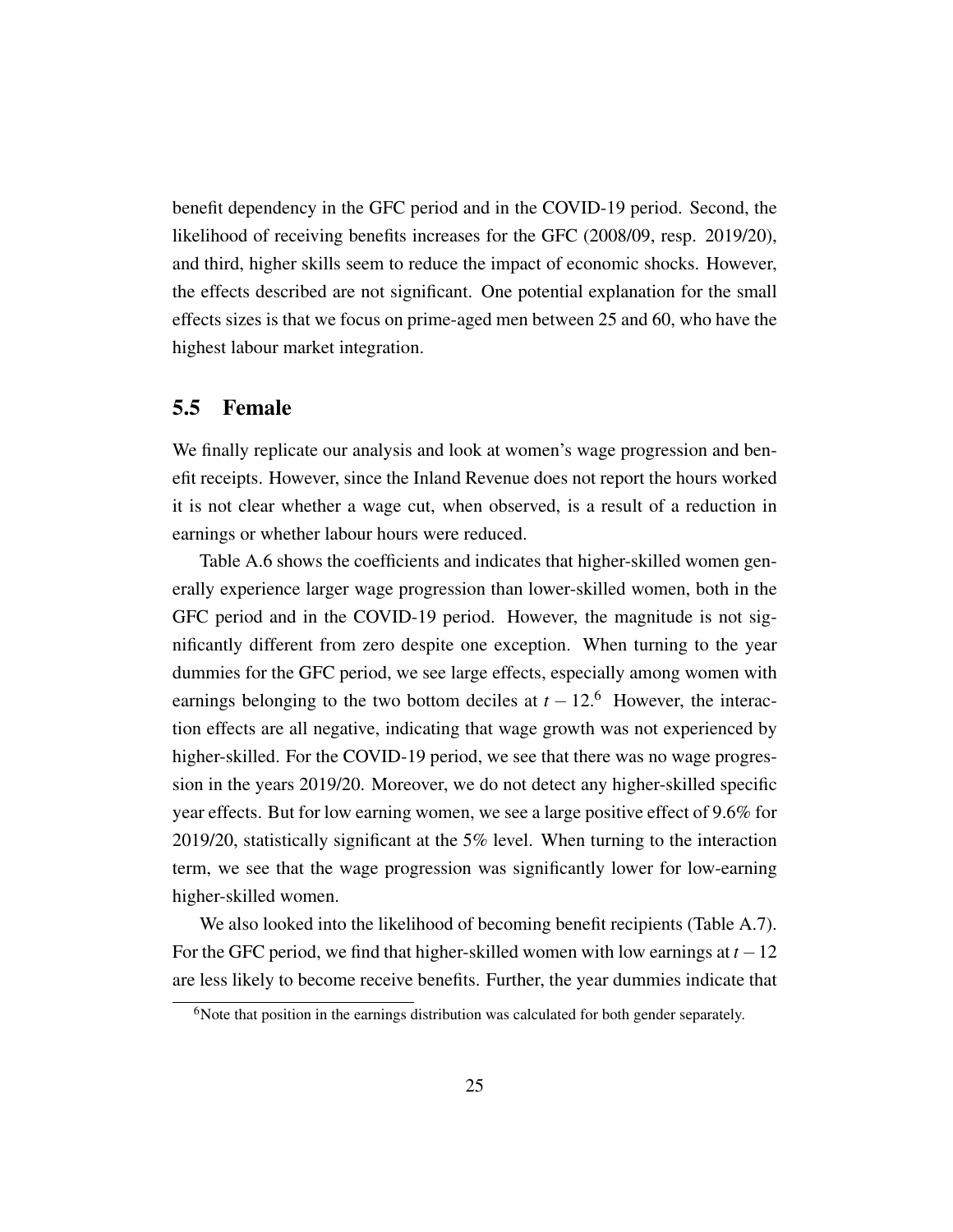during the economic crises, the likelihood of moving into benefit recipients increased –especially in 2008/09–, but the interaction effect indicates that this was mainly for low-skilled women. The regression results for the COVID-19 period point towards a lower likelihood for higher-skilled women, which is only observable for 2017/18. After that, the difference between the skill groups disappears, which is indicated by the opposite signs of year dummies and the interaction effects.

# <span id="page-26-0"></span>6 Conclusion

Skills make up a critical component of human capital. Numerous studies have shown that higher numeracy and literacy skills are associated with better labour market performance and therefore with higher economic wellbeing. However, there is not much evidence in the empirical literature on whether cognitive skills are adequate safeguards during unanticipated adverse economic shocks. Focusing on the two most recent and major global economic setbacks–the GFC and the COVID-19 pandemic–our study is one of the first analyses to provide empirical insights into the labor market wellbeing implications of cognitive skills.

For our analysis, we focus on a New Zealand-based sample from the OECD's PIAAC survey of individuals' numeracy and literacy skills. We link those individuals to a high frequency administrative tax records that provide detailed labor market information of the entire workforce in New Zealand. The data allows us to longitudinally track the PIAAC sample's employment and earnings information during the two economic crises. We find that loss in earnings experienced by higher-skilled individuals is significantly less severe than the low-skilled group. However, these differences disappeared during the period of lockdown that the New Zealand government imposed during the COVID-19 pandemic. However, it is essential to note that our analysis rests on the assumption that skills distribution observed in New Zealand's PIAAC survey of 2014 does not vary over time, which may not be the case in practice.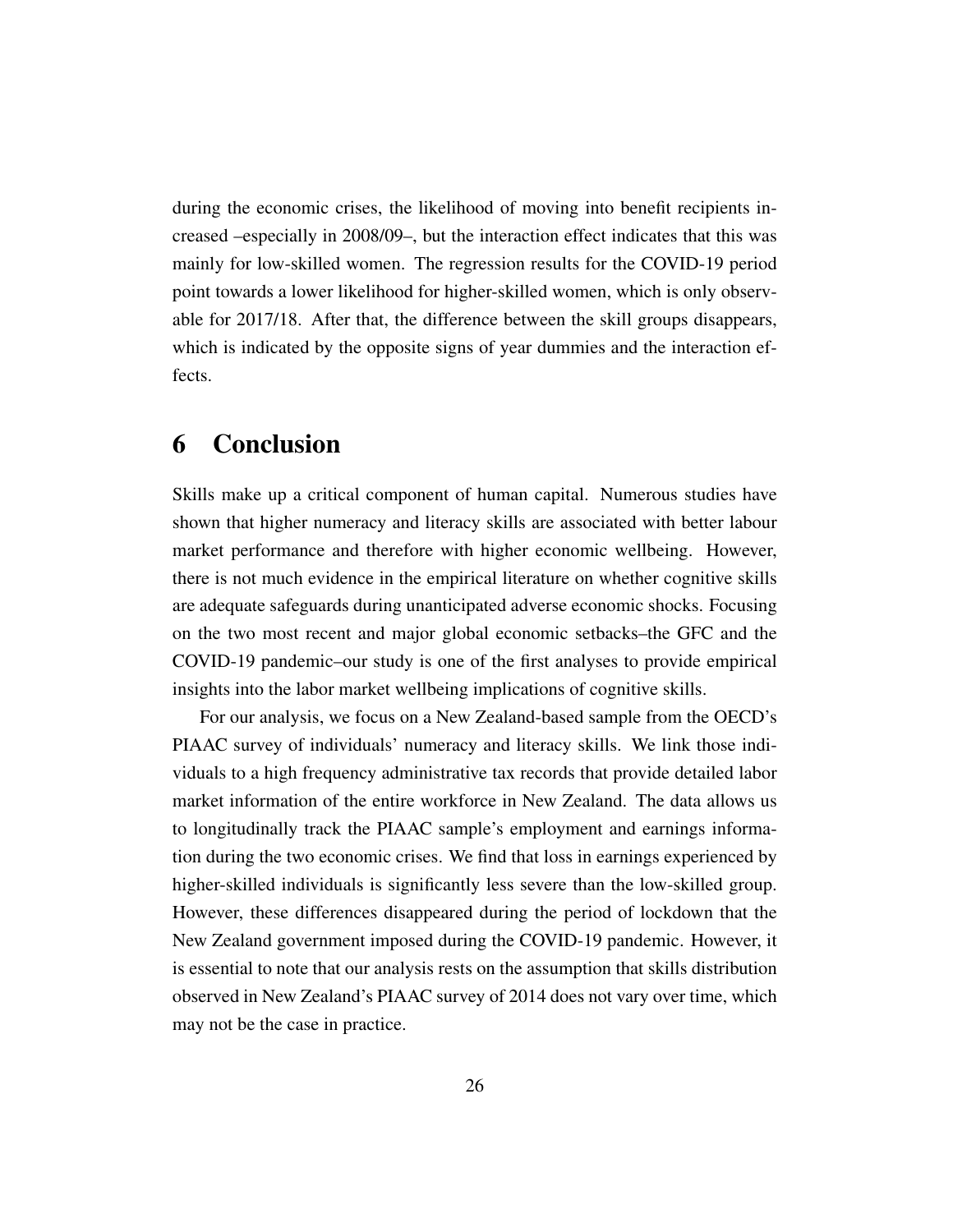Nonetheless, our analysis presents useful empirical evidence into the longterm relevance of upskilling initiatives (such as training and education programs) and governments' welfare interventions implemented to support the public during financial crises. Of particular interest is the contrast in our empirical findings on the differences in the wage progression observed across different skills levels over the two major economic crises. Our GFC-based results substantiate the empirical findings observed in the relevant literature that broadly indicate that higher cognitive skills are associated with better economic outcomes. However, our overall COVID-19 findings of insignificant differences in wage changes across different skills highlight several possibilities. For instance, one plausible explanation could be the governments' prompt and large-scale policy response in the form of a wage subsidy scheme adopted to mitigate job losses. The other underlying mechanism could be explained by the distribution of the different skill levels across industrial sectors (e.g., the allocation of various skill levels across essential and non-essential businesses). While we try to uncover some of these underlying mechanisms, our study opens up a substantial scope for future research. For instance, future analyses could more intuitively explore the social relevance of governments' preparedness to protect the wellbeing of the economically vulnerable population during unanticipated economic shocks and the evolution of various labour market trends and industry-specific focus of different skill levels over time.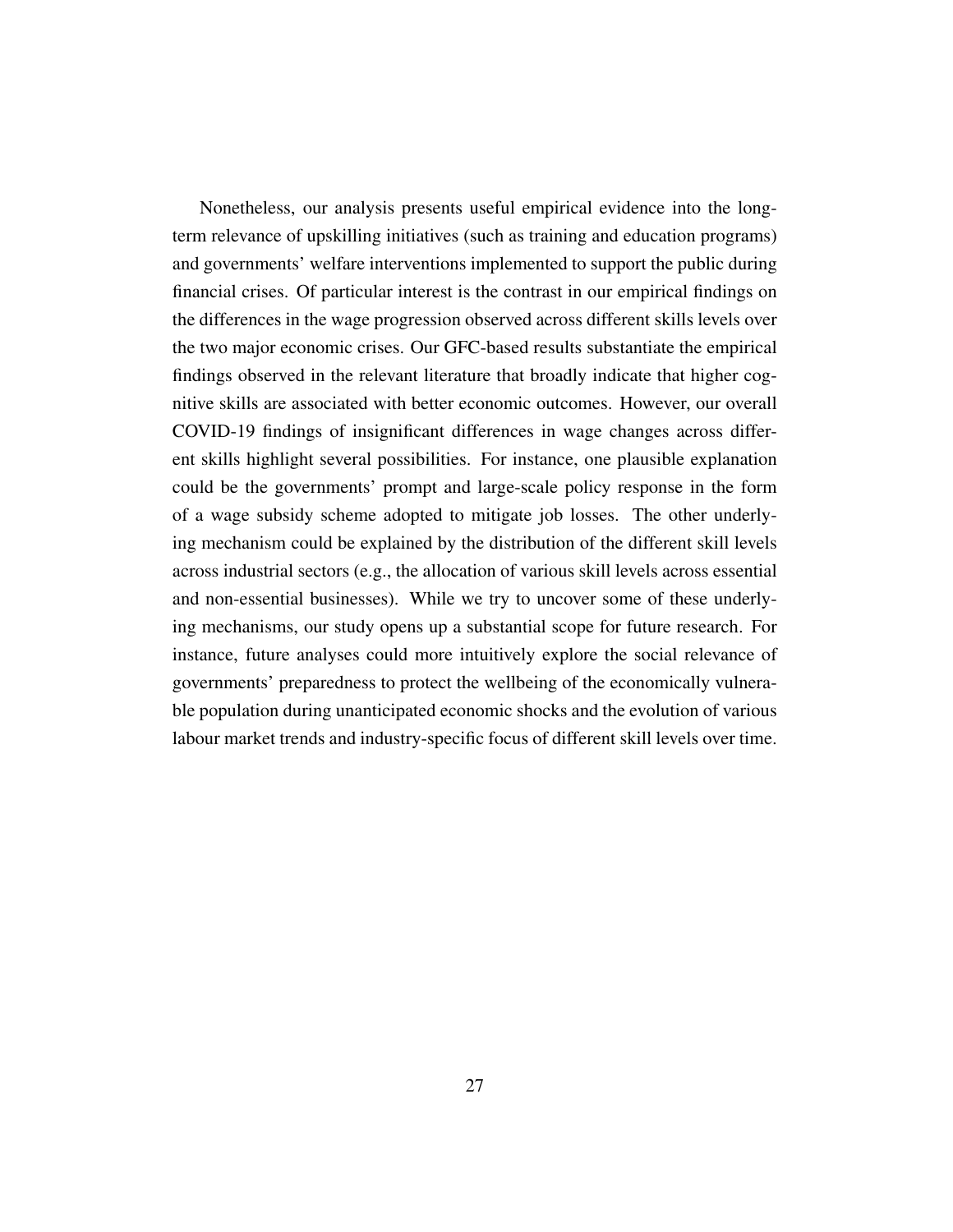# References

- <span id="page-28-4"></span>M. Antoni and G. Heineck. Do literacy and numeracy pay off? on the relationship between basic skills and earnings. 2012.
- <span id="page-28-2"></span>M. L. Blackburn and D. Neumark. Omitted-ability bias and the increase in the return to schooling. *Journal of labor economics*, 11(3):521–544, 1993.
- <span id="page-28-1"></span>W. G. Bowen and T. A. Finegan. Educational attainment and labor force participation. *The American Economic Review*, 56(1/2):567–582, 1966.
- <span id="page-28-8"></span>E. Brynjolfsson, J. J. Horton, A. Ozimek, D. Rock, G. Sharma, and H.-Y. TuYe. Covid-19 and remote work: an early look at us data. Technical report, National Bureau of Economic Research, 2020.
- <span id="page-28-9"></span>P. Campa, J. Roine, and S. Strömberg. Unemployment inequality in the pandemic: Evidence from sweden. 2021.
- <span id="page-28-0"></span>P. M. Carneiro and J. J. Heckman. Human capital policy. 2003.
- <span id="page-28-10"></span>A. Casarico and S. Lattanzio. The heterogeneous effects of covid-19 on labour market flows: evidence from administrative data. 2020.
- <span id="page-28-3"></span>B. R. Chiswick, Y. L. Lee, and P. W. Miller. Schooling, literacy, numeracy and labour market success. *Economic Record*, 79(245):165–181, 2003.
- <span id="page-28-7"></span>S. Dixon and C. Tuya. Workers with low literacy or numeracy skills: Characteristics, jobs and education and training patterns. *Report Department of labour*, 2010.
- <span id="page-28-6"></span>D. Earle. *Skills, qualifications and wages: An analysis from the Adult Literacy and Life Skills survey*. Ministry of Education, 2009.
- <span id="page-28-5"></span>Z. Eckstein, A. Sarid, and Y. Y. Tamir. Do cognitive skills impact growth or levels of gdp per capita?. 2016.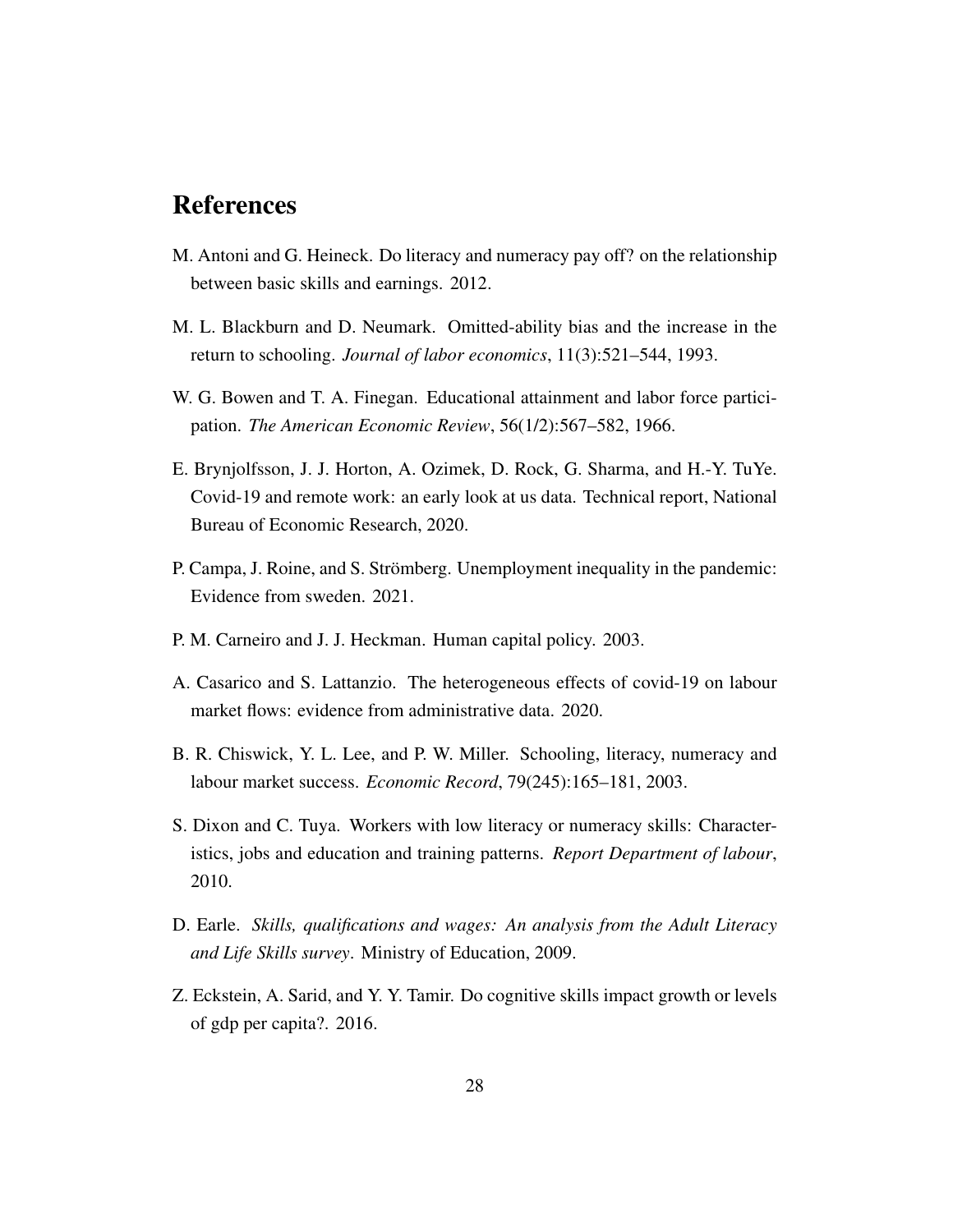- <span id="page-29-3"></span>C. Erwin, L. Meehan, G. Pacheco, and A. Turcu. An empirical portrait of new zealand adults living with low literacy and numeracy skills. 2020.
- <span id="page-29-5"></span>M. Fletcher. Government's income support responses to the covid-19 pandemic. *Policy Quarterly*, 16(3), 2020.
- <span id="page-29-6"></span>M. Fletcher, K. C. Prickett, and S. Chapple. Immediate employment and income impacts of covid-19 in new zealand: evidence from a survey conducted during the alert level 4 lockdown. *New Zealand Economic Papers*, pages 1–8, 2021.
- <span id="page-29-2"></span>M. Forbes, A. Barker, and S. A. Turner. The effects of education and health on wages and productivity. 2010.
- <span id="page-29-8"></span>G. Foster. Early estimates of the impact of covid-19 disruptions on jobs, wages, and lifetime earnings of schoolchildren in australia. *Australian Journal of Labour Economics*, 23(2):129–152, 2020.
- <span id="page-29-7"></span>D. Graeber, A. S. Kritikos, and J. Seebauer. Covid-19: a crisis of the female self-employed. *Journal of Population Economics*, pages 1–47, 2021.
- <span id="page-29-9"></span>A. Gulyas, K. Pytka, et al. The consequences of the covid-19 job losses: Who will suffer most and by how much? *Covid Economics*, 1(47):70–107, 2020.
- <span id="page-29-4"></span>T. Hale, N. Angrist, R. Goldszmidt, B. Kira, A. Petherick, T. Phillips, S. Webster, E. Cameron-Blake, L. Hallas, S. Majumdar, et al. A global panel database of pandemic policies (oxford covid-19 government response tracker). *Nature Human Behaviour*, 5(4):529–538, 2021.
- <span id="page-29-1"></span>E. A. Hanushek and L. Woessmann. The role of cognitive skills in economic development. *Journal of economic literature*, 46(3):607–68, 2008.
- <span id="page-29-0"></span>E. A. Hanushek, G. Schwerdt, S. Wiederhold, and L. Woessmann. Returns to skills around the world: Evidence from piaac. *European Economic Review*, 73: 103–130, 2015.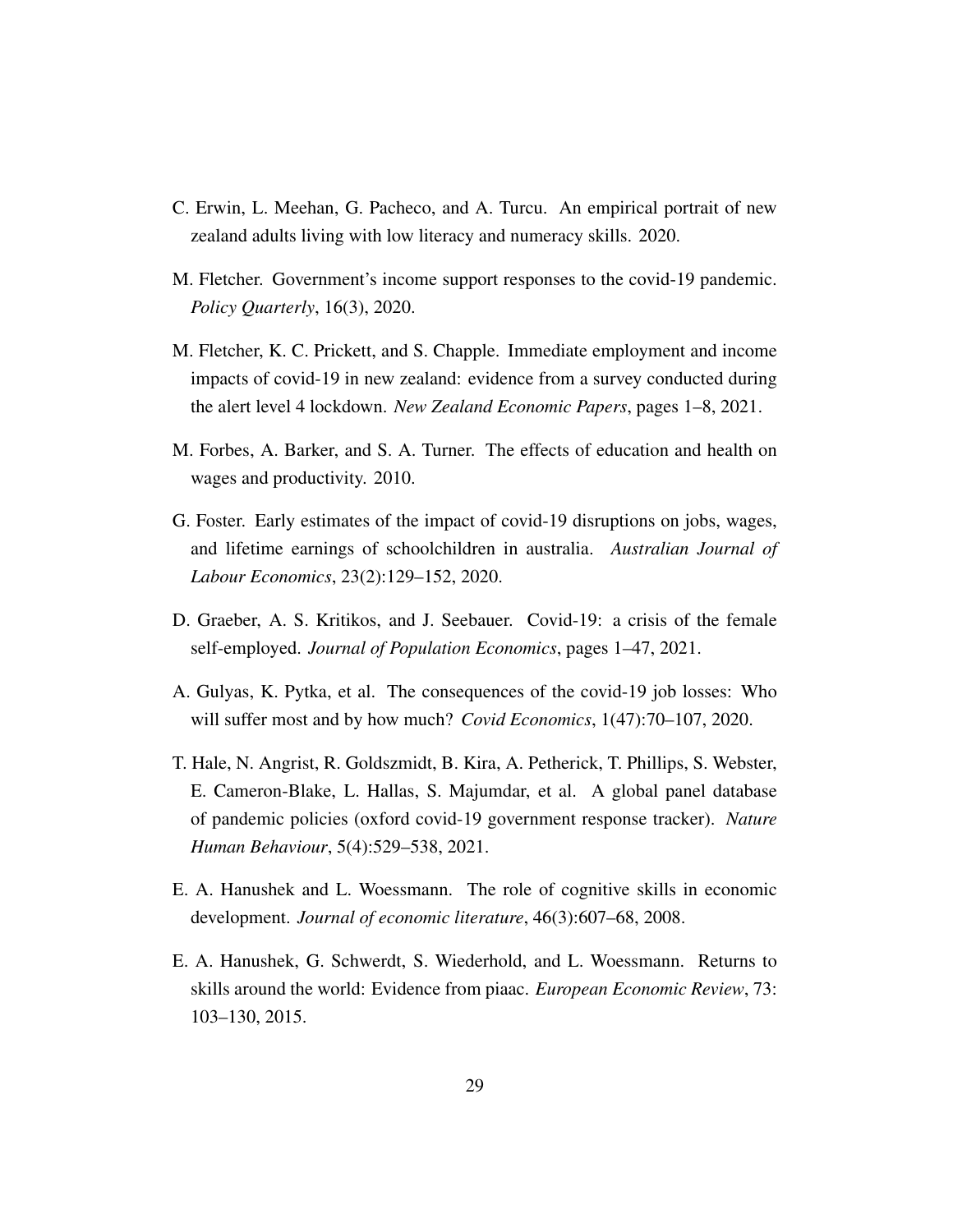- <span id="page-30-1"></span>E. A. Hanushek, G. Schwerdt, S. Wiederhold, and L. Woessmann. Coping with change: International differences in the returns to skills. *Economics Letters*, 153:15–19, 2017.
- <span id="page-30-10"></span>B. Hershbein and H. J. Holzer. The covid-19 pandemic's evolving impacts on the labor market: Who's been hurt and what we should do. 2021.
- <span id="page-30-8"></span>S. Kung, M. Doppen, M. Black, T. Hills, and N. Kearns. Reduced mortality in new zealand during the covid-19 pandemic. *The Lancet*, 397(10268):25, 2021.
- <span id="page-30-3"></span>M. Lane and G. Conlon. The impact of literacy, numeracy and computer skills on earnings and employment outcomes. 2016.
- <span id="page-30-2"></span>A. Leigh. Returns to education in australia. *Economic Papers: A journal of applied economics and policy*, 27(3):233–249, 2008.
- <span id="page-30-9"></span>S. A. Maani, M. Anelli, F. Koenig, P. Nie, L. Wang, D. Dragone, H. Lu, A. Sousa-Poza, N. R. Ziebarth, J. Amer-Mestre, et al. Covid-19 government responses to labour market disruptions and economic impacts: The new zealand model. Technical report, Institute of Labor Economics (IZA), 2021.
- <span id="page-30-5"></span>D. Maré and S. Chapple. *Literacy formation and its influence on earnings and jobs*. Citeseer, 2000.
- <span id="page-30-6"></span>D. C. Maré and R. Fabling. The incidence and persistence of cyclical job loss in new zealand, 2013.
- <span id="page-30-4"></span>J. Marius Vaag Iversen and B. Strøm. Skills, employment, and labor market institutions: Evidence from piaac. *LABOUR*, 34(3):277–304, 2020.
- <span id="page-30-0"></span>S. McIntosh and A. Vignoles. Measuring and assessing the impact of basic skills on labour market outcomes. *Oxford Economic Papers*, 53(3):453–481, 2001.
- <span id="page-30-7"></span>Ministry of Social Development. *Annual Report 2008/2009*. New Zealand Government, 2009.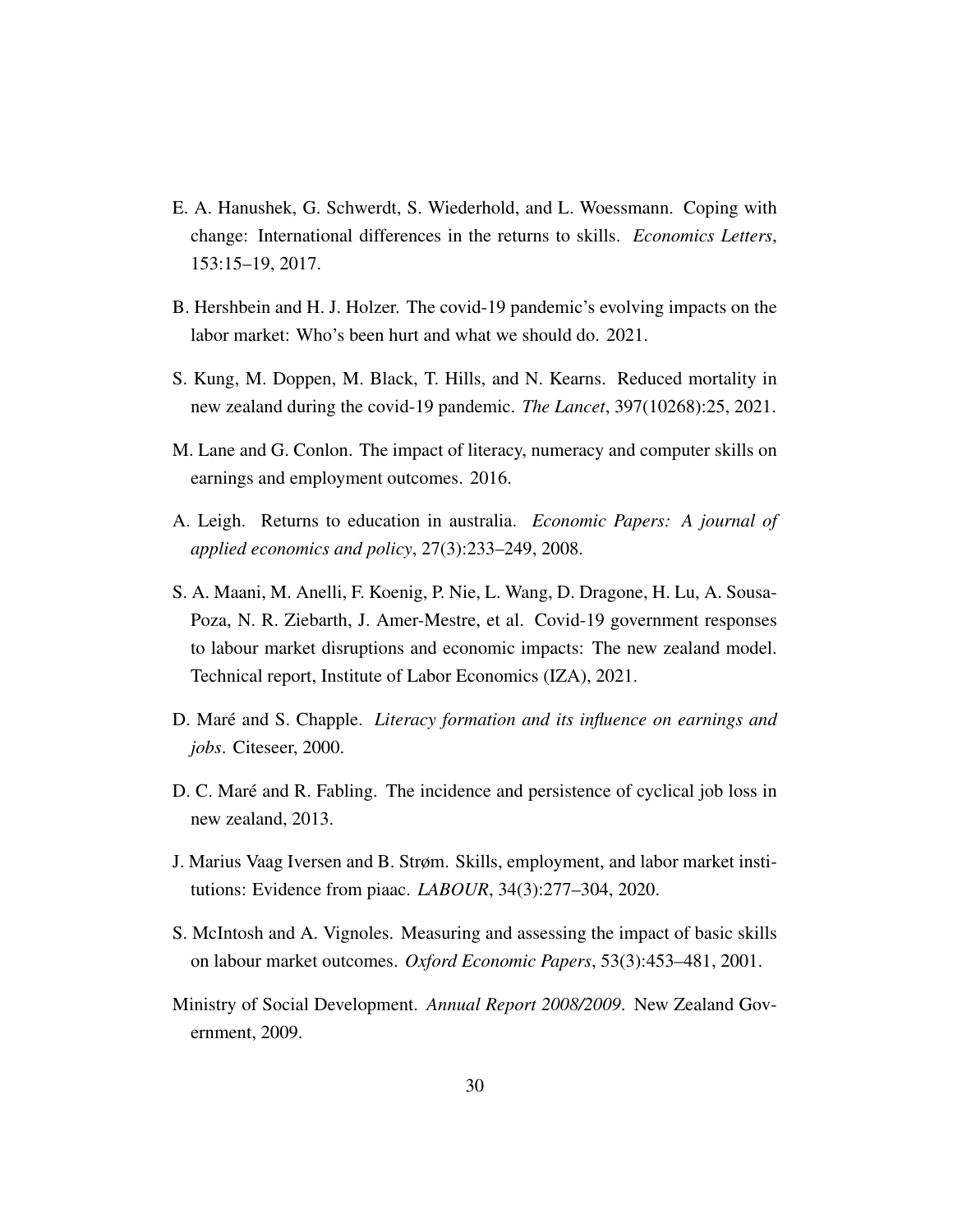- <span id="page-31-0"></span>R. J. Murnane, J. B. Willett, Y. Duhaldeborde, and J. H. Tyler. How important are the cognitive skills of teenagers in predicting subsequent earnings? *Journal of Policy Analysis and Management*, 19(4):547–568, 2000.
- <span id="page-31-1"></span>OECD. *Education at a glance: OECD indicators 1998*. Organisation for Economic Co-operation and Development, Paris, France, 1998.
- <span id="page-31-6"></span>OECD. *OECD Employment Outlook 2012*. Paris: OECD, 2012.
- <span id="page-31-2"></span>OECD. *The Survey of Adult Skills: Reader's Companion*. Organisation for Economic Co-operation and Development, Paris, France, 2013.
- <span id="page-31-7"></span>K. C. Prickett, M. Fletcher, S. Chapple, N. Doan, and C. Smith. Life in lockdown: The economic and social effect of lockdown during alert level 4 in new zealand. 2020.
- <span id="page-31-3"></span>A. Shomos. Links between literacy and numeracy skills and labour market outcomes. 2010.
- <span id="page-31-4"></span>A. Shomos and M. Forbes. Literacy and numeracy skills and labour market outcomes in australia. 2014.
- <span id="page-31-5"></span>A. Vignoles. What is the economic value of literacy and numeracy? *IZA World of Labor*, (229), 2016.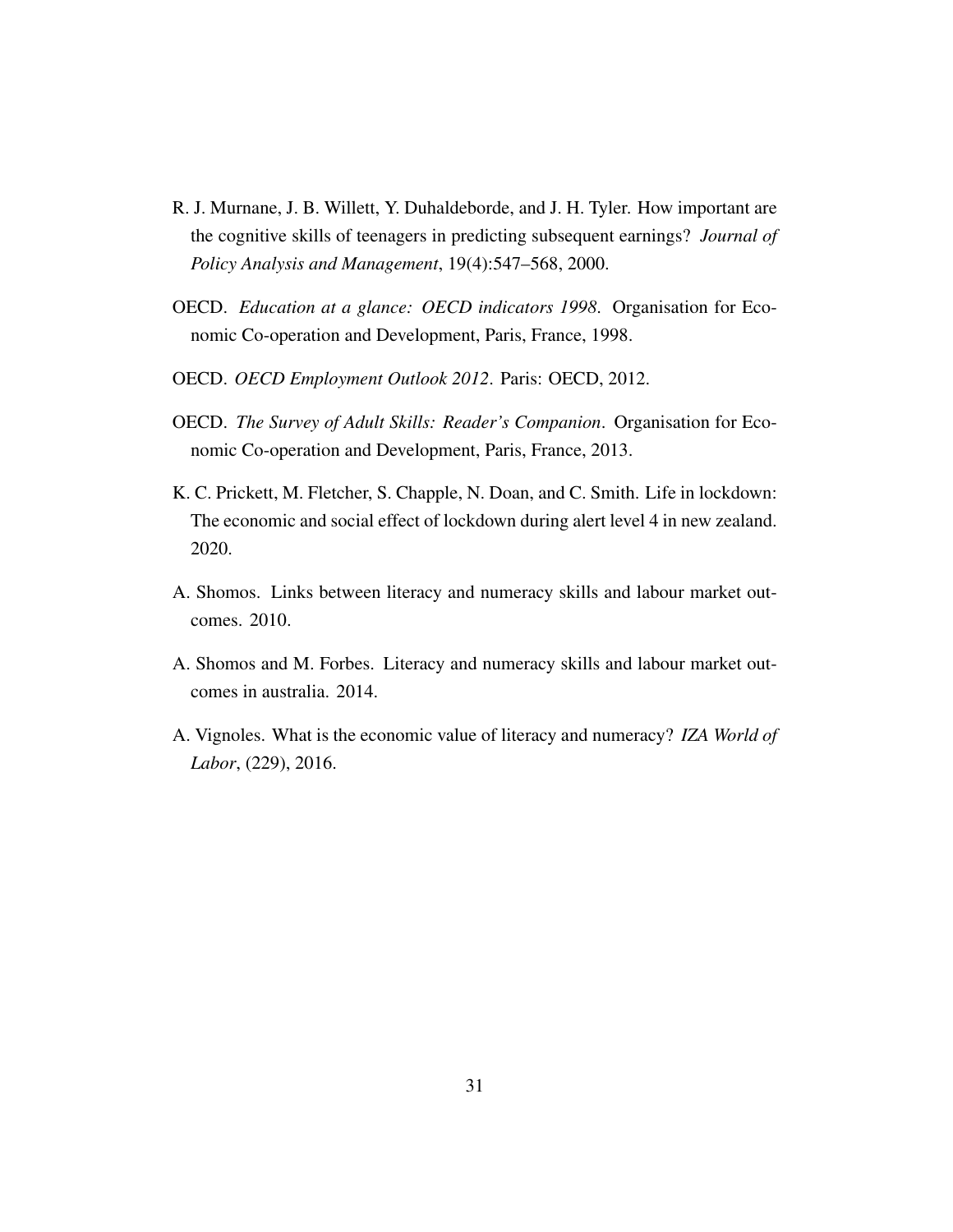# A Disclaimer

The results in this paper are not official statistics, they have been created for research purposes from the Integrated Data Infrastructure (IDI), managed by Statistics New Zealand. The opinions, findings, recommendations, and conclusions expressed in this paper are those of the authors, not Statistics NZ.

The results are based in part on tax data supplied by Inland Revenue to Statistics NZ under the Tax Administration Act 1994. This tax data must be used only for statistical purposes, and no individual information may be published or disclosed in any other form, or provided to Inland Revenue for administrative or regulatory purposes. Any person who has had access to the unit record data has certified that they have been shown, have read, and have understood section 81 of the Tax Administration Act 1994, which relates to secrecy. Any discussion of data limitations or weaknesses is in the context of using the IDI for statistical purposes, and is not related to the data's ability to support Inland Revenue's core operational requirements.

Access to the anonymised data used in this study was provided by Statistics NZ in accordance with security and confidentiality provisions of the Statistics Act 1975. Only people authorised by the Statistics Act 1975 are allowed to see data about a particular person, household, business, or organisation, and the results in this paper have been confidentialised to protect these groups from identification. Careful consideration has been given to the privacy, security, and confidentiality issues associated with using administrative and survey data in the IDI.

Further detail can be found in the Privacy impact assessment for the Integrated Data Infrastructure available from www.stats.govt.nz.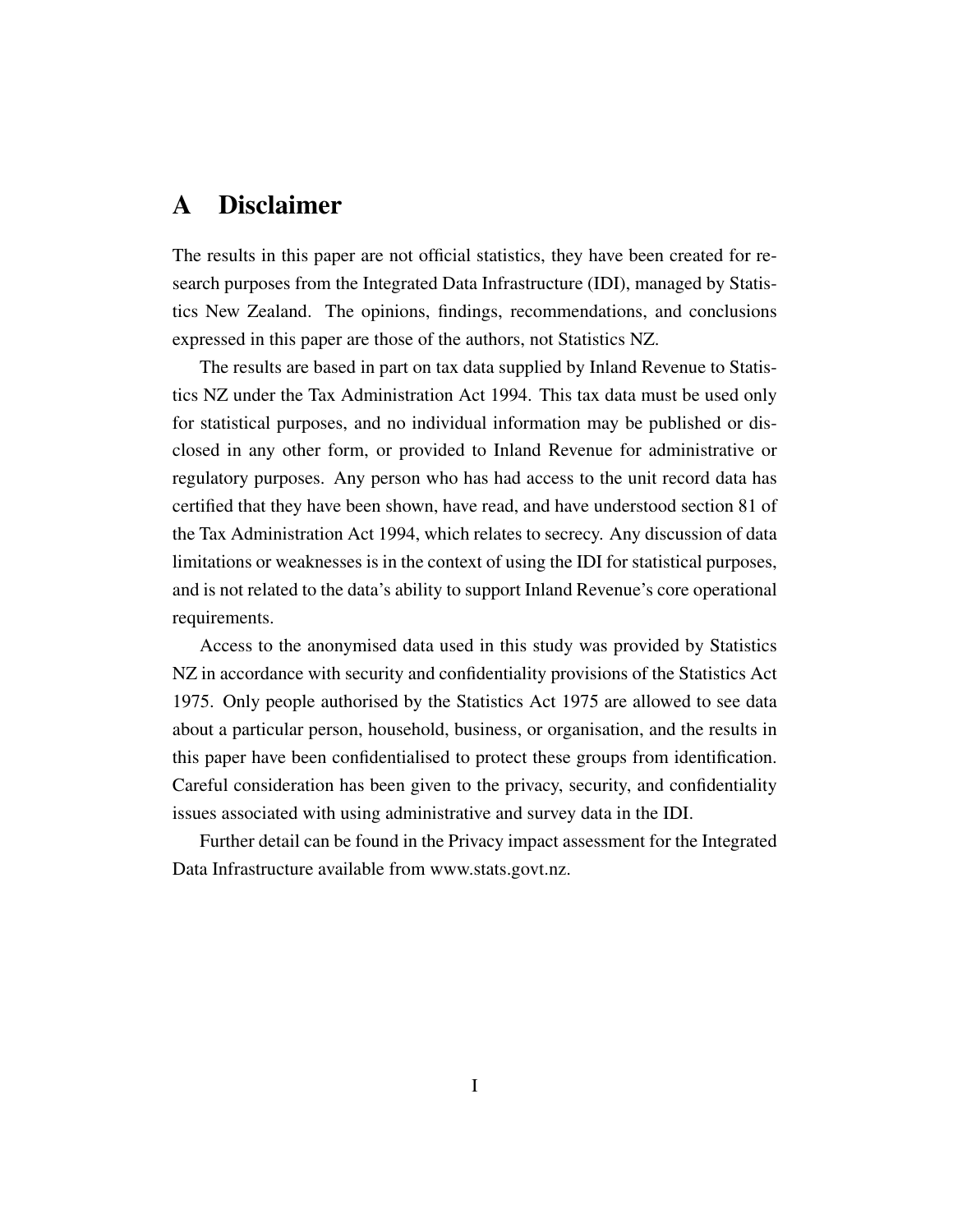# B Tables

|                                                                                                                                                                                                                                | <b>GFC</b> period |           |            |             |             |                 |             |             |             |             |             |
|--------------------------------------------------------------------------------------------------------------------------------------------------------------------------------------------------------------------------------|-------------------|-----------|------------|-------------|-------------|-----------------|-------------|-------------|-------------|-------------|-------------|
| Skill score                                                                                                                                                                                                                    | 180               | 185       | 190        | 195         | 200         | 205             | 210         | 215         | 220         | 225         | 230         |
| HS                                                                                                                                                                                                                             | 0.015             | 0.018     | 0.003      | 0.009       | $-0.012$    | $-0.023$        | $-0.024$    | $-0.014$    | $-0.008$    | 0.008       | 0.004       |
|                                                                                                                                                                                                                                | (0.037)           | (0.034)   | (0.031)    | (0.028)     | (0.028)     | (0.028)         | (0.028)     | (0.027)     | (0.026)     | (0.026)     | (0.025)     |
| 2006/07                                                                                                                                                                                                                        | 0.010             | 0.033     | 0.025      | 0.026       | $-0.002$    | $-0.007$        | $-0.003$    | $-0.018$    | $-0.016$    | $-0.010$    | $-0.014$    |
|                                                                                                                                                                                                                                | (0.039)           | (0.040)   | (0.042)    | (0.037)     | (0.035)     | (0.034)         | (0.032)     | (0.031)     | (0.029)     | (0.029)     | (0.026)     |
| 2007/08                                                                                                                                                                                                                        | $-0.100**$        | $-0.077*$ | $-0.081**$ | $-0.065*$   | $-0.098***$ | $-0.094***$     | $-0.086***$ | $-0.083***$ | $-0.070**$  | $-0.047$    | $-0.050*$   |
|                                                                                                                                                                                                                                | (0.045)           | (0.044)   | (0.038)    | (0.034)     | (0.033)     | (0.032)         | (0.031)     | (0.028)     | (0.028)     | (0.031)     | (0.029)     |
| 2008/09                                                                                                                                                                                                                        | $-0.092**$        | $-0.076*$ | $-0.095**$ | $-0.095***$ | $-0.134***$ | $-0.139***$     | $-0.135***$ | $-0.135***$ | $-0.116***$ | $-0.101***$ | $-0.106***$ |
|                                                                                                                                                                                                                                | (0.043)           | (0.042)   | (0.038)    | (0.033)     | (0.031)     | (0.031)         | (0.029)     | (0.028)     | (0.029)     | (0.027)     | (0.025)     |
| $HS \times 2006/07$                                                                                                                                                                                                            | $-0.024$          | $-0.049$  | $-0.041$   | $-0.044$    | $-0.012$    | $-0.006$        | $-0.010$    | 0.009       | 0.006       | $-0.003$    | 0.004       |
|                                                                                                                                                                                                                                | (0.042)           | (0.043)   | (0.045)    | (0.040)     | (0.038)     | (0.037)         | (0.035)     | (0.034)     | (0.033)     | (0.033)     | (0.031)     |
| $HS \times 2007/08$                                                                                                                                                                                                            | $0.082*$          | 0.057     | 0.063      | 0.045       | $0.085**$   | $0.081**$       | $0.074**$   | $0.071**$   | $0.056*$    | 0.029       | 0.033       |
|                                                                                                                                                                                                                                | (0.047)           | (0.046)   | (0.041)    | (0.037)     | (0.037)     | (0.036)         | (0.034)     | (0.033)     | (0.032)     | (0.035)     | (0.033)     |
| $\text{HS}\times2008/09$                                                                                                                                                                                                       | 0.036             | 0.018     | 0.040      | 0.040       | $0.086**$   | $0.094***$      | $0.090***$  | $0.092***$  | $0.070**$   | $0.052*$    | $0.062**$   |
|                                                                                                                                                                                                                                | (0.045)           | (0.044)   | (0.040)    | (0.036)     | (0.034)     | (0.034)         | (0.033)     | (0.032)     | (0.032)     | (0.031)     | (0.030)     |
|                                                                                                                                                                                                                                |                   |           |            |             |             | Covid-19 period |             |             |             |             |             |
| Skill score                                                                                                                                                                                                                    | 180               | 185       | 190        | 195         | 200         | 205             | 210         | 215         | 220         | 225         | 230         |
| <b>HS</b>                                                                                                                                                                                                                      | $-0.026$          | $-0.016$  | 0.000      | 0.020       | 0.031       | 0.020           | 0.035       | 0.038       | 0.023       | $0.038*$    | 0.023       |
|                                                                                                                                                                                                                                | (0.044)           | (0.034)   | (0.031)    | (0.025)     | (0.025)     | (0.025)         | (0.025)     | (0.024)     | (0.023)     | (0.022)     | (0.021)     |
| 2018/19                                                                                                                                                                                                                        | $-0.017$          | 0.004     | 0.020      | 0.013       | 0.014       | $-0.003$        | 0.002       | 0.005       | $-0.003$    | 0.013       | 0.007       |
|                                                                                                                                                                                                                                | (0.068)           | (0.051)   | (0.044)    | (0.038)     | (0.036)     | (0.036)         | (0.033)     | (0.030)     | (0.028)     | (0.025)     | (0.023)     |
| 2019/20                                                                                                                                                                                                                        | 0.006             | 0.026     | 0.030      | 0.011       | 0.019       | $-0.003$        | 0.010       | 0.026       | 0.016       | 0.031       | 0.014       |
|                                                                                                                                                                                                                                | (0.064)           | (0.052)   | (0.048)    | (0.036)     | (0.035)     | (0.034)         | (0.032)     | (0.030)     | (0.027)     | (0.026)     | (0.025)     |
| $HS \times 2018/19$                                                                                                                                                                                                            | 0.035             | 0.013     | $-0.004$   | 0.004       | 0.003       | 0.022           | 0.016       | 0.012       | 0.023       | 0.004       | 0.012       |
|                                                                                                                                                                                                                                | (0.069)           | (0.052)   | (0.046)    | (0.039)     | (0.038)     | (0.038)         | (0.035)     | (0.032)     | (0.030)     | (0.028)     | (0.027)     |
| $HS \times 2019/20$                                                                                                                                                                                                            | 0.005             | $-0.016$  | $-0.020$   | $-0.000$    | $-0.008$    | 0.016           | 0.001       | $-0.017$    | $-0.006$    | $-0.024$    | $-0.003$    |
|                                                                                                                                                                                                                                | (0.065)           | (0.053)   | (0.049)    | (0.038)     | (0.038)     | (0.037)         | (0.034)     | (0.033)     | (0.031)     | (0.029)     | (0.028)     |
| Note: Data taken from the 2014 PIAAC survey and linked with administrative data from the IDI. Numbers in () are robust std err. *,**, and *** signify statistical significance at the 10, 5, and 1 percent-levels, respectivel |                   |           |            |             |             |                 |             |             |             |             |             |

Table A.1: Skill score cut-off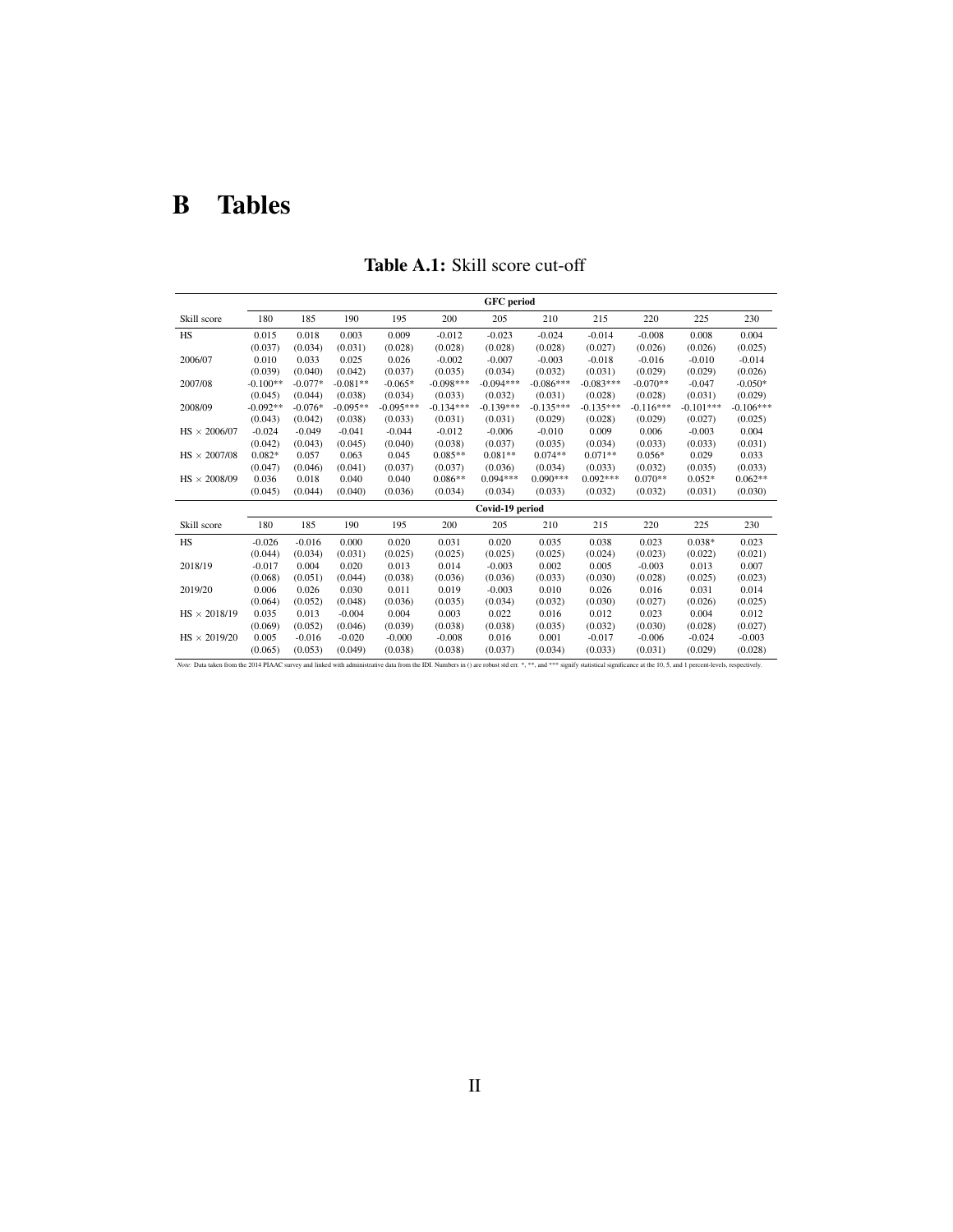Table A.2: Percentile cut-off

<span id="page-34-0"></span>

|                     | <b>GFC</b> period |             |             |             |                 |             |             |             |             |
|---------------------|-------------------|-------------|-------------|-------------|-----------------|-------------|-------------|-------------|-------------|
| percentile          | 0.1               | 0.15        | 0.2         | 0.25        | 0.3             | 0.35        | 0.4         | 0.45        | 0.5         |
| <b>HS</b>           | $-0.056$          | $-0.043$    | $-0.012$    | $-0.001$    | 0.007           | 0.001       | 0.005       | 0.009       | 0.012       |
|                     | (0.048)           | (0.031)     | (0.028)     | (0.027)     | (0.025)         | (0.024)     | (0.022)     | (0.021)     | (0.020)     |
| 2006/07             | $-0.003$          | $-0.011$    | $-0.002$    | 0.002       | 0.002           | $-0.004$    | 0.010       | 0.012       | 0.010       |
|                     | (0.070)           | (0.046)     | (0.035)     | (0.031)     | (0.030)         | (0.029)     | (0.027)     | (0.027)     | (0.027)     |
| 2007/08             | $-0.172***$       | $-0.143***$ | $-0.098***$ | $-0.091***$ | $-0.074**$      | $-0.076**$  | $-0.064**$  | $-0.059**$  | $-0.066**$  |
|                     | (0.046)           | (0.040)     | (0.033)     | (0.031)     | (0.031)         | (0.030)     | (0.029)     | (0.028)     | (0.028)     |
| 2008/09             | $-0.175***$       | $-0.154***$ | $-0.134***$ | $-0.116***$ | $-0.104***$     | $-0.107***$ | $-0.099***$ | $-0.093***$ | $-0.089***$ |
|                     | (0.059)           | (0.037)     | (0.031)     | (0.027)     | (0.026)         | (0.025)     | (0.024)     | (0.023)     | (0.023)     |
| $HS \times 2006/07$ | $-0.018$          | $-0.002$    | $-0.012$    | $-0.017$    | $-0.015$        | $-0.004$    | $-0.019$    | $-0.021$    | $-0.017$    |
|                     | (0.075)           | (0.050)     | (0.038)     | (0.033)     | (0.032)         | (0.031)     | (0.029)     | (0.028)     | (0.028)     |
| $HS \times 2007/08$ | $0.180***$        | $0.144***$  | $0.085**$   | $0.075**$   | $0.058*$        | $0.065**$   | $0.061**$   | $0.059**$   | $0.067**$   |
|                     | (0.053)           | (0.044)     | (0.037)     | (0.033)     | (0.033)         | (0.032)     | (0.030)     | (0.030)     | (0.030)     |
| $HS \times 2008/09$ | $0.139**$         | $0.112***$  | $0.086**$   | $0.074**$   | $0.061**$       | $0.067**$   | $0.062**$   | $0.055**$   | $0.052**$   |
|                     | (0.065)           | (0.041)     | (0.034)     | (0.030)     | (0.028)         | (0.027)     | (0.025)     | (0.025)     | (0.024)     |
|                     |                   |             |             |             | Covid-19 period |             |             |             |             |
| percentile          | 0.1               | 0.15        | 0.2         | 0.25        | 0.3             | 0.35        | 0.4         | 0.45        | 0.5         |
| <b>HS</b>           | 0.011             | 0.014       | 0.031       | 0.023       | $0.037*$        | $0.044**$   | $0.051**$   | $0.055***$  | $0.052***$  |
|                     | (0.044)           | (0.031)     | (0.025)     | (0.024)     | (0.022)         | (0.020)     | (0.020)     | (0.019)     | (0.019)     |
| 2018/19             | $-0.022$          | $-0.008$    | 0.014       | 0.003       | 0.011           | 0.012       | 0.013       | 0.011       | 0.010       |
|                     | (0.065)           | (0.045)     | (0.036)     | (0.033)     | (0.029)         | (0.028)     | (0.028)     | (0.028)     | (0.028)     |
| 2019/20             | 0.023             | 0.018       | 0.019       | $-0.001$    | 0.008           | 0.007       | 0.011       | 0.008       | 0.001       |
|                     | (0.053)           | (0.038)     | (0.035)     | (0.030)     | (0.030)         | (0.029)     | (0.027)     | (0.026)     | (0.025)     |
| $HS \times 2018/19$ | 0.046             | 0.025       | 0.003       | 0.011       | 0.000           | $-0.002$    | $-0.006$    | $-0.002$    | $-0.001$    |
|                     | (0.068)           | (0.047)     | (0.038)     | (0.034)     | (0.031)         | (0.029)     | (0.029)     | (0.029)     | (0.028)     |
| $HS \times 2019/20$ | $-0.001$          | $-0.002$    | $-0.008$    | 0.006       | $-0.011$        | $-0.010$    | $-0.015$    | $-0.014$    | $-0.005$    |
|                     | (0.059)           | (0.041)     | (0.038)     | (0.032)     | (0.032)         | (0.031)     | (0.028)     | (0.027)     | (0.026)     |

Note: Data taken from the 2014 PIAAC survey and linked with administrative data from the IDI. Numbers in () are clustered robust std err. \*, \*\*, and \*\*\* signify statistical significance at the 10, 5, and 1 percent-levels,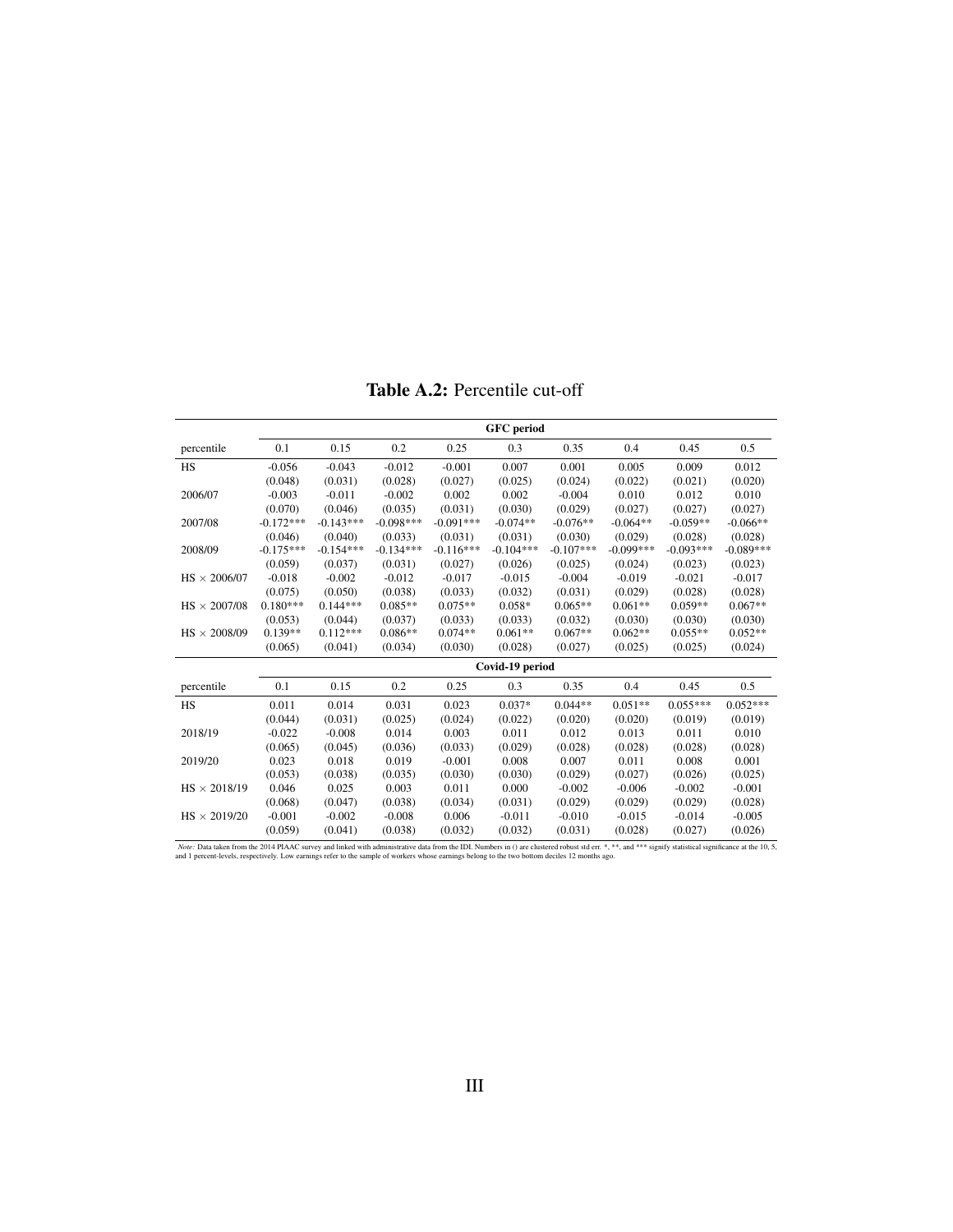|                     |             | GFC period  |             |                     | Covid-19 period |          |          |
|---------------------|-------------|-------------|-------------|---------------------|-----------------|----------|----------|
|                     | base        | numeracy    | literacy    |                     | base            | numeracy | literacy |
| <b>HS</b>           | $-0.012$    | $-0.015$    | $-0.012$    | <b>HS</b>           | 0.031           | 0.031    | 0.022    |
|                     | (0.028)     | (0.025)     | (0.028)     |                     | (0.025)         | (0.022)  | (0.024)  |
| 2006/07             | $-0.002$    | $-0.013$    | $-0.010$    | 2018/19             | 0.014           | $-0.002$ | 0.021    |
|                     | (0.035)     | (0.027)     | (0.033)     |                     | (0.036)         | (0.026)  | (0.034)  |
| 2007/08             | $-0.098***$ | $-0.081***$ | $-0.088***$ | 2019/20             | 0.019           | 0.009    | 0.018    |
|                     | (0.033)     | (0.025)     | (0.033)     |                     | (0.035)         | (0.027)  | (0.033)  |
| 2008/09             | $-0.134***$ | $-0.131***$ | $-0.130***$ |                     |                 |          |          |
|                     | (0.031)     | (0.025)     | (0.030)     |                     |                 |          |          |
| $HS \times 2006/07$ | $-0.012$    | 0.001       | $-0.002$    | $HS \times 2018/19$ | 0.003           | 0.021    | $-0.005$ |
|                     | (0.038)     | (0.031)     | (0.036)     |                     | (0.038)         | (0.029)  | (0.037)  |
| $HS \times 2007/08$ | $0.085**$   | $0.071**$   | $0.074**$   | $HS \times 2019/20$ | $-0.008$        | 0.003    | $-0.007$ |
|                     | (0.037)     | (0.030)     | (0.037)     |                     | (0.038)         | (0.030)  | (0.036)  |
| $HS \times 2008/09$ | $0.086**$   | $0.090***$  | $0.082**$   |                     |                 |          |          |
|                     | (0.034)     | (0.029)     | (0.033)     |                     |                 |          |          |

Table A.3: Literacy & numeracy scores

<span id="page-35-0"></span>*Note:* Data taken from the <sup>2014</sup> PIAAC survey and linked with administrative data from the IDI. Numbers in () are clustered std err. \*, \*\*, and \*\*\* signify statistical significance at the 10, 5, and 1 percent-levels, respectively. Low earnings refer to the sample of workers whose earnings belong to the two bottomdeciles 12 months ago.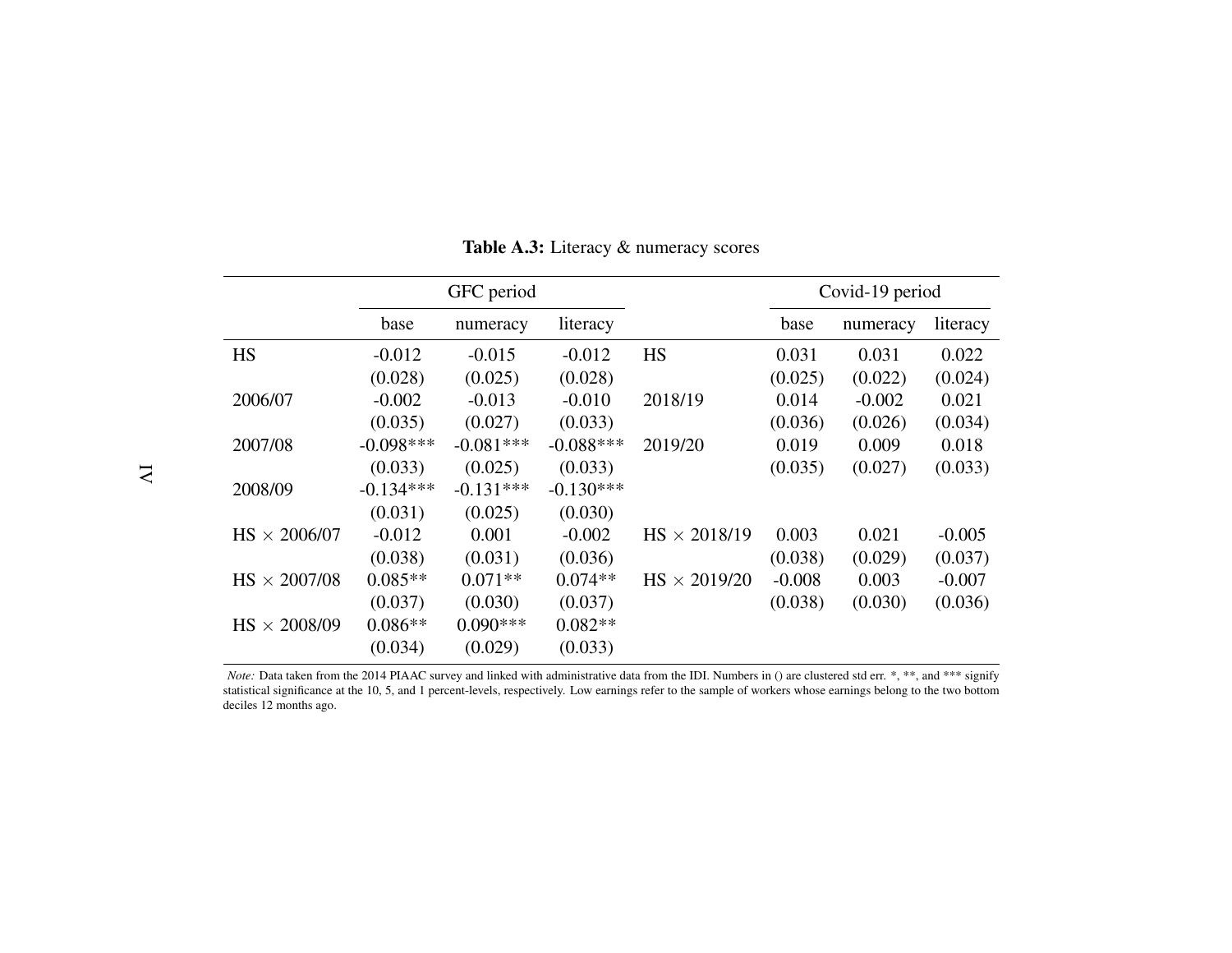<span id="page-36-0"></span>

|                     | GFC period |              |                     |          | Covid-19 period |
|---------------------|------------|--------------|---------------------|----------|-----------------|
|                     | total      | low earnings |                     | total    | low earnings    |
| <b>HS</b>           | $-0.009$   | 0.003        | <b>HS</b>           | 0.008    | 0.005           |
|                     | (0.029)    | (0.045)      |                     | (0.022)  | (0.060)         |
| 2006/07             | $-0.011$   | 0.003        | 2018/19             | 0.010    | 0.028           |
|                     | (0.031)    | (0.054)      |                     | (0.033)  | (0.075)         |
| 2007/08             | 0.007      | 0.033        | 2019/20             | 0.044    | 0.031           |
|                     | (0.036)    | (0.063)      |                     | (0.036)  | (0.066)         |
| 2008/09             | 0.026      | 0.040        |                     |          |                 |
|                     | (0.040)    | (0.059)      |                     |          |                 |
| $HS \times 2006/07$ | 0.005      | $-0.030$     | $HS \times 2018/19$ | $-0.001$ | $-0.003$        |
|                     | (0.031)    | (0.059)      |                     | (0.033)  | (0.077)         |
| $HS \times 2007/08$ | $-0.009$   | $-0.052$     | $HS \times 2019/20$ | $-0.031$ | $-0.016$        |
|                     | (0.036)    | (0.067)      |                     | (0.036)  | (0.068)         |
| $HS \times 2008/09$ | $-0.010$   | $-0.020$     |                     |          |                 |
|                     | (0.040)    | (0.065)      |                     |          |                 |

Table A.4: Entering benefits recipients

*Note:* Data taken from the 2014 PIAAC survey and linked with administrative data from the IDI. Numbers in () are clustered std err. \*, \*\*, and \*\*\* signify statistical significance at the 10, 5, and 1 percent-levels, respectively. Low earnings refer to the sample of workers whose earnings belong to the two bottom deciles 12 months ago.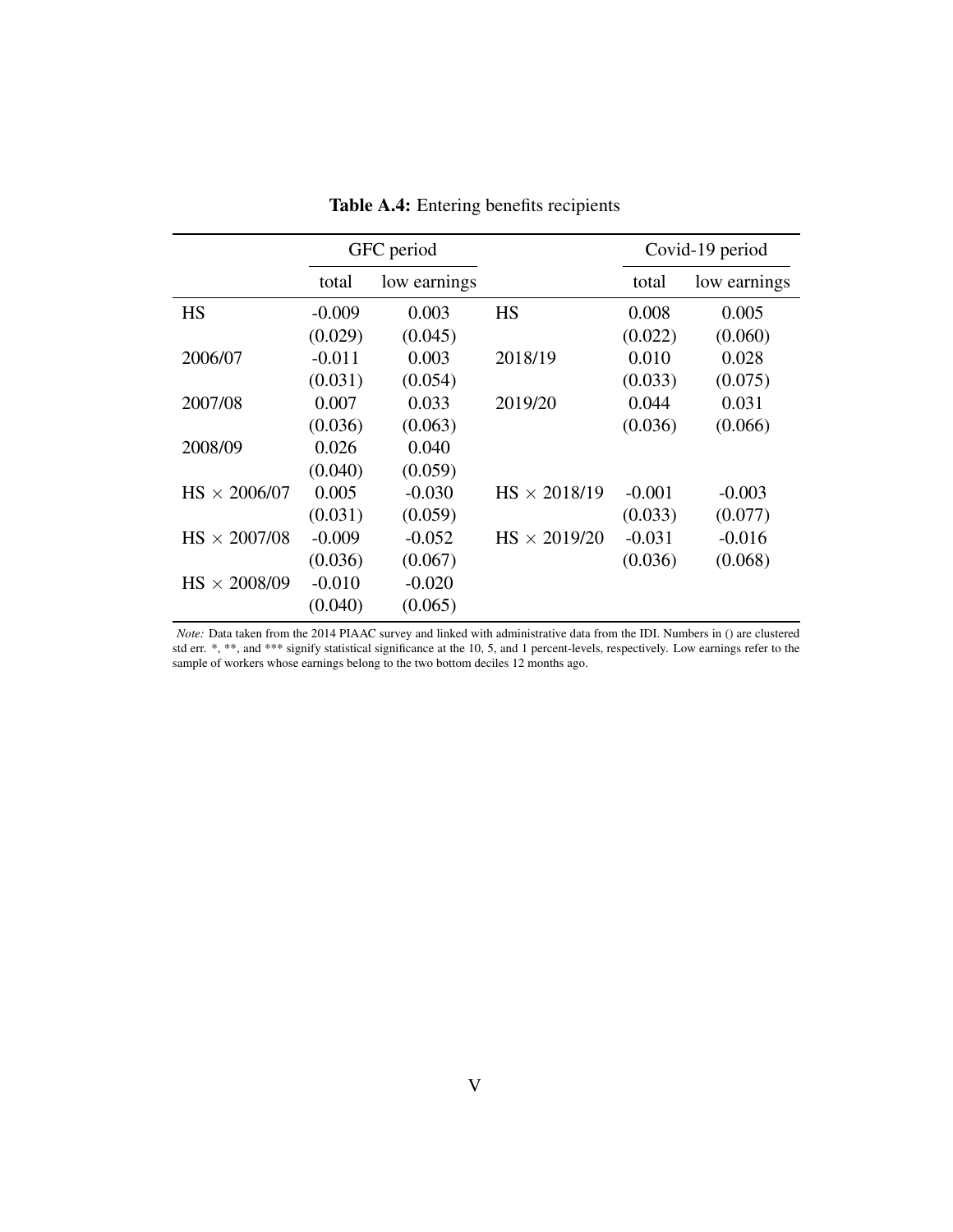|                        |          | GFC period   |                 |              |  |  |  |  |  |
|------------------------|----------|--------------|-----------------|--------------|--|--|--|--|--|
|                        |          | low skill    | higher skill    |              |  |  |  |  |  |
| $\Delta_{\text{year}}$ | total    | low earnings | total           | low earnings |  |  |  |  |  |
| 2005/06                |          |              | reference       |              |  |  |  |  |  |
| 2006/07                | $-0.011$ | 0.003        | $-0.006$        | $-0.027$     |  |  |  |  |  |
|                        | (0.031)  | (0.054)      | (0.005)         | (0.023)      |  |  |  |  |  |
| 2007/08                | 0.007    | 0.033        | $-0.002$        | $-0.019$     |  |  |  |  |  |
|                        | (0.036)  | (0.063)      | (0.005)         | (0.022)      |  |  |  |  |  |
| 2008/09                | 0.026    | 0.040        | $0.016**$       | 0.021        |  |  |  |  |  |
|                        | (0.040)  | (0.059)      | (0.006)         | (0.025)      |  |  |  |  |  |
|                        |          |              | Covid-19 period |              |  |  |  |  |  |
| 2017/18                |          |              | reference       |              |  |  |  |  |  |
| 2018/19                | 0.010    | 0.028        | $0.010***$      | 0.025        |  |  |  |  |  |
|                        | (0.033)  | (0.075)      | (0.004)         | (0.016)      |  |  |  |  |  |
| 2019/20                | 0.044    | 0.031        | $0.013***$      | 0.015        |  |  |  |  |  |
|                        | (0.036)  | (0.066)      | (0.004)         | (0.017)      |  |  |  |  |  |
|                        |          |              |                 |              |  |  |  |  |  |

Table A.5: Changes of entering benefit recipients over time

*Note:* Data taken from the 2014 PIAAC survey and linked with administrative data from the IDI. Numbers in () are clustered std err. \*, \*\*, and \*\*\* signify statistical significance at the 10, 5, and 1 percent-levels, respectively. Low earnings refer to the sample of workers whose earnings belong to the two bottom deciles 12 months ago.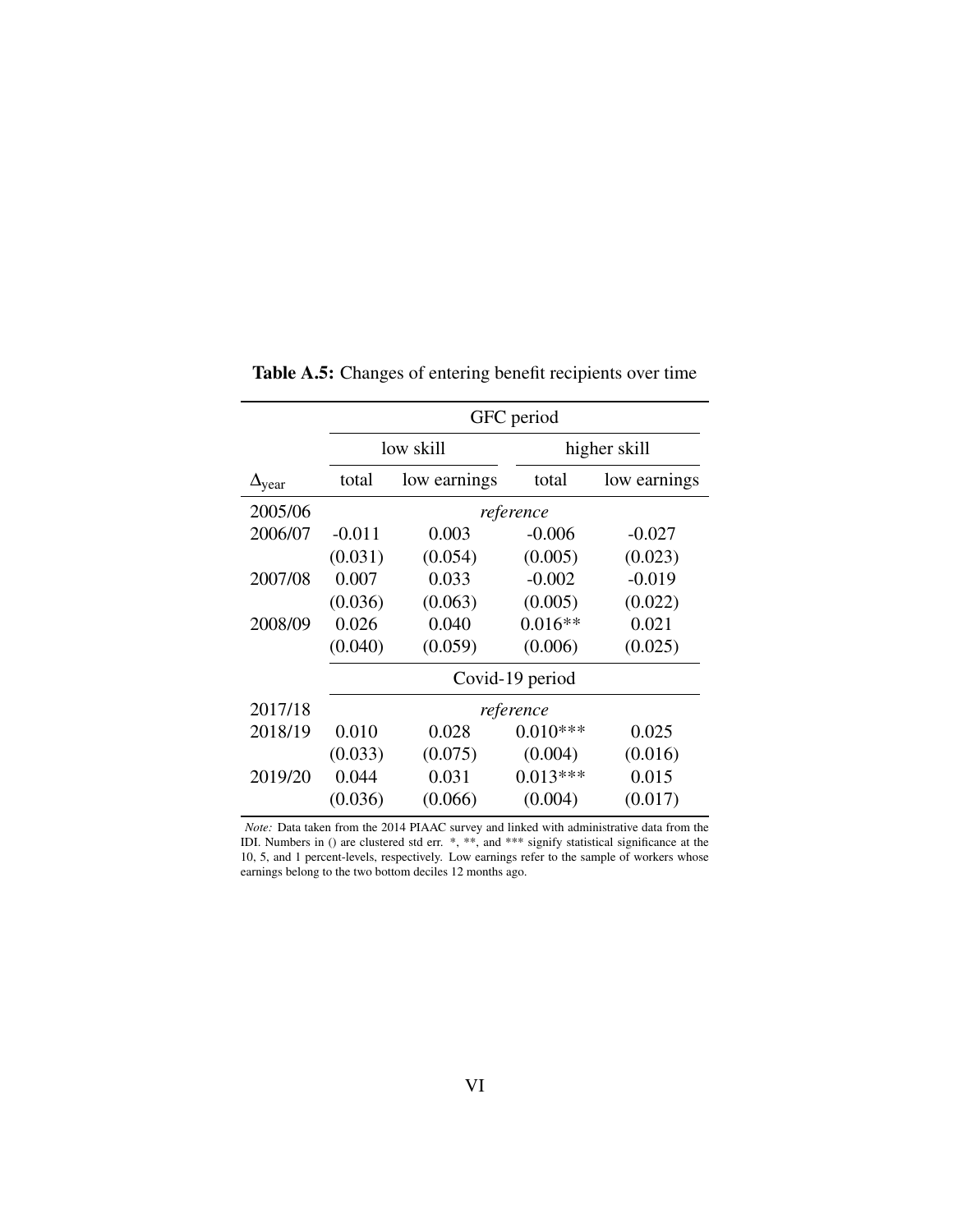<span id="page-38-0"></span>

|                     | GFC period |              |                     | Covid-19 period |              |
|---------------------|------------|--------------|---------------------|-----------------|--------------|
|                     | total      | low earnings |                     | total           | low earnings |
| <b>HS</b>           | 0.046      | $0.139*$     | <b>HS</b>           | 0.042           | 0.057        |
|                     | (0.031)    | (0.080)      |                     | (0.029)         | (0.036)      |
| 2006/07             | $0.064*$   | $0.230**$    | 2018/19             | 0.025           | 0.049        |
|                     | (0.037)    | (0.100)      |                     | (0.034)         | (0.064)      |
| 2007/08             | $0.079**$  | $0.210***$   | 2019/20             | 0.002           | $0.096**$    |
|                     | (0.035)    | (0.080)      |                     | (0.037)         | (0.039)      |
| 2008/09             | 0.024      | $0.209**$    |                     |                 |              |
|                     | (0.038)    | (0.089)      |                     |                 |              |
| $HS \times 2006/07$ | $-0.055$   | $-0.217**$   | $HS \times 2018/19$ | $-0.014$        | $-0.037$     |
|                     | (0.037)    | (0.102)      |                     | (0.034)         | (0.065)      |
| $HS \times 2007/08$ | $-0.071**$ | $-0.202**$   | $HS \times 2019/20$ | 0.000           | $-0.072*$    |
|                     | (0.035)    | (0.081)      |                     | (0.037)         | (0.041)      |
| $HS \times 2008/09$ | $-0.030$   | $-0.212**$   |                     |                 |              |
|                     | (0.038)    | (0.090)      |                     |                 |              |

Table A.6: Regression results (women)

*Note:* Data taken from the 2014 PIAAC survey and linked with administrative data from the IDI. Numbers in () are clustered std err. \*, \*\*, and \*\*\* signify statistical significance at the 10, 5, and 1 percent-levels, respectively. Low earnings refer to the sample of workers whose earnings belong to the two bottom deciles 12 months ago.